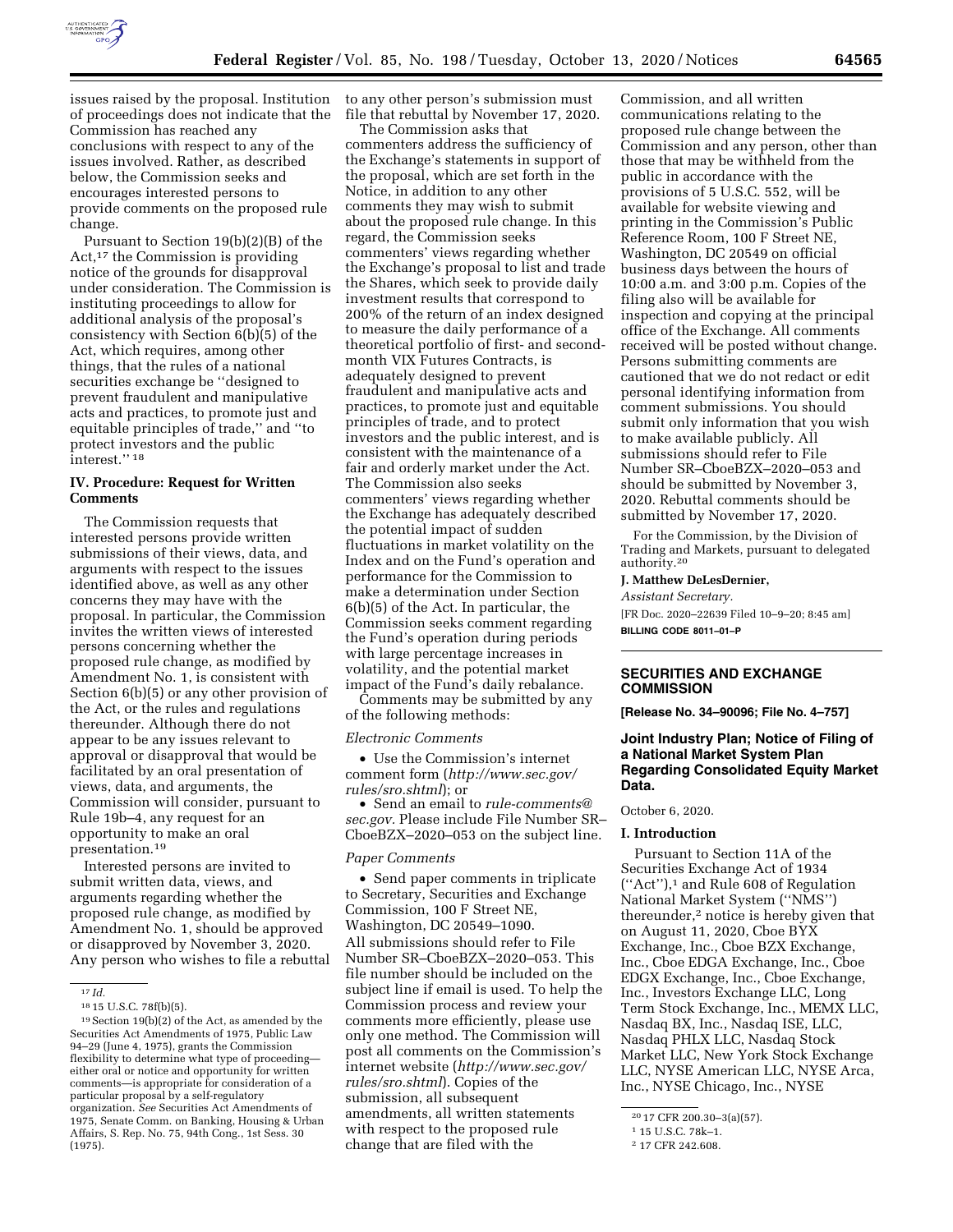National, Inc., and Financial Industry Regulatory Authority, Inc. (''FINRA'') (collectively, the ''SROs'' or ''Participants'') filed with the Securities and Exchange Commission (''SEC'' or ''Commission'') a proposed new single national market system plan governing the public dissemination of real-time consolidated equity market data for national market system (''NMS'') stocks (the ''CT Plan'').3 The Commission is publishing this notice to solicit comments on the proposed CT Plan from interested persons.

### **II. Description of the CT Plan**

Set forth in this Section II is the statement of the purpose of the National Market System Plan Regarding Consolidated Equity Market Data, along with information pursuant to Rules  $608(a)(4)$  and  $(5)$  under the Act,<sup>4</sup> as prepared and submitted by the SROs to the Commission.5

#### *A. Statement of Purpose*

On May 6, 2020, the Commission ordered the SROs to act jointly in developing and filing with the Commission by August 11, 2020, a proposed new single NMS plan to govern the public dissemination of realtime consolidated equity market data for NMS stocks.6 The SROs are filing the proposed Plan, as directed in the Order.7 Following the Operative Date (as defined and described in Section A.3

4 *See* 17 CFR 242.608(a)(4) and (a)(5).

5 *See* Transmittal Letter, *supra* note 3. The statement of the purpose of the proposed CT Plan and the information required by Rule 608(a)(4) and (5) are reproduced verbatim from the Transmittal Letter; cross-references have been revised to conform with the footnote sequencing of this notice.

6 *See* Order Directing the Exchanges and the Financial Industry Regulatory Authority to Submit a New National Market System Plan Regarding Consolidated Equity Market Data, Release No. 34– 88827 (May 6, 2020), 85 FR 28702 (May 13, 2020) (File No. 4–757) (the ''Order'').

7 As the Commission is aware, some of the SROs have challenged the Order in the D.C. Circuit. Those SROs (the ''Petitioners'') have joined in this submission, including the statement that the Plan complies with the Order, solely to satisfy the requirements of the Order and Rule 608. Nothing in this submission should be construed as an agreement by Petitioners with any analysis or conclusions set forth in the Order or as a concession by Petitioners regarding the Order's legality. Petitioners reserve all rights in connection with their pending challenge of the Order.

The provisions reflected in the Plan do not necessarily reflect each SRO's views related to governing and operating the consolidation and dissemination of equity market data. Further, while each SRO believes that the proposed Plan is compliant with the Order, one or more SROs intend to submit public comments regarding the proposed Plan.

below), the Plan would replace (1) the Consolidated Tape Association Plan (''CTA Plan''), (2) the Consolidated Quotation Plan (''CQ Plan''), and (3) the Joint Self-Regulatory Organization Plan Governing the Collection, Consolidation, and Dissemination of Quotation and Transaction Information for Nasdaq-Listed Securities Traded on Exchanges on an Unlisted Trading Privileges Basis (''UTP Plan''). The SROs propose that the Plan be in the form of a limited liability company (''LLC'') agreement for a new company, CT Plan LLC (the ''Company''), with each SRO being a ''Member'' of the Company.

While the Order requires Operating Committee approval for actions other than the selection of Non-SRO Voting Representatives and the decision to enter executive session, because the Plan would be in the form of an LLC agreement for the Company, the SROs propose that certain provisions of the Plan concerning solely the operation of the Company as an LLC, and unrelated to consolidation and distribution of equity market data, will require a majority vote of the Members as opposed to the augmented majority vote of the Operating Committee. In particular, the SROs propose the following actions be subject to a majority vote of the Members: (1) The selection of Officers of the Company (other than the Chair and Secretary), if needed, and (2) certain decisions concerning the operation of the Company as an LLC and approval of amendments to LLC-related provisions of the Plan, including provisions related to indemnification, dissolution of the Company, and tax-related matters. Neither of these topics would affect the consolidation and distribution of equity market data, and therefore, the SROs believe that the Members should have the sole authority to make decisions related to these topics (with Commission approval where necessary).

- 2. Governing or Constituent Documents Not applicable.
- 3. Implementation of Plan

As set forth in the proposed Plan, the SROs propose that the Plan would become effective after (1) it is approved by the Commission pursuant to Rule 608 of Regulation NMS and (2) the Company has been formed by filing a certificate of formation with the Delaware Secretary of State. The SROs propose that the Plan would become operative on the first day of the month that is at least 90 days after the last of the following have occurred (the ''Operative Date''): (a) The SRO Voting

Representatives and Non-SRO Voting Representatives of the Operating Committee have been determined; (b) fees for market data disseminated pursuant to the Plan have been established by the Operating Committee, are effective as an amendment to the Plan pursuant to Rule 608 of Regulation NMS, and are ready to be implemented on the Operative Date; (c) the Company has entered into an agreement with the necessary Processor(s); (d) the Company has entered into an agreement with an Administrator selected pursuant to Section 6.3 of the Plan and such Administrator has completed the transition from prior Administrators under the CQ Plan, CTA Plan, and UTP Plan such that it is able to provide services under the Administrative Services Agreement, including that (1) new contracts between the Company and Vendors and the Company and Subscribers have been finalized such that all Vendors and Subscribers under the CQ Plan, CTA Plan, and UTP Plan are ready to transition to such new contracts by the Operative Date, (2) the Administrator has in place a system to administer distributions, and (3) the Administrator has in place a system to administer fees; and (e) the Operating Committee and, if applicable, the Commission has approved all policies and procedures that are necessary or appropriate for the operation of the Company.

4. Development and Implementation Phases

Until the Operative Date, the Members will continue to operate pursuant to the CQ Plan, CTA Plan, and UTP Plan with respect to the public dissemination of real-time consolidated equity market data for NMS stocks rather than the Plan.

5. Analysis of Impact on Competition

The SROs believe the proposed Plan complies with the Order. The proposed Plan incorporates the existing substantive provisions of the CTA Plan, CQ Plan and UTP Plan, which have been approved by the Commission, together with the governance modifications required by the Commission's Order.

6. Written Understanding or Agreements Relating to Interpretation of, or Participation in, Plan

Not applicable.

7. Approval of Amendment of the Plan

Not applicable.

<sup>3</sup> *See* Letter from James P. Dombach and Howard L. Kramer, Murphy & McGonigle, P.C., to Vanessa Countryman, Secretary, Commission (Aug. 11, 2020) (''Transmittal Letter''). *See also* Attachment A (Limited Liability Agreement of CT Plan LLC).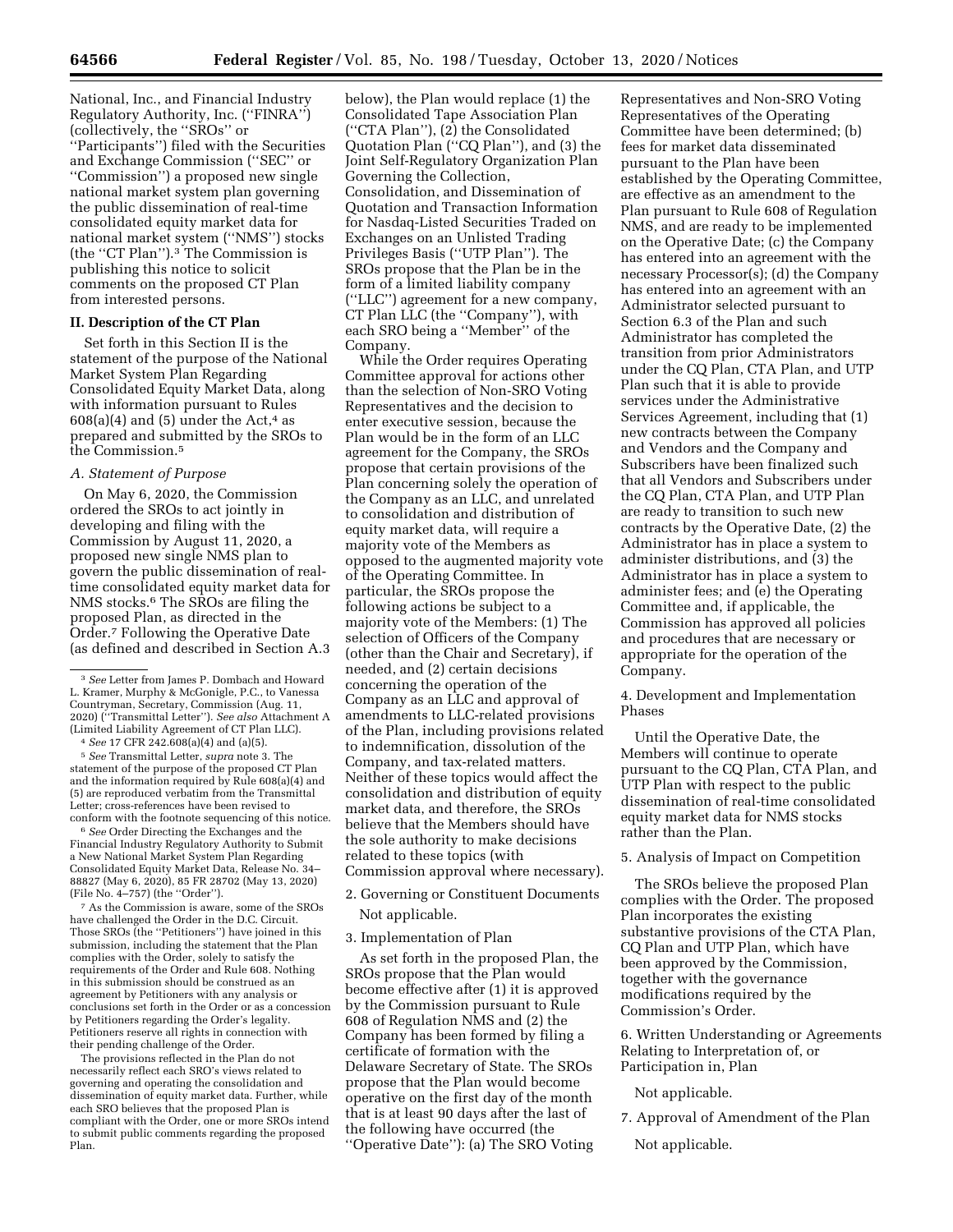The Plan provides that any entity registered as a national securities exchange or national securities association under the Exchange Act may become a Member by: (i) Providing written notice to the Company, (ii) executing a joinder to the Plan, at which time Exhibit A of the Plan shall be amended to reflect the addition of such exchange or association as a Member, (iii) paying a Membership Fee to the Company, and (iv) executing a joinder to any other agreements to which all of the other Members have been made party in connection with being a Member.

9. Method of Determination and Imposition, and Amount of Fees and Charges

#### Not applicable.

10. Method and Frequency of Processor Evaluation

Not applicable.<sup>8</sup>

#### 11. Dispute Resolution

The Plan does not include provisions regarding resolution of disputes between or among the Members.

#### **III. Solicitation of Comments**

The Commission seeks comment on the proposed CT Plan. Interested persons are invited to submit written data, views, and comments concerning the foregoing, including whether the proposal is consistent with the Act and the rules thereunder, as well as with the Order. In addition to the specific questions set forth below, the Commission asks commenters to consider generally whether the proposed CT Plan is appropriately structured, and whether its provisions are appropriately drafted, to support the ''prompt, accurate, reliable, and fair collection, processing, distribution, and publication of information with respect to quotations for and transactions in such securities and the fairness and usefulness of the form and content of such information."<sup>9</sup>

Accordingly, the Commission requests comments on matters including, but not limited to, the following:

### *Effective and Operative Dates*

1. Paragraph (b) of the Recitals of the proposed CT Plan provides that the CT Plan will not become effective

(''Effective Date'') until the later of two things occurs: (1) The proposed Agreement has been approved by the Commission, and (2) the Members have formed the CT Plan as an LLC pursuant to the Delaware Act by filing a certificate of formation (the ''Certificate'') with the Delaware Secretary of State. Do commenters believe that the timing provisions set forth in the Recitals could result in an undue delay of the effectiveness of the CT Plan? Do commenters believe that the CT Plan should require that the Certificate be filed within a certain period of time following Commission action, if any, on the CT Plan? Would 10 days be an appropriate period of time for filing the Certificate? If not, what time period do commenters believe would be appropriate?

2. Paragraph (c) of the Recitals of the proposed CT Plan provides that, following the Effective Date, the CT Plan will not become operative as an NMS Plan that governs the dissemination of real-time consolidated equity market data until the first day of the month that is at least 90 days after the last of five specified actions has occurred (the ''Operative Date''). Do commenters agree that the completion of all five specified actions is necessary prior to the Operative Date? Should the CT Plan set deadlines for some or all of the specified actions? Should the CT Plan require that the Operating Committee provide periodic updates as to the status of implementation of the specified actions? If so, should these updates be made public? Should the CT Plan include deadlines requiring that the Operating Committee be constituted within a set time if the Commission approves the CT Plan? Should the CT Plan explicitly specify that constituting the Operating Committee must be the first action undertaken by the CT Plan after the Effective Date? Should the Operating Committee be required within set times to establish fees, enter into contracts with an Administrator and Processor(s), and approve or file with the Commission, as applicable, all ''policies and procedures that are necessary or appropriate for the operation of the Company''? What policies and procedures do commenters believe are necessary or appropriate for the operation of the CT Plan? Should the CT Plan specify which policies and procedures are necessary or appropriate? Is the proposed 90-day period appropriate and reasonable, or should it be longer or shorter?

#### *Plan Structure as an LLC Agreement*

3. The Commission requests comment generally on the distinctions drawn in

the proposed CT Plan between actions that are governed by the Operating Committee, which includes Non-SRO Voting Representatives as required by the Order,<sup>10</sup> and other specified actions that are governed solely by the SROs as the ''Members'' of the LLC. Does the proposed CT Plan appropriately draw these distinctions in a way that supports the purpose of the CT Plan, consistent with the Order? 11 Do commenters believe that these distinctions will result in a significant and inappropriate dilution of Non-SRO Voting Representatives' influence on CT Plan matters that are relevant to the operation of the CT Plan as an NMS plan for the collection, processing, and dissemination of equity market data? What revisions to the plan provisions, if any, do commenters believe would be appropriate to ensure that the distinctions drawn in the CT Plan between matters to be decided by the Operating Committee and matters to be decided solely by the SROs do not inappropriately dilute the Non-SRO Voting Representatives' participation and influence on the Operating Committee?

#### *Definitions*

4. Article I, Section 1.1(p) of the proposed CT Plan defines the term ''CT Feeds'' as the CT Quote Data Feed(s) and the CT Trade Data Feed(s). Do commenters believe that this definition makes sufficiently clear that three tapes—Tape A, Tape B, and Tape C would remain under the CT Plan as proposed?

5. Article I, Section 1.1(n) of the proposed CT Plan defines the term ''Covered Persons'' as representatives of the Members, the Non-SRO Voting Representatives, SRO Applicants, the Administrator, and the Processors; affiliates, employees, and Agents of the Operating Committee, a Member, the Administrator, and the Processors; any third parties invited to attend meetings of the Operating Committee or subcommittees; and the employers of Non-SRO Voting Representatives. Covered Persons do not include staff of the Commission. The Commission requests comment on the proposed definition. Should other types of representatives be specified in the proposed definition? For example, should the proposed definition specifically include Member Observers, as defined in Article I, Section 1.1(oo) of the proposed CT Plan?

6. Article I, Section 1.1(bb) of the proposed CT Plan defines ''Fees'' as fees

<sup>8</sup> The Commission notes that Article V, Section 5.2 of the proposed CT Plan governs the evaluation of processor performance. *See also infra* Question 37.

<sup>9</sup> *See* Order, *supra* note 6, 85 FR at 28703 (citing 15 U.S.C. 78k–1(c)(1)(B)).

<sup>10</sup> *See id.* at 28730.

<sup>11</sup> *See id.* at 28703.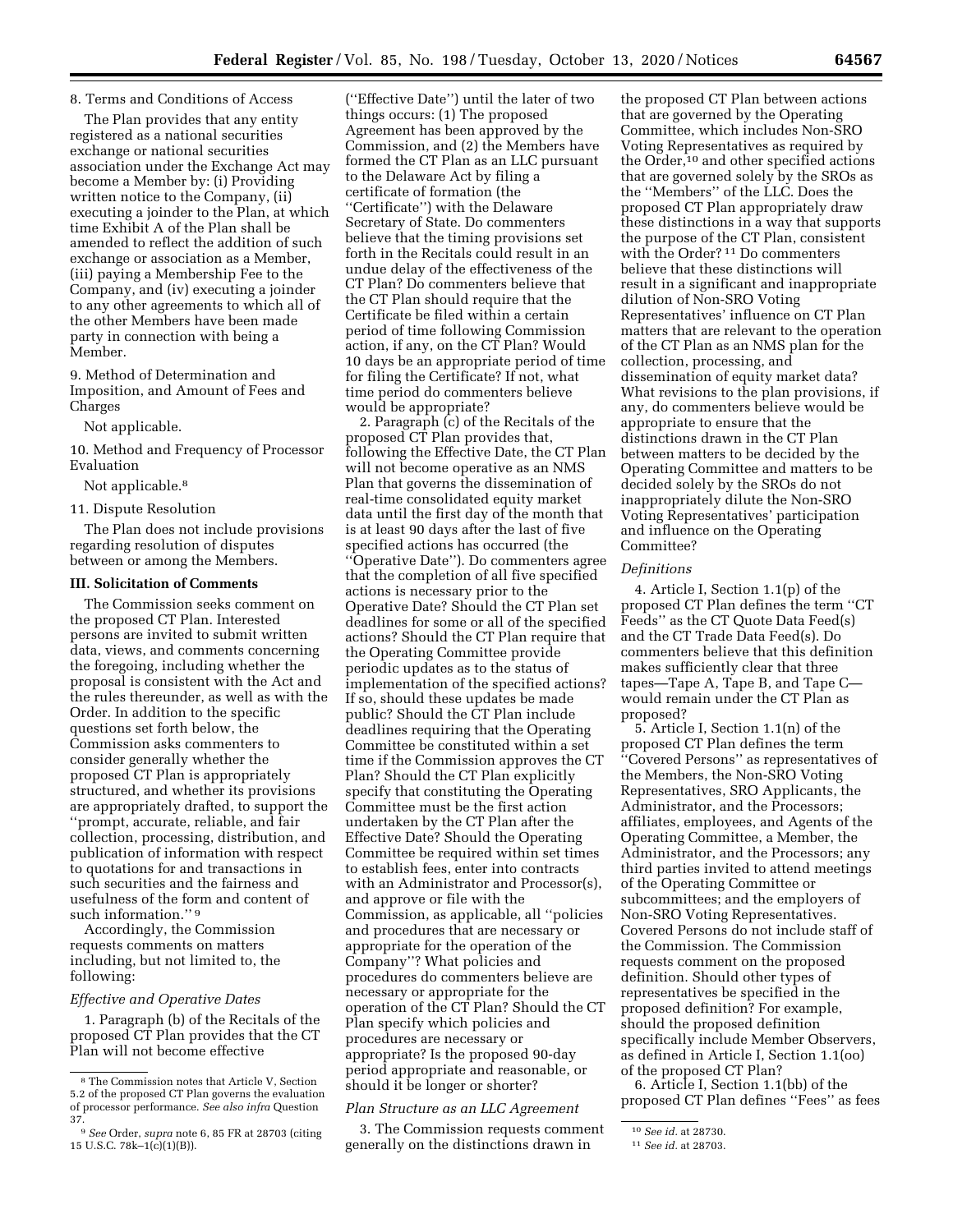charged to vendors and subscribers for Transaction Reports and Quotation Information in Eligible Securities, as defined in the CT Plan. The

Commission requests comment on this definition. Does it accurately reflect all of the types of information currently made available from the existing NMS plans for equity market data and other types of fees that the CT Plan may charge to subscribers?

7. Article I, Section 1.1(oo) of the proposed CT Plan defines the term ''Member Observer'' to mean any individual, other than a Voting Representative, that a Member, in its sole discretion, determines is necessary in connection with such Member's compliance with its obligations under Rule 608(c) of Regulation NMS to attend Operating Committee and subcommittee meetings. What are commenters' views on whether an SRO would reasonably find it necessary to select a Member Observer to comply with its obligations under Rule 608(c) of Regulation NMS? Under what circumstances, if any, would the representation of an SRO on the Operating Committee by its selected SRO Voting Representative be an insufficient means for the SRO to fulfill its obligations under Rule 608 of Regulation NMS? Should persons who hold certain positions within an SRO be prohibited from serving as Member Observers? For example, should a person who has direct responsibility for the management, marketing, sale, or development of proprietary equity data products offered separately be permitted to serve as a Member Observer? If Member Observers are necessary, should only persons who perform certain roles within an SRO (*e.g.,* legal or compliance personnel) be able to serve as Member Observers? Should the CT Plan limit the number of Member Observers that each SRO would be permitted to name or the frequency with which the person serving as a Member Observer can be changed? If so, how?

8. Article I, Section 1.1(kkk) of the proposed CT Plan defines ''Public Information'' to include, among other things, any information that is not either Restricted Information or Highly Confidential Information or that has not been designated as Confidential Information, and the duly approved minutes of the Operating Committee. The Commission requests comment on the proposed definition of Public Information. Should other types of information be included in the proposed definition? For example, should the proposed definition include minutes of the meetings of any subcommittees of the Operating Committee?

### *Organization and Membership of LLC*

9. Do commenters believe that the organizational, governance, and managerial structure outlined in Articles II, III, and IV of the proposed CT Plan are in the public interest?

10. Do commenters believe that the organizational, governance, and managerial structure set forth in the proposed CT Plan—including the limitation of membership in the LLC to SROs and the prescribed role and responsibilities of the Operating Committee—is consistent with the purposes of the CT Plan with respect to the dissemination of equity market data and the statutory mandate of ensuring the ''prompt, accurate, reliable and fair collection, processing, distribution, and publication of information with respect to quotations for and transactions in such securities and the fairness and usefulness of the form and content of such information"?<sup>12</sup> If not, what changes to the organizational, governance, and managerial terms of the proposed CT Plan do commenters believe should be made to be consistent with the purposes of the CT Plan?

11. Article III, Section 3.7 of the proposed CT Plan describes the obligations and liabilities of the SROs as Members of the LLC, including among other things, a provision that SROs shall have no liability for the debt, liabilities, commitments, or any other obligations of the CT Plan or for any losses of the CT Plan. Given the role and public purpose of the CT Plan as part of the national market system, do commenters believe that the provisions set forth in Section 3.7 are consistent with the SROs' obligations to, and purposes of, the CT Plan?

12. Article III, Section 3.7(e) of the proposed CT Plan states, ''[t]o the fullest extent permitted by law, no Member shall, in its capacity as a Member, owe any duty (fiduciary or otherwise) to the Company or to any other Member other than the duties expressly set forth in this Agreement.'' The Commission requests comment on the limitations proposed in this provision and the potential impact to the CT Plan's responsibilities for the collection, processing, and dissemination of equity market data.

13. Do commenters believe that the proposed CT Plan includes all of the necessary provisions for an LLC agreement to function appropriately as an NMS plan? If not, please describe the additional provisions that should be included in the CT Plan.

### *Responsibilities of the Operating Committee*

14. Article IV, Section 4.1(a) of the proposed CT Plan states that the responsibilities of the Operating Committee include ''interpreting the Agreement and its provisions.'' Do commenters believe it is appropriate for the Operating Committee to develop its own interpretation of the meaning of the CT Plan and its provisions? Should all interpretations of the CT Plan be required to be in writing? Should all interpretations of the CT Plan be required to be made publicly available for comment before being adopted or taking effect? Should all interpretations of the CT Plan be submitted in writing to the Commission or to Commission staff before being adopted or taking effect? Should the CT Plan include policies and procedures to distinguish operational interpretations of the CT Plan from amendments required to be submitted to the Commission under Rule 608 of Regulation NMS?

15. Article IV, Section 4.1(b) of the proposed CT Plan proposes to allow the Operating Committee to delegate ''administrative functions'' to a subcommittee or to one or more of the Members (*i.e.,* SROs) or to one or more Non-SRO Voting Representatives or to another person, such as the Administrator. Thus, the Operating Committee would be empowered to delegate an administrative function only to SROs, or only to Non-SRO Voting Representatives. Should the CT Plan specify the ''administrative functions'' that would be covered by this provision? Do commenters believe the CT Plan should permit the Operating Committee to delegate ''administrative functions'' to a subcommittee consisting only of SROs? Do commenters have concerns that, under this proposed provision, an SRO-only subcommittee could discuss the details of an administrative matter without input from Non-SRO Voting Representatives? Do commenters believe the CT Plan should permit the Operating Committee to delegate ''administrative functions'' to a subcommittee consisting only of Non-SRO Voting Representatives? Section 4.1(b) also provides that a subcommittee cannot take any actions that require approval of the Operating Committee. Does the limitation that a subcommittee cannot take actions that require Operating Committee approval mitigate concerns about the delegation of ''administrative functions''? What, if any, actions could a subcommittee take without approval of the Operating Committee pursuant to Section 4.3?

<sup>12</sup>*See id.* (citing 15 U.S.C. 78k–1(c)(1)(B)).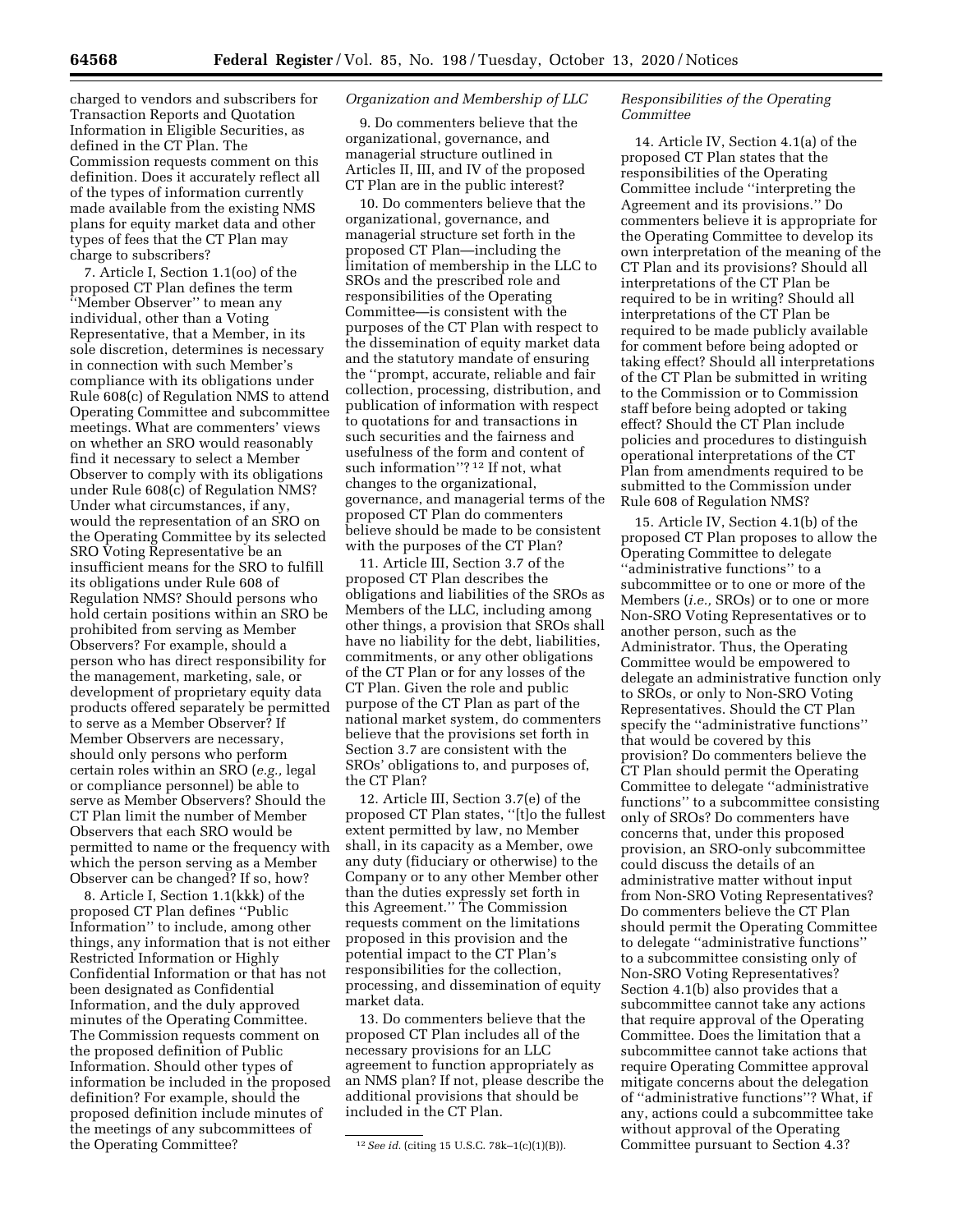### *Composition and Selection of Operating Committee*

16. Article IV, Section 4.2(b) of the proposed CT Plan discusses Non-SRO Voting Representatives, including term limits, the selection process for the initial Non-SRO Voting Representatives, and the nomination and election process for Non-SRO Voting Representative replacements. Do commenters believe that the proposed process—including public notice requesting nominations, listing nominated individuals, and soliciting and discussing any public comments received—is fair and transparent? Do commenters believe that the CT Plan should be required to use any means beyond publication on its website to seek interested, qualified candidates to be nominated and for public comment to be solicited? If so, which means? Do commenters believe that a Non-SRO Voting Representative should be permitted, in addition to nominating himself or herself, to nominate other persons to serve as a Non-SRO Voting Representative? If so, should that be explicitly stated in the CT Plan?

17. With respect to Article IV, Section 4.2(b), do commenters believe that the CT Plan should prescribe specified periods of time for the nomination of, initial selection of, and selection of replacement Non-SRO Voting Representatives? Does the absence of such requirements provide needed flexibility to the selection process? Alternatively, could the absence of specified deadlines result in unnecessary delays in the initial formation of the Operating Committee or hinder non-SRO representation? If so, what amount of time do commenters believe would be appropriate for achieving each phase of the selection process? For example, would 30 days be an appropriate time frame for each of the specified periods—nomination, initial selection, and selection of replacements for Non-SRO Voting Representatives?

18. Article IV, Section 4.2(b) provides that Non-SRO Voting Representatives shall serve for two-year terms for a maximum of two terms total, whether consecutive or non-consecutive. Is the proposed maximum of two terms an appropriate limit on the number of terms a Non-SRO Voting Representative may serve on the Operating Committee? Should the limit on the number of terms be increased or decreased? Should it be eliminated? Do commenters believe that similar term limits should apply to SRO Voting Representatives? What are commenters' views on whether a lifetime limitation on service that

applies only to Non-SRO Voting Representatives would support the meaningful and informed participation of Non-SRO Voting Representatives on the Operating Committee? Do commenters believe there is a sufficiently large pool of qualified and informed persons able to serve as Non-SRO Voting Representatives to sustain a diversity of views on the Operating Committee over time if the proposed term limits were adopted?

#### *Action of Operating Committee*

19. Article IV, Section 4.3(c) of the proposed CT Plan delineates several circumstances, in addition to those described in the Order—which are the selection of Non-SRO Voting Representatives and the decision to enter Executive Session—in which an augmented majority vote of the Operating Committee would not be required. The Commission requests comment on each of the proposed CT Plan provisions that would permit action by a majority vote of the SROs. Specifically, do commenters believe that the CT Plan should include additional details on the proposed provisions with respect to: (i) The operation of the CT Plan as an LLC, (ii) modifications to LLC-related provisions of the proposed CT Plan,<sup>13</sup> and (iii) the selection (including appointment and removal) of Officers of the CT Plan, other than the Chair? Would permitting action by the SROs alone with respect to these elements of CT Plan operation be consistent with providing a meaningful role to non-SROs in the governance of the collection, processing, and dissemination of equity market data? Should an augmented majority vote of the Operating Committee be required for any or all aspects of the operation of the CT Plan as an LLC? If so, which ones?

# *Meetings of the Operating Committee*

20. Article IV, Section 4.4(g) of the proposed CT Plan would permit Member Observers to attend Executive Sessions of the Operating Committee. Do commenters believe that permitting Member Observers to attend Executive Sessions is necessary? If so, under what circumstances do commenters believe Member Observers should attend? Should the CT Plan limit the ability of some or all Member Observers to attend Executive Session, Operating Committee, or subcommittee meetings? If so, under what circumstances should such attendance be limited and to what subset, if any, of Member Observers should such limitations apply?

21. Article IV, Section 4.4(g) of the proposed CT Plan provides that items for discussion within an Executive Session should be limited to those ''for which it is appropriate to exclude Non-SRO Voting Representatives,'' identified as: (i) Any topic that requires discussion of Highly Confidential Information; (ii) vendor or subscriber audit findings; and (iii) litigation matters. The proposed CT Plan further provides that the above items are ''not dispositive of all matters that may by their nature require discussion in an Executive Session.'' The Commission requests comment on the specified items proposed in the CT Plan as appropriate topics for Executive Session. Do commenters agree, for example, that any topic that requires discussion of Highly Confidential Information should not be considered by the full Operating Committee? Do commenters believe that there are sufficient mechanisms in place under the CT Plan to ensure that the use of Executive Session is appropriate? If not, what mechanisms should be added? Should the list of permissible topics for Executive Session be delineated more specifically in the CT Plan? What, if any, additional permissible topics should be included? What, if any, topics should be specifically excluded? Would the proposed provision that the topics identified in the CT Plan are ''not dispositive of all matters that may by their nature require discussion in an Executive Session'' allow the SROs excessive discretion to limit or prevent the participation of Non-SRO Voting Representatives in certain CT Plan matters? Should the CT Plan specify a limited set of categories of items that could be discussed in Executive Session? If so, what categories should be included, and what level of detail regarding these categories would be appropriate?

#### *Certain Transactions*

22. Article IV, Section 4.5 of the proposed CT Plan provides that the CT Plan is not prohibited from employing or dealing with persons in which an SRO or any of its affiliates has a connection or a direct or indirect interest. What relevant CT Plan employment relationships or business dealings do commenters believe might be covered by this provision? Are there specific types of employment relationships or business dealings that should be prohibited? Are there specific types of employment relationships or business dealings that should be permitted? If the CT Plan permits such employment relationships or business dealings, should it also require the relevant SROs to maintain information

<sup>13</sup>*See infra* Questions 51–52.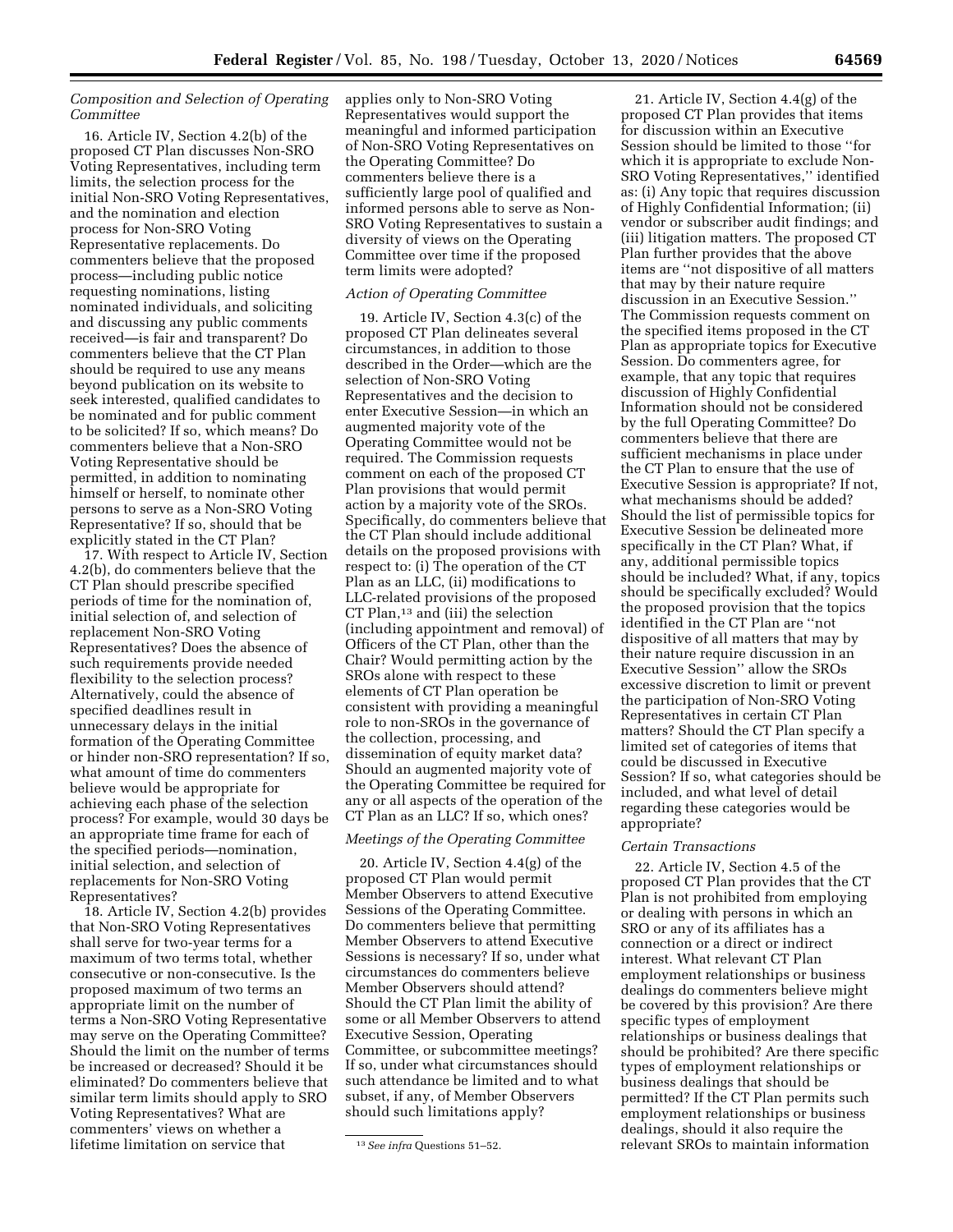barriers between themselves and the affiliates or persons that have employment relationships or business dealings with the CT Plan? If so, what type of information barrier would be appropriate? In commenters' views, could Section 4.5 permit conflicts of interest that should be disclosed under the conflicts of interest policy? If so, what modifications to that policy, if any, should be made? Do commenters think that any additional disclosure, recusal, or voting procedures should be required before the CT Plan employs or deals with persons in which an SRO or any of its affiliates has a direct or indirect interest or a connection?

#### *Company Opportunities*

23. Article IV, Section 4.6 of the proposed CT Plan permits the SROs to engage in business activities outside of the business activities of the CT Plan, including through investments or business relationships with other persons engaged in market data services or through strategic relationships with businesses that are or may be competitive with the CT Plan. What specific types of business activities would be covered by this provision? Would any of these business activities create a conflict of interest with an SRO's obligations with respect to the CT Plan under the federal securities laws, rules, and regulations? Are any potential conflicts of interest sufficiently mitigated by the conflicts of interest policy? If not, how should the CT Plan address such conflicts of interest?

24. Section 4.6(b) provides that none of the SROs shall be obligated to recommend or take any action that prefers the interest of the CT Plan or any other Member over its own interests, and it also provides that none of the SROs will be obligated to inform or present to the CT Plan any opportunity, relationship, or investment. This provision defines investments or other business relationships with persons engaged in the business of the CT Plan other than through the CT Plan as ''Other Business.'' What specific types of opportunities, relationships, or investments would be covered by this provision? Would any of these opportunities, relationships, or investments create a conflict of interest with an SRO's obligations with respect to the CT Plan under the federal securities laws, rules, and regulations? Exhibit B of the proposed CT Plan provides a list of questions and instructions tailored to elicit responses that disclose potential conflicts of interest. In response to these questions, would the SROs be required to disclose certain opportunities, relationships, or

investments? Would these disclosures sufficiently mitigate any conflicts of interest? If not, how should the CT Plan address such conflicts of interest? Should the CT Plan require that an SRO's representatives (SRO Voting Representative or Member Observer, as applicable) be recused from discussion of, or voting on, matters relating to opportunities, relationships, or investments when the SRO's interests may be in conflict with the goals of the CT Plan?

25. Do commenters believe that Section 4.6(b) could be interpreted in a manner that could result in the SROs acting inconsistently with their obligations under the federal securities laws, rules, and regulations? Could this language result in an SRO voting against needed improvements to the provision of consolidated equity market data? Do commenters have other concerns with the proposed provision? If so, how could such concerns be mitigated?

#### *Subcommittees*

26. Article IV, Section 4.7(a) of the proposed CT Plan provides that subcommittee chairs will be selected by the Chair from SRO Voting Representatives or Member Observers with input from the Operating Committee. What are commenters' views on whether Non-SRO Voting Representatives should be unable to serve as a subcommittee chair? What are commenters' views on whether Member Observers should be permitted to serve as a subcommittee chair? Do commenters believe that the CT Plan should permit Non-SRO Voting Representatives to serve as chair, cochair, or vice-chair of any subcommittees of the Operating Committee? Should subcommittees of the Operating Committee be required to have the same relative balance of membership between SRO Voting Representatives and Non-SRO Voting Representatives as the Operating Committee itself? Should Member Observers be permitted to participate in subcommittee deliberations?

27. Section 4.7(c) provides that SRO Voting Representatives, Member Observers, and other persons as deemed appropriate by the SRO Voting Representatives may meet in a subcommittee to discuss an item subject to attorney-client privilege of the CT Plan or that is attorney work product of the CT Plan. What are commenters' views on the scope of the ''other persons'' who may be deemed appropriate by the SRO Voting Representatives to discuss an item subject to attorney-client privilege of the CT Plan or that is attorney work product

of the CT Plan? Should there be any limitations? If so, what limitations would be appropriate?

### *Officers*

28. Article IV, Section 4.8 of the proposed CT Plan provides that in addition to the Chair and the Secretary of the CT Plan, the SROs, as Members of the CT Plan, may designate other Officers of the CT Plan, with such authority as the SROs may, from time to time, delegate to them. Section 4.8 further provides that the SROs may remove any CT Plan Officer by majority vote. What are commenters' views on these provisions? Do commenters think it is appropriate that decisions relating to Officers and duties may be made solely by the SROs? Do commenters believe that the positions and duties of any Officers should be specified in the CT Plan? Should there be limitations on eligibility to serve as an Officer of the CT Plan? For example, should SRO Voting Representatives or Member Observers be eligible to serve as Officers of the CT Plan? Should Non-SRO Voting Representatives be restricted from serving as Officers of the CT Plan? Do commenters believe the CT Plan should specify considerations for removal of an Officer?

29. Section 4.8(a) of the proposed CT Plan provides that each Officer shall hold office until such Officer's successor shall be duly designated or until such Officer's death, resignation, or removal. Do commenters believe that term limits should apply to any specific or to all Officers of the CT Plan? What are commenters' views on the impact to the CT Plan if such term limits were adopted?

### *Disclosure of Potential Conflicts of Interest; Recusal*

30. Article IV, Section 4.10 of the proposed CT Plan sets forth provisions for recusals and for the disclosure of conflicts of interest and provides that the Members, the Processors, the Administrator, the Non-SRO Voting Representatives, and each service provider or subcontractor engaged in CT Plan business that has access to Restricted or Highly Confidential Information shall be subject to Section 4.10 and Exhibit B to the CT Plan. Exhibit B to the CT Plan provides a list of questions and instructions tailored to elicit responses that disclose potential conflicts of interest. Do commenters believe that Member Observers should be expressly subject to Section 4.10 and Exhibit B? If so, do commenters believe that the same disclosure requirements and recusal provisions that apply to Members and other identified persons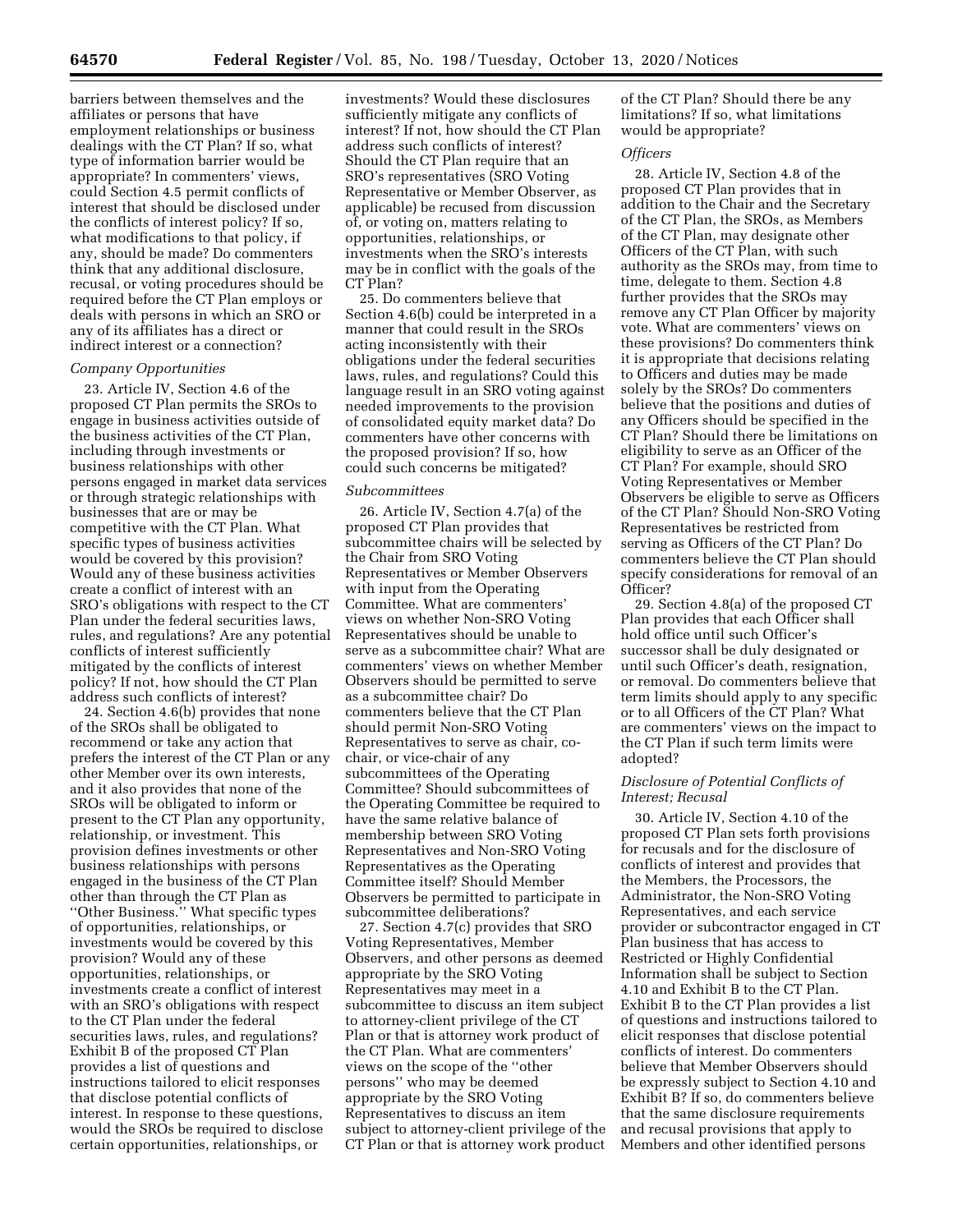would sufficiently mitigate any conflicts of interest faced by Member Observers? If not, what additional disclosures or recusal provisions do commenters believe would be appropriate? Do commenters believe that Officers of the CT Plan should be expressly subject to Section 4.10 and Exhibit B? If so, do commenters believe that the same disclosure requirements and recusal provisions that apply to Members and other identified persons would sufficiently mitigate any conflicts of interest faced by Officers? If not, what additional disclosures or recusal provisions do commenters believe would be appropriate?

31. Article IV, Section 4.6 of the proposed CT Plan addresses the ability of SROs to engage in certain business activities outside of the business activities of the CT Plan. Do commenters believe that the disclosure requirements under Section 4.10 and Exhibit B elicit sufficient relevant information to mitigate conflicts of interest that may result from such business activities? If not, how should the SROs update the conflicts of interest policy of the CT Plan to address this?

32. Article IV, Section 4.10(d) of the proposed CT Plan provides that, if the Commission's approval of the conflicts of interest policies filed by the CQ Plan, the CTA Plan, or UTP Plan is stayed or overturned (for example, by a court), the requirements of Section 4.10 and Exhibit B of the CT Plan shall not apply. What are commenters' views on whether such a provision is necessary or appropriate for the CT Plan? Do commenters believe that the CT Plan should, at a minimum, contain provisions for addressing conflicts of interest that are not subject to elimination, or provisions specifying that the CT Plan must be amended to include a new policy with respect to conflicts of interest before the existing policy can be removed?

### *Confidentiality Policy*

33. Article IV, Section 4.11(a) of the proposed CT Plan states that the SROs and the Non-SRO Voting Representatives are subject to the Confidentiality Policy set forth in Exhibit C to the CT Plan. Do commenters believe that Section 4.10(a) should be modified to expressly apply to Member Observers? Do commenters believe that the definition of Member Observer should be more narrowly tailored to limit the individuals within an SRO that have access to Highly Confidential or Confidential Information? Should Member Observers be prohibited from receiving Restricted or Highly Confidential Information, or

be excluded from being present when such information is discussed? Should Member Observers be required to demonstrate a legitimate or particularized need for specific Restricted or Highly Confidential Information before being granted access? Are there other confidentiality provisions that should expressly apply to Member Observers?

34. Article IV, Section 4.11(b) of the proposed CT Plan provides that, if the Commission's approval of the confidentiality policies filed by the CQ Plan, the CTA Plan, or UTP Plan is stayed or overturned (for example, by a court), the requirements of Section 4.11 and Exhibit C of the CT Plan shall not apply. What are commenters' views on whether such a provision is necessary or appropriate for the CT Plan? Do commenters believe that the CT Plan should, at a minimum, contain provisions for identifying and protecting confidential information that are not subject to elimination, or provisions specifying that the CT Plan must be amended to include a new policy with respect to confidential information before the existing policy can be removed?

### *Processor Functions and Responsibilities*

35. Article V, Section 5.1 of the proposed CT Plan specifies the general functions of the Processors, as more fully set forth in an agreement to be entered between the CT Plan and the Processors (the ''Processor Services Agreements''). Do commenters believe this approach is appropriate? Do commenters believe that further details on the terms and responsibilities of the Processors should be specified in the body of the CT Plan? If so, what additional types of terms and responsibilities of the Processors should be specified in the CT Plan? For example, should the CT Plan specify the factors to be considered for termination of the Processors?

36. Article V, Section 5.1 of the proposed CT Plan requires, among other things, that the CT Plan require the Processors to collect from the SROs, and consolidate and disseminate to vendors and subscribers, Transaction Reports and Quotation Information in Eligible Securities in a manner designed to assure the prompt, accurate, and reliable collection, processing, and dissemination of information with respect to all Eligible Securities in a fair and non-discriminatory manner. Do commenters believe that the terms of the CT Plan should also require the Processors to ensure the ''fairness and usefulness of the form and content of

such information,'' consistent with Section  $11A(c)(1)(B)$  of the Act?<sup>14</sup>

37. Article V, Section 5.2 of the proposed CT Plan provides that the Processors' performance shall be subject to review at any time as determined by a vote of Operating Committee, provided that a review shall be conducted at least once every two calendar years but not more frequently than once each calendar year unless there is a material default that has not been cured within the specified applicable cure period. What are commenters' views on the proposed frequency of reviews of the Processors? The proposed CT Plan does not specify the criteria under which the Processors will be evaluated. Do commenters believe that further detail should be specified in the CT Plan regarding the Operating Committee's review of the performance of the Processors under the Processor Services Agreements? For example, should the CT Plan specify certain performance metrics to be used in reviewing the performance of the Processors, and if so, are there particular metrics that should be used? Do commenters believe that the CT Plan should specify a maximum cure period for material defaults by Processors under the Processor Services Agreements? If so, what period would be appropriate? Should the Commission also be notified and supplied with a copy of any reports regarding any recommendations the Operating Committee may approve as a result of the review of the Processors?

38. Article V, Section 5.3 of the proposed CT Plan provides that the Operating Committee shall establish procedures for selecting Processors and that these procedures shall at a minimum set forth (a) the entity that will draft the request for proposal, assist the Operating Committee in evaluating bids, and otherwise provide assistance to the Operating Committee; (b) the minimum technical and operational requirements to be fulfilled by the Processor; (c) the criteria to be considered in selecting the Processor; and (d) the entities (other than Voting Representatives) that are eligible to comment on the selection of the Processor (collectively, the ''Processor Selection Procedures''). Do commenters believe that the Processor Selection Procedures should set forth any terms in addition to those set forth in Article V, Section 5.3(b)? For example, should the Processor Selection Procedures specify a maximum time period to select a new Processor? Additionally, do commenters believe that the Processor Selection

<sup>14</sup> 15 U.S.C. 78k–1(c)(1)(B).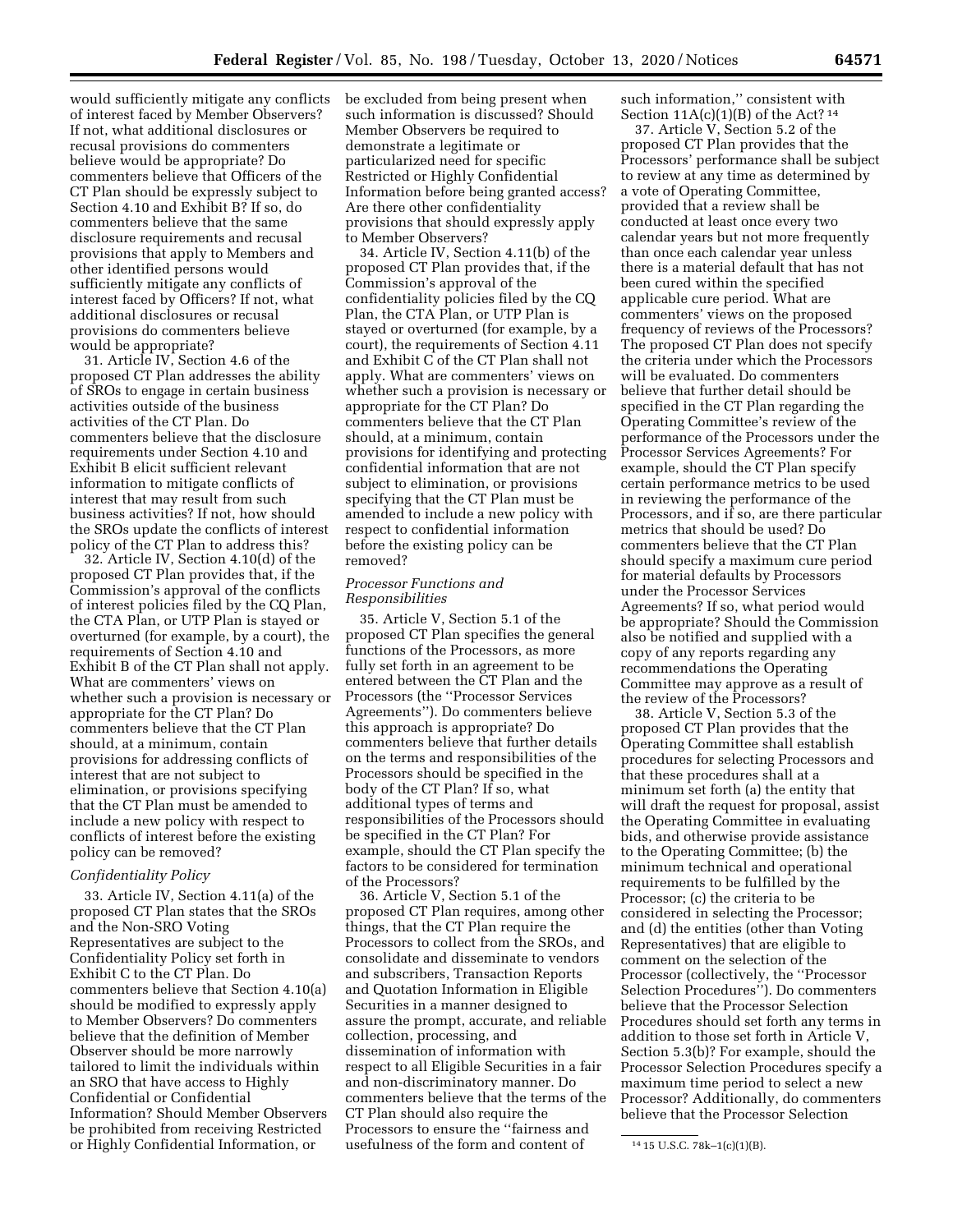Procedures should require that a subcommittee of disinterested members of the Operating Committee—those not affiliated with a person seeking to act as the Processor—vote and select a new Processor? Should a subcommittee of disinterested members be required to evaluate the proposals and make a recommendation to the Operating Committee? Should the CT Plan specifically provide that Non-SRO Voting Representatives should be eligible to comment on the selection of a new Processor? Should the CT Plan specifically provide that any other persons should be eligible to comment on the selection of a new Processor? If so, which persons and why?

39. Should the CT Plan specify in detail the minimum performance standards applicable to the Processor? For example, should the CT Plan set minimum standards for the timely dissemination of information, bandwidth, or other metrics? If so, what minimum standards would be appropriate?

### *Administrator Functions and Responsibilities*

40. Article VI, Section 6.1 of the proposed CT Plan specifies the general functions of the Administrator, as more fully set forth in an agreement to be entered between the CT Plan and the Administrator (the ''Administrator Services Agreement''). Do commenters believe this approach is appropriate? Do commenters believe that further details on the terms and responsibilities of the Administrator should be specified in the body of the CT Plan? If so, what additional types of terms and responsibilities of the Administrator should be specified in the CT Plan?

41. Article VI, Section 6.1 of the proposed CT Plan specifies that the Administrator should perform administrative functions on behalf of the CT Plan, including the preparation of the CT Plan's audited financial reports. Do commenters believe that the Administrator's duties with respect to the preparation of financial reports should also include unaudited reports?

42. Article VI, Section 6.2 of the proposed CT Plan provides for the evaluation of the Administrator, specifying that the Administrator shall be subject to review at any time as determined by the Operating Committee, provided that the Administrator shall be subject to review at least every two years and not more frequently than once each calendar year, and that the Operating Committee shall appoint a subcommittee or other persons to conduct the review. What are commenters' views on the appropriate

scope of ''other persons'' who may participate in conducting the review? What are commenters' views on the proposed frequency of reviews of the Administrator? The proposed CT Plan does not specify the criteria under which the Administrator will be evaluated. Do commenters believe that such criteria should be specified in the CT Plan regarding the CT Plan's review of the performance of the Administrator under the Administrator Services Agreement? If so, what types of performance metrics used in the review should be specified in the CT Plan? Should the Administrator evaluation process be conducted by an independent third party? Should the CT Plan specify the terms for the termination and removal of the Administrator? If so, what terms or criteria should be specified? Do commenters believe that the CT Plan should specify a maximum cure period for material defaults by the Administrator under the Administrator Services Agreement? If so, what period would be appropriate?

43. Article VI, Section 6.3 of the proposed CT Plan describes the process for selecting a new Administrator. Do commenters believe that the Administrator Selection Procedures should set forth any additional terms other than those set forth in Article VI, Section 6.3? For example, should the Administrator Selection Procedures specify a maximum time period to select a new Administrator?

44. Article VI, Section 6.3 of the proposed CT Plan provides that the Operating Committee may solicit and consider, as part of the process of establishing Administrator Selection Procedures, the timely comment of any entity affected by the operation of the CT Plan. Article VI, Section 6.3(d) provides that the Administrator Selection Procedures should specify certain entities (other than Voting Representatives) that should be eligible to comment on the selection of a new Administrator. Do commenters believe that this requirement is appropriate? Do commenters believe that the entities selected by the Operating Committee should be specified in the CT Plan rather than the Administrator Selection Procedures? If so, what types of entities should be eligible or ineligible to comment on the selection of a new Administrator? Do commenters believe there may be circumstances in which these two provisions might come into conflict—*i.e.,* that the Administrator Selection Procedures might fail to include, as an entity eligible to comment, an entity that is affected by the operation of the CT Plan? Do

commenters believe that the provisions of the CT Plan should be revised to prevent such an occurrence?

45. Should the CT Plan specify in detail the minimum performance standards applicable to the Administrator? If so, what minimum standards would be appropriate?

### *Regulatory and Operational Halts*

46. Article VII, Section 7.1 of the proposed CT Plan describes the SROs' responsibilities relating to regulatory and operational trading halts, including when a Primary Listing Exchange may declare a trading halt, the process for initiating a trading halt, and the process for reopening following a halt. What are commenters' views on these provisions? Are the proposed provisions describing the circumstances in which a Primary Listing Market may declare or terminate a market-wide halt in trading in its listed stocks consistent with the maintenance of fair, orderly, and efficient markets? If not, how should these provisions be modified?

### *Capital Contributions; Capital Accounts; Allocations*

47. Articles VIII and IX of the proposed CT Plan govern the use of capital accounts under the CT Plan, including contributions to and distributions from such accounts, and allocations to the SROs. What are commenters' views regarding these provisions? Would these provisions serve to prohibit unreasonable discrimination with regard to the allocation of capital contributions, distributions, and profits and losses among the SROs? If not, how should these provisions be modified?

# *Dissolution and Termination of the CT Plan LLC*

48. Article XI of the proposed CT Plan provides the terms for the dissolution and termination of the LLC as determined by the SROs. Do commenters believe that the dissolution and termination of the LLC should require consideration by or the consent of the Non-SRO Voting Representatives?

#### *Exculpation and Indemnification*

49. Article XII of the proposed CT Plan includes provisions governing the exculpation and indemnification of certain parties involved in the operation of the CT Plan. Do commenters believe that these provisions cover the appropriate parties? If not, how should these provisions be modified? For example, should the proposed exculpation and indemnification provisions also cover Non-SRO Voting Representatives?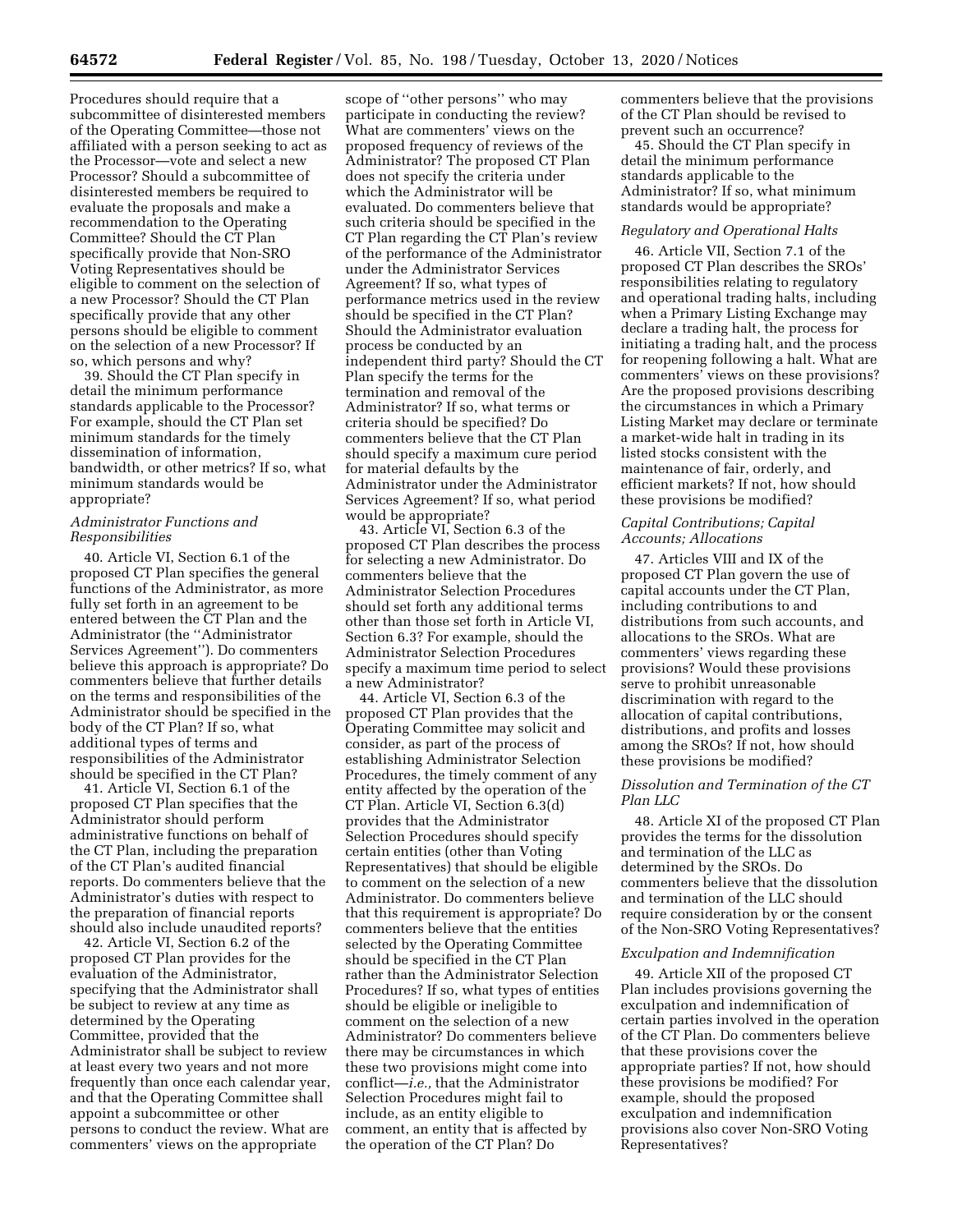50. Article XII, Section 12.1(b) of the proposed CT Plan sets forth the rights and responsibilities of an Exculpated Party. Do commenters believe that these rights and responsibilities are consistent with the obligations of SROs with respect to the operation of an NMS plan? If not, how should these provisions be modified?

#### *Governing Law*

51. Article XIII, Section 13.4 of the proposed CT Plan sets forth the governing law of the CT Plan and states that the rights and obligations of the SROs, the Processors and the Administrator, vendors, subscribers, and other persons contracting with the CT Plan in respect of the matters covered by the CT Plan should at all times also be subject to any applicable provisions of the Act and any rules and regulations promulgated thereunder. Do commenters believe that any of the other provisions of the proposed CT Plan are potentially inconsistent with Section 13.4? If so, how should the proposed CT Plan be modified?

#### *Amendments*

52. Article XIII, Section 13.5 of the proposed CT Plan governs amendments to the CT Plan. Section 13.5(b) provides that Articles IX (Allocations), X (Records and Accounting; Reports), XI (Dissolution and Termination), and XII (Exculpation and Indemnification) may be modified upon approval by a majority of Members; provided, however, that Operating Committee approval will be required for modifications to the allocation of all items of income, gain, loss, and deduction. Do commenters believe that amendments to Articles IX through XII of the CT Plan should be subject to the approval only of SROs? Do commenters believe that Non-SRO Voting Representatives should also have voting rights with respect to the approval of amendments to Articles IX through XII of the CT Plan?

53. Article XIII, Section 13.5(d) of the proposed CT Plan describes the types of amendments that would be defined as a Ministerial Amendment to the CT Plan and, therefore, could be submitted to the Commission by the Chair of the Operating Committee upon 48 hours' advanced notice to the Operating Committee.15 Do commenters believe

that the definition of Ministerial Amendments is appropriate? Are there specific types of amendments that should be included in or excluded from the definition of Ministerial Amendments?

#### *Distributions—Exhibit D*

54. Paragraph (j) of Exhibit D to the proposed CT Plan provides the definition of the term Net Distributable Operating Income. Do commenters believe that this definition provides sufficient and appropriate detail for the CT Plan to calculate the Net Distributable Operating Income? Do commenters believe that further details would be appropriate or necessary for the CT Plan to determine the Net Distributable Operating Income?

#### *Analysis of Impact on Competition*

55. In their analysis of the impact of the proposed CT Plan on competition, the SROs state that the proposed CT Plan complies with the Order and that the CT Plan ''incorporates the existing substantive provisions of the CTA Plan, CQ Plan, and UTP Plan, which have been approved by the Commission, together with the governance provisions required by the Commission's Order.'' 16 What effect, if any, do commenters believe the specific terms of the proposed CT Plan as submitted by the SROs would have on competition?

56. Paragraph (c) of the Recitals of the proposed CT Plan specify a number of steps to be undertaken before the CT Plan becomes operational as the NMS plan responsible for the dissemination of equity market data, but do not include specified time periods in which these actions must be commenced or completed.17 What effect, if any, do commenters believe the lack of such time periods or deadlines would have on competition?

57. Article IV, Section 4.2(b) of the proposed CT Plan provides that Non-SRO Voting Representatives shall serve for two-year terms for a maximum of

two terms total, whether consecutive or non-consecutive, but places no similar limitations on the terms of SRO Voting Representatives. What effect, if any, do commenters believe this limitation on Non-SRO Voting Representatives would have on competition?

58. Article I, Section 1.1(oo) of the proposed CT Plan would allow SROs to select Member Observers, and Article IV, Section 4.4(g) of the proposed CT Plan would permit Member Observers to attend general and Executive Session meetings of the CT Plan. What effect, if any, do commenters believe the ability of the SROs to select Member Observers, who would have access to Confidential Information and Highly Confidential Information, would have on competition?

59. Article IV, Section 4.6(b) of the proposed CT Plan provides that none of the SROs shall be obligated to recommend or take any action that prefers the interest of the CT Plan or any other Member over its own interests. Do commenters believe that this provision would facilitate competition in the provision of equity market data? Do commenters believe that this provision would hinder competition in the provision of equity market data?

60. Article XII, Section 12.1(b) of the proposed CT Plan provides that whenever a Member or an SRO Voting Representative (defined as an ''Exculpated Party'') is permitted or required to take any action or to make a decision in its ''sole discretion'' or ''discretion'' or that it deems ''necessary,'' or ''necessary or appropriate'' or under a grant of similar authority or latitude, the Exculpated Party may, insofar as Applicable Law permits, make such decision in its sole discretion (regardless of whether there is a reference to ''sole discretion'' or ''discretion''). The Exculpated Party (i) shall be entitled to consider such interests and factors as it desires (including its own interests), (ii) shall have no duty or obligation (fiduciary or otherwise) to give any consideration to any interest of or factors affecting the Company or the Members, and (iii) shall not be subject to any other or different standards imposed by this Agreement, or any other agreement contemplated hereby, under any Applicable Law or in equity. What effect, if any, do commenters believe these provisions would have on competition?

61. Do commenters believe that there is data that is relevant to an analysis of the effect on competition of the proposed CT Plan as submitted by the SROs? Commenters are encouraged to provide any such data they possess or to which they have access.

<sup>15</sup>A Ministerial Amendment is defined in Section 13.5(d) of the proposed CT Plan as one that pertains solely to: (i) Admitting a new Member to the Company; (2) changing the name or address of a Member; (3) incorporating a change that the Commission has implemented by rule and that requires no conforming language to the text of this Agreement; (4) incorporating a change (A) that the

Commission has implemented by rule, (B) that requires conforming language to the text of this Agreement, and (C) whose conforming language to the text of this Agreement has been approved by the affirmative vote of the Operating Committee pursuant to Section 4.3; (5) incorporating a change (A) that a Governmental Authority requires relating to the governance or operation of an LLC, (B) that requires conforming language to the text of this Agreement, and (C) whose conforming language to the text of this Agreement has been approved by the affirmative vote of the Operating Committee pursuant to Section 4.3 or upon approval by a majority of Members pursuant to Section 13.5(b), as applicable; or (6) incorporating a purely technical change, such as correcting an error or an inaccurate reference to a statutory provision, or removing language that has become obsolete.

<sup>16</sup>*See supra* Section II.A.5.

<sup>17</sup>*See supra* Section II.A.3.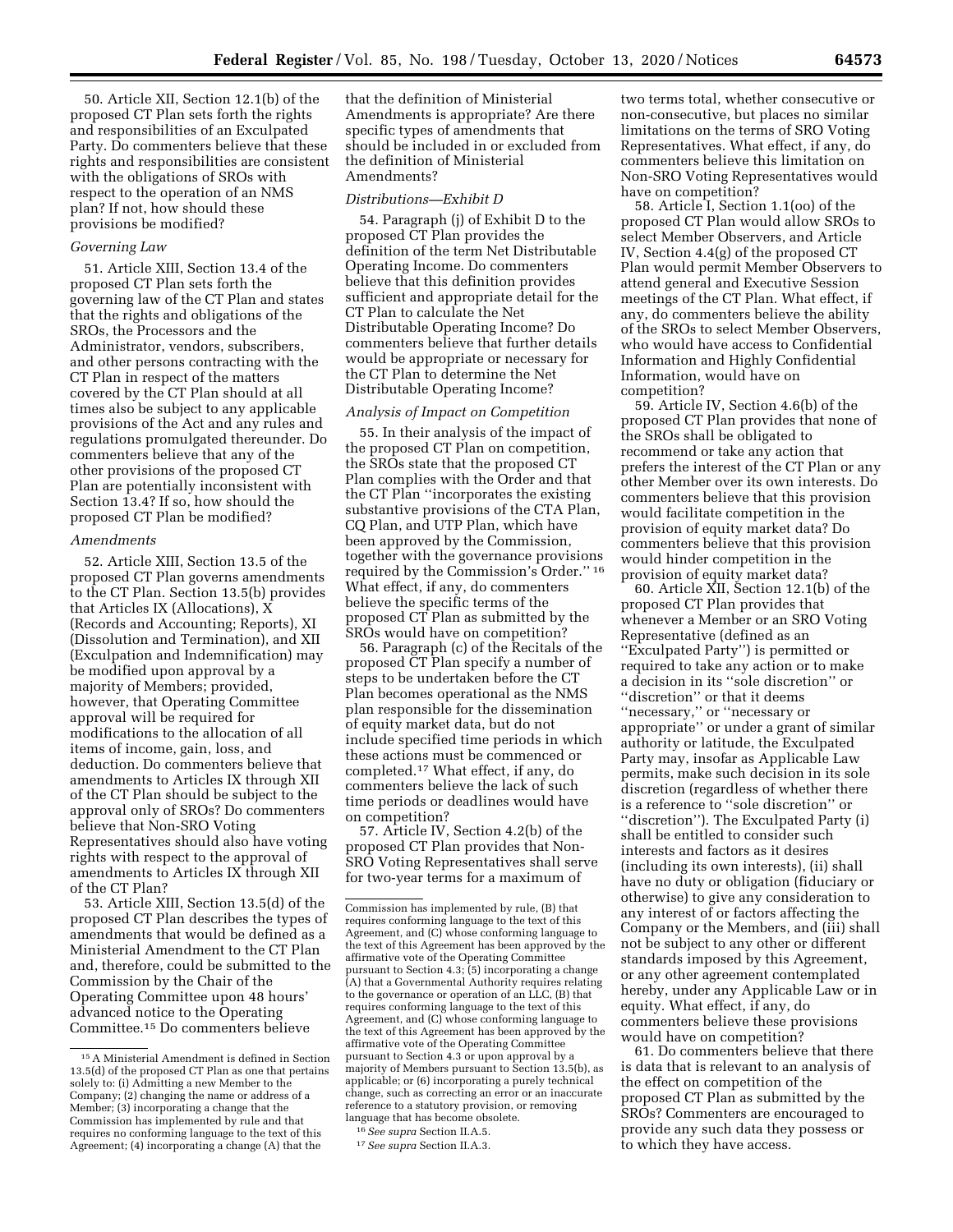#### *Dispute Resolution*

62. The Transmittal Letter states that the proposed CT Plan does not include provisions regarding resolution of disputes between or among the Members.18 Do commenters believe that the CT Plan should include dispute resolution provisions? If so, should those provisions be general dispute resolution provisions, or should they be limited to specific types of disputes? \* \* \* \* \*

Comments may be submitted by any of the following methods:

#### *Electronic Comments*

• Use the Commission's internet comment form (*[http://www.sec.gov/](http://www.sec.gov/rules/sro.shtml)  [rules/sro.shtml](http://www.sec.gov/rules/sro.shtml)*); or

• Send an email to *[rule-comments@](mailto:rule-comments@sec.gov) [sec.gov.](mailto:rule-comments@sec.gov)* Please include File Number 4– 757 on the subject line.

#### *Paper Comments*

• Send paper comments in triplicate to Secretary, Securities and Exchange Commission, 100 F Street, NE, Washington, DC 20549–1090.

All submissions should refer to File Number 4–757. This file number should be included on the subject line if email is used. To help the Commission process and review your comments more efficiently, please use only one method. The Commission will post all comments on the Commission's website (*<http://www.sec.gov/rules/sro.shtml>*). Copies of the submission, all written statements with respect to the proposed CT Plan that are filed with the Commission, and all written communications relating to the proposed CT Plan between the Commission and any person, other than those that may be withheld from the public in accordance with the provisions of 5 U.S.C. 552, will be available for website viewing and printing in the Commission's Public Reference Room, 100 F Street NE, Washington, DC 20549, on official business days between the hours of 10:00 a.m. and 3:00 p.m. Copies of the filing also will be available for inspection and copying at the Participants' principal offices. All comments received will be posted without change. Persons submitting comments are cautioned that we do not redact or edit personal identifying information from comment submissions. You should submit only information that you wish to make available publicly. All submissions should refer to File Number 4–757 and should be

18*See supra* Section II.A.11.

submitted on or before November 12, 2020.

By the Commission.

**J. Matthew DeLesDernier,**  *Assistant Secretary.* 

**Attachment A** 

# **LIMITED LIABILITY COMPANY AGREEMENT OF CT PLAN LLC a Delaware limited liability company**

This LIMITED LIABILITY COMPANY AGREEMENT (this ''*Agreement*'') dated as of the  $\left[\bullet\right]$  day of  $\left[\bullet\right]$ ,  $\left[\bullet\right]$  is made and entered into by and among the parties identified in *Exhibit A,* as *Exhibit A* may be amended from time to time (the ''*Members*''), which are the members of CT Plan LLC, a Delaware limited liability company (the ''*Company*''). The Members shall constitute the ''members'' (as that term is defined in the Delaware Act) of the Company.

#### **Recitals**

(a) On May 6, 2020, the Commission ordered the Members to act jointly in developing and filing with the Commission by August 11, 2020, a proposed new single national market system (''NMS'') plan to govern the public dissemination of real-time consolidated equity market data for NMS stocks. *See* Order Directing the Exchanges and the Financial Industry Regulatory Authority to Submit a New National Market System Plan Regarding Consolidated Equity Market Data, Release No. 34–88827 (May 6, 2020), 85 FR 28702 (May 13, 2020) (File No. 4– 757) (the ''Order''). This Agreement is being filed with the Commission, as directed in the Order.

(b) This Agreement will become effective after the last of the following has occurred (the "Effective Date"):

(i) this Agreement is approved by the Commission pursuant to Rule 608 of Regulation NMS as an NMS plan governing the public dissemination of real-time consolidated market data for Eligible Securities; and

(ii) the Members have formed the Company as a limited liability company pursuant to the Delaware Act by filing a certificate of formation (the ''*Certificate*'') with the Delaware Secretary of State.

(c) Following the Effective Date, this Agreement will become operative as an NMS Plan that governs the public dissemination of real-time consolidated equity market data for Eligible Securities on the first day of the month that is at least 90 days after the last of the following have occurred (the ''Operative Date''):

(i) the SRO Voting Representatives and Non-SRO Voting Representatives of the Operating Committee have been determined pursuant to Section 4.2 of the Agreement;

(ii) Fees have been established by the Operating Committee, are effective as an amendment to this Agreement pursuant to Rule 608 of Regulation NMS, and are ready to be implemented on the Operative Date;

(iii) the Company has entered into an agreement with the Processors currently performing under the CQ Plan, CTA Plan, and UTP Plan;

(iv) the Company has entered into an agreement with an Administrator selected pursuant to Section 6.3 and such Administrator has completed the transition from prior Administrators under the CQ Plan, CTA Plan, and UTP Plan such that it is able to provide services under the Administrative Services Agreement, as determined by the Operating Committee pursuant to Section 4.3, including that (1) new contracts between the Company and Vendors and the Company and Subscribers have been finalized such that all Vendors and Subscribers under the CQ Plan, CTA Plan, and UTP Plan are ready to transition to such new contracts by the Operative Date, (2) the Administrator has in place a system to administer Distributions, and (3) the Administrator has in place a system to administer Fees; and

(v) the Operating Committee and, if applicable, the Commission have approved all policies and procedures that are necessary or appropriate for the operation of the Company.

(d) Until the Operative Date, the Members will continue to operate pursuant to the CQ Plan, CTA Plan, and UTP Plan with respect to the public dissemination of real-time consolidated equity market data for Eligible Securities rather than this Agreement.

(e) As of the Operative Date, the Members shall conduct, through the Company, the Processor and Administrator functions related to the public dissemination of real-time consolidated equity market data for Eligible Securities required by the Commission to be performed by the Members under the Exchange Act.

(f) It is understood and agreed that, in performing their obligations and duties under this Agreement, the Members are performing and discharging functions and responsibilities related to the operation of the national market system for and on behalf of the Members in their capacities as self-regulatory organizations, as required under the Section 11A of the Exchange Act, and pursuant to Rule 603(b) of Regulation NMS thereunder. It is further understood and agreed that this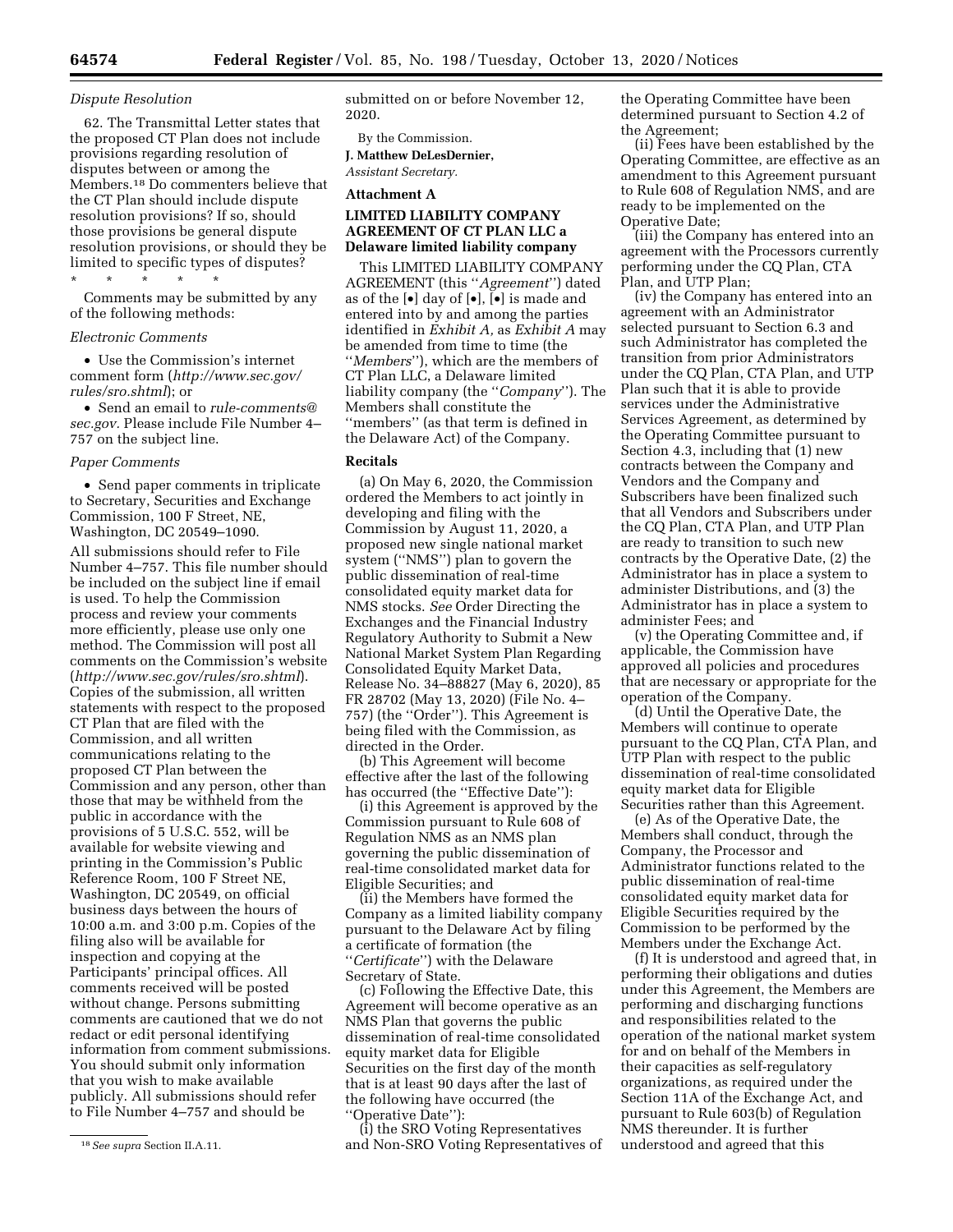Agreement and the operations of the Company shall be subject to ongoing oversight by the Commission.

### **Article I. Definitions**

*Section 1.1 Definitions* 

As used throughout this Agreement and the Exhibits:

(a) ''*Administrator*'' means the Person selected by the Company to perform the administrative functions described in this Agreement pursuant to the Administrative Services Agreement.

(b) ''*Advisory Committee Member*'' means an individual selected pursuant to Section III(e)(ii)(A) of the CTA Plan and Section IV(E)(b)(i) of the UTP Plan to be a member of the Advisory Committees of the CTA Plan and UTP Plan.

(c) ''*Affiliate*'' means, as to any Person, any other Person that, directly or indirectly, Controls, is Controlled by, or is under common Control with such Person. Affiliate or Affiliated, when used as an adjective, shall have a correlative meaning.

(d) ''*Agent*'' means, for purposes of *Exhibit C,* agents of the Operating Committee, a Member, the Administrator, and the Processors, including, but not limited to, attorneys, auditors, advisors, accountants, contractors or subcontractors.

(e) ''*Applicable Law*'' means all applicable provisions of (a) constitutions, treaties, statutes, laws (including the common law), rules, regulations, decrees, ordinances, codes, proclamations, declarations or orders of any Governmental Authority; (b) any consents or approvals of any Governmental Authority; and (c) any orders, decisions, advisory or interpretative opinions, injunctions, judgments, awards, decrees of, or agreements with, any Governmental Authority.

(f) ''*Best Bid and Offer*'' has the meaning ascribed to the term ''best bid and best offer'' by Rule 600(b)(8) of Regulation NMS.

(g) ''*Capital Contributions*'' means any cash, cash equivalents, or other property that a Member contributes to the Company with respect to its Membership Interest.

(h) ''*Chair*'' shall mean the individual elected pursuant to Section 4.4(e). (i) ''*Code*'' means the Internal

Revenue Code of 1986, as amended.

(j) ''*Commission*'' or ''*SEC*'' means the U.S. Securities and Exchange Commission.

(k) ''*Company Indemnified Party*'' means a Person, and any other Person of whom such Person is the legal representative, that is or was a Member or an SRO Voting Representative.

(l) ''*Confidential Information*'' means, except to the extent covered by the definitions for Restricted Information, Highly Confidential Information, or Public Information: (i) Any non-public data or information designated as Confidential by the Operating Committee pursuant to Section 4.3; (ii) any document generated by a Member or Non-SRO Voting Representative and designated by that Member or Non-SRO Voting Representative as Confidential; and (iii) the individual views and statements of Covered Persons and SEC staff disclosed during a meeting of the Operating Committee or any subcommittees thereunder.

(m) ''*Control*'' means, with respect to any Person, the possession, directly or indirectly, of the power to direct or cause the direction of the management and policies of such Person, whether through the ownership of voting securities (or other ownership interest), by contract or otherwise.

(n) ''*Covered Persons*'' means representatives of the Members, the Non-SRO Voting Representatives, SRO Applicants, the Administrator, and the Processors; affiliates, employees, and Agents of the Operating Committee, a Member, the Administrator, and the Processors; any third parties invited to attend meetings of the Operating Committee or subcommittees; and the employers of Non-SRO Voting Representatives. Covered Persons do not include staff of the SEC.

(o) ''*CQ Plan*'' means the Restated CQ Plan.

(p) ''*CT Feeds*'' means the CT Quote Data Feed(s) and the CT Trade Data Feed(s).

(q) ''*CT Quote Data Feed(s)*'' means the service(s) that provides Vendors and Subscribers with (i) National Best Bids and Offers and their sizes and the Members' identifiers providing the National Best Bids and Offers; (ii) each Member's Best Bids and Offers and their sizes and the Member's identifier; and (iii) in the case of FINRA, the identifier of the FINRA Participant(s) that constitute(s) FINRA's Best Bids and Offers, in each case for Eligible Securities.

(r) ''*CT Trade Data Feed(s)*'' means the service(s) that provides Vendors and Subscribers with Transaction Reports for Eligible Securities.

(s) ''*CTA Plan*'' means the Second Restatement of the CTA Plan.

(t) ''*Current*'' means, with respect to Transaction Reports or Quotation Information, such Transaction Reports or Quotation Information during the fifteen (15) minute period immediately following the initial transmission thereof by the Processors.

(u) ''*Delaware Act*'' means the Delaware Limited Liability Company Act, Title 6, Chapter 18, §§ 18–101, *et seq.,* and any successor statute, as amended.

(v) ''*Distribution*'' means a distribution to the Members of revenues of the Company under this Agreement pursuant to Section 8.3 and *Exhibit D* of the Agreement.

(w) ''*Eligible Security*'' means (i) any equity security, as defined in Section 3(a)(11) of the Exchange Act, or (ii) a security that trades like an equity security, in each case that is listed on a national securities exchange.

(x) ''*ET*'' means Eastern Time.

(y) ''*Exchange Act*'' means the Securities Exchange Act of 1934, as amended.

(z) ''*Executive Session*'' means a meeting of the Operating Committee pursuant to Section 4.4(g), which includes SRO Voting Representatives, Member Observers, SEC Staff, and other persons as deemed appropriate by the SRO Voting Representatives.

(aa) ''*Extraordinary Market Activity*'' means a disruption or malfunction of any electronic quotation, communication, reporting, or execution system operated by, or linked to, the Processors or a Trading Center or a member of such Trading Center that has a severe and continuing negative impact, on a market-wide basis, on quoting, order, or trading activity or on the availability of market information necessary to maintain a fair and orderly market. For purposes of this definition, a severe and continuing negative impact on quoting, order, or trading activity includes (i) a series of quotes, orders, or transactions at prices substantially unrelated to the current market for the security or securities; (ii) duplicative or erroneous quoting, order, trade reporting, or other related message traffic between one or more Trading Centers or their members; or (iii) the unavailability of quoting, order, transaction information, or regulatory messages for a sustained period.

(bb) ''*Fees*'' means fees charged to Vendors and Subscribers for Transaction Reports and Quotation Information in Eligible Securities.

(cc) ''*Final Decision of the Operating Committee*'' means an action or inaction of the Operating Committee as a result of the vote of the Operating Committee, but will not include the individual votes of a Voting Representative.

(dd) ''*FINRA*'' means the Financial Industry Regulatory Authority, Inc.

(ee) ''*FINRA Participant*'' means a FINRA member that utilizes the facilities of FINRA pursuant to applicable FINRA rules.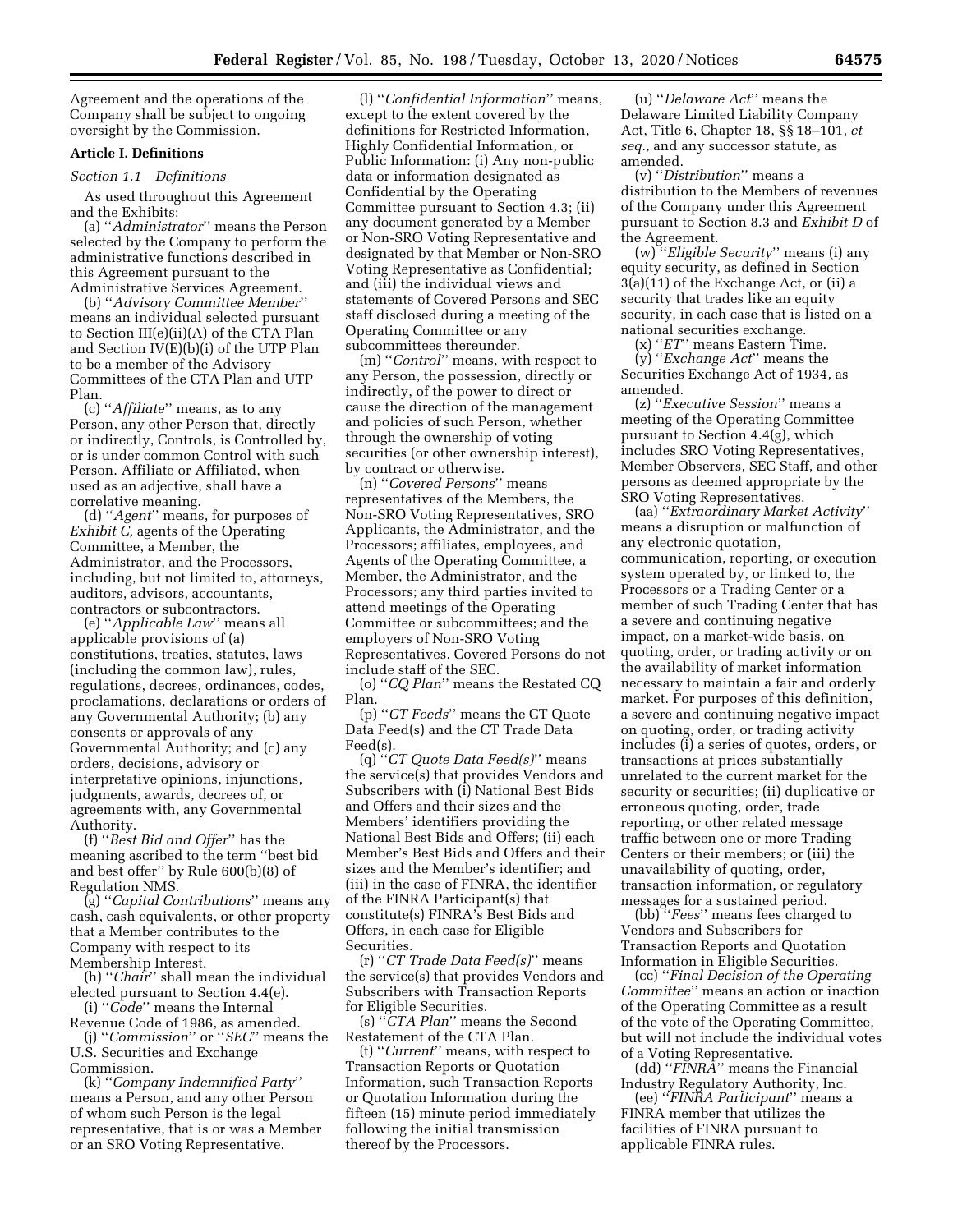(ff) ''*Fiscal Year*'' means the fiscal year of the Company adopted pursuant to Section 10.1(a) of this Agreement.

(gg) ''*GAAP*'' means United States generally accepted accounting principles in effect from time to time, consistently applied.

(hh) ''*Governmental Authority*'' means (a) the U.S. federal government or government of any state of the U.S., (b) any instrumentality or agency of any such government, (c) any other individual, entity or organization authorized by law to perform any executive, legislative, judicial, regulatory, administrative, military or police functions of any such government, or (d) any intergovernmental organization of U.S. entities, but ''Governmental Authority'' excludes any self-regulatory organization registered with the Commission.

(ii) ''*Highly Confidential Information*'' means any highly sensitive Memberspecific, customer-specific, individualspecific, or otherwise sensitive information relating to the Operating Committee, Members, Vendors, Subscribers, or customers that is not otherwise Restricted Information. Highly Confidential Information includes: The Company's contract negotiations with the Processors or Administrator; personnel matters; information concerning the intellectual property of Members or customers; and any document subject to the Attorney-Client Privilege or Work Product Doctrine.

(jj) ''*Limit Up Limit Down*'' means the Plan to Address Extraordinary Market Volatility pursuant to Rule 608 of Regulation NMS under the Exchange Act.

(kk) ''*Losses*'' means losses, judgments, penalties (including excise and similar taxes and punitive damages), fines, settlements, and reasonable expenses (including reasonable attorneys' fees) actually incurred by such Company Indemnified Party as a Party to a Proceeding.

(ll) ''*Market*'' means (i) in respect of FINRA or a national securities association, the facilities through which FINRA Participants display quotations and report transactions in Eligible Securities to FINRA and (ii) in respect of each national securities exchange, the marketplace for Eligible Securities that such exchange operates.

(mm) ''*Market-Wide Circuit Breaker*'' means a halt in trading in all stocks in all Markets under the rules of a Primary Listing Market.

(nn) ''*Material SIP Latency*'' means a delay of quotation or last sale price information in one or more securities

between the time data is received by the Processors and the time the Processors disseminate the data, which delay the Primary Listing Market determines, in consultation with, and in accordance with, publicly disclosed guidelines established by the Operating Committee, to be (a) material and (b) unlikely to be resolved in the near future.

(oo) ''*Member Observer*'' means any individual, other than a Voting Representative, that a Member, in its sole discretion, determines is necessary in connection with such Member's compliance with its obligations under Rule 608(c) of Regulation NMS to attend Operating Committee and subcommittee meetings.

(pp) ''*Membership Fee*'' means the fee to be paid by a new Member pursuant to Section 3.2.

(qq) ''*Membership Interest*'' means an interest in the Company owned by a Member.

(rr) ''*Nasdaq*'' means The Nasdaq Stock Market LLC.

(ss) ''*National Best Bid and Offer*'' has the meaning ascribed to the term ''national best bid and national best offer'' by Rule 600(b)(43) of Regulation NMS.

(tt) ''*National securities association*'' means a securities association that is registered under Section 15A of the Exchange Act.

(uu) ''*National securities exchange*'' means a securities exchange that is registered under Section 6 of the Exchange Act.

(vv) ''*Network A Security*'' means an Eligible Security for which NYSE is the Primary Listing Market.

(ww) ''*Network B Security*'' means an Eligible Security for which a national securities exchange other than NYSE or Nasdaq is the Primary Listing Market.

(xx) ''*Network C Security*'' means an Eligible Security for which Nasdaq is the Primary Listing Market.

(yy) ''*Non-Affiliated SRO*'' means a Member that is not affiliated with any other Member.

(zz) ''*Non-SRO Voting Representative*'' means an individual selected pursuant to Section 4.2(b) to serve on the Operating Committee.

(aaa) ''*NYSE*'' means the New York Stock Exchange LLC.

(bbb) ''*Officer*'' means each individual designated as an officer of the Company pursuant to Section 4.8.

(ccc) ''*Operating Committee*'' means the committee established under Article IV of this Agreement, each member of which shall be deemed a ''manager'' (as defined in the Delaware Act) and shall be referred to herein as a Voting Representative.

(ddd) ''*Operational Halt*'' means a halt in trading in one or more securities only on a Member's Market declared by such Member and is not a Regulatory Halt.

(eee) ''*Party to a Proceeding*'' means a Company Indemnified Party that is, was, or is threatened to be made, a party to a Proceeding, or is involved in a Proceeding, by reason of the fact that such Company Indemnified Party is or was a Member and/or an SRO Voting Representative.

(fff) ''*PDP*'' means a Member or non-Member's proprietary market data product that includes Transaction Reports and Quotation Information data in Eligible Securities from a Member's Market or a Trading Center, and if from a Member, is filed with the Commission.

(ggg) ''*Person*'' means an individual, corporation, partnership, joint venture, limited liability company, Governmental Authority, unincorporated organization, trust, association, or other entity.

(hhh) ''*Primary Listing Market*'' means the national securities exchange on which an Eligible Security is listed. If an Eligible Security is listed on more than one national securities exchange, Primary Listing Market means the exchange on which the security has been listed the longest.

(iii) ''*Proceeding*'' means any threatened, pending or completed suit, proceeding, or other action, whether civil, criminal, administrative, or arbitrative, or any appeal in such action or any inquiry or investigation that could lead to such an action.

(jjj) ''*Processor(s)*'' means the entity(ies) selected by the Company to perform the processing functions described in this Agreement and pursuant to the Processor Services Agreement(s), including the operation of the System.

(kkk) ''*Public Information*'' means: (i) Any information that is not either Restricted Information or Highly Confidential Information or that has not been designated as Confidential Information; (ii) any Confidential Information that has been approved by the Operating Committee for release to the public; (iii) the duly approved minutes of the Operating Committee with detail sufficient to inform the public on matters under discussion and the views expressed thereon (without attribution); (iv) Vendor, Subscriber and performance metrics; (v) Processor transmission metrics; and (vi) any information that is otherwise publicly available, except for information made public as a result of a violation of the Company's Confidentiality Policy or Applicable Law. Public Information includes, but is not limited to, any topic discussed during a meeting of the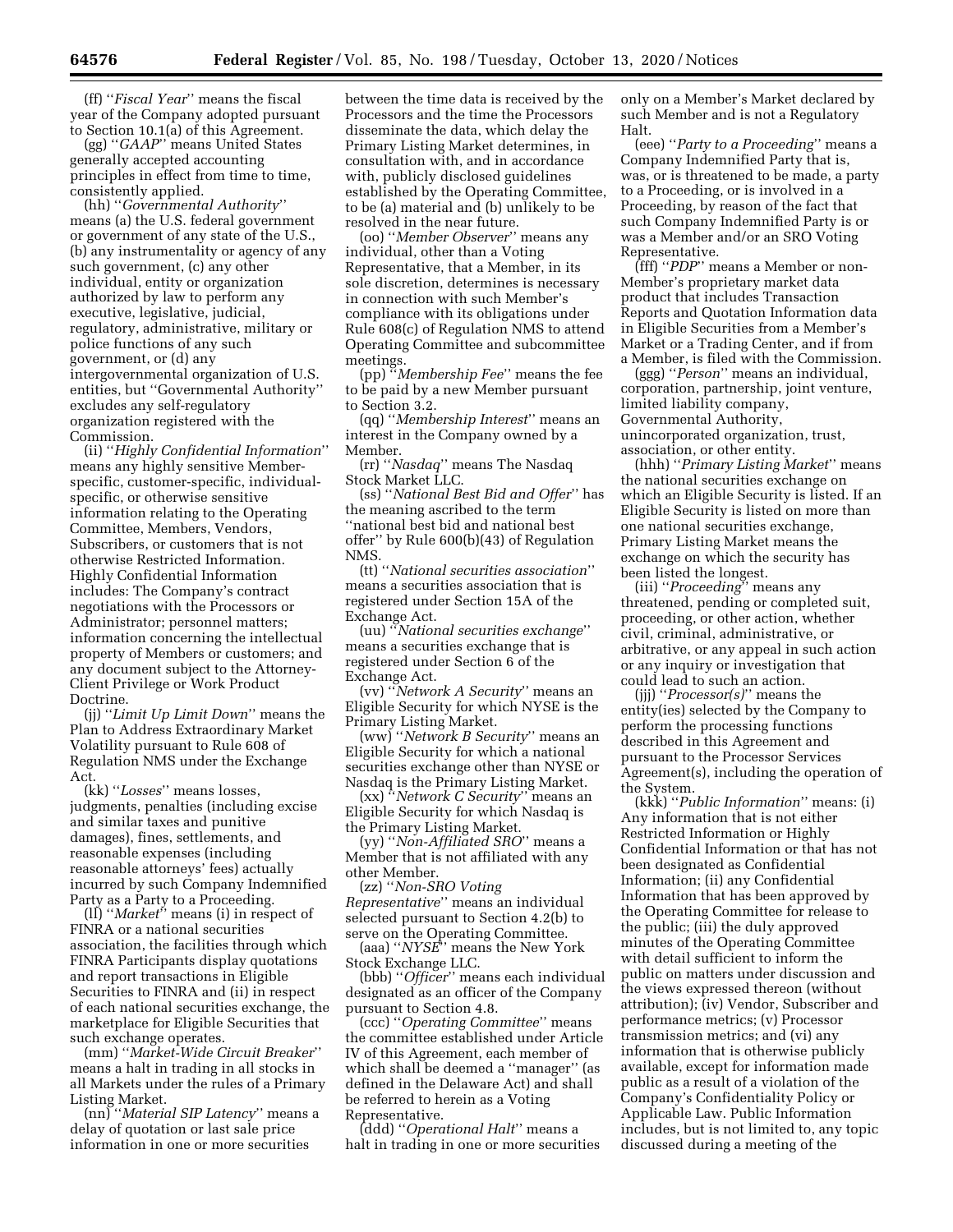Operating Committee, an outcome of a topic discussed, or a Final Decision of the Operating Committee.

(lll) ''*Regulatory Halt*'' means a halt declared by the Primary Listing Market in trading in one or more securities on all Trading Centers for regulatory purposes, including for the dissemination of material news, news pending, suspensions, or where otherwise necessary to maintain a fair and orderly market. A Regulatory Halt includes a trading pause triggered by Limit Up Limit Down, a halt based on Extraordinary Market Activity, a trading halt triggered by a Market-Wide Circuit Breaker, and a SIP Halt.

(mmm) ''*Restricted Information*'' means highly sensitive customerspecific financial information, customer-specific audit information, other customer financial information, and personal identifiable information.

(nnn) ''*Quotation Information*'' means all bids, offers, displayed quotation sizes, market center identifiers and, in the case of FINRA, the identifier of the FINRA Participant that entered the quotation, all withdrawals, and all other information pertaining to quotations in Eligible Securities required to be collected and made available to the Processors pursuant to this Agreement.

(ooo) ''*Regular Trading Hours*'' has the meaning provided in Rule 600(b)(68) of Regulation NMS. Regular Trading Hours can end earlier than 4:00 p.m. ET in the case of an early scheduled close.

(ppp) ''*Retail Representative*'' means an individual who (1) represents the interests of retail investors, (2) has experience working with or on behalf of retail investors, (3) has the requisite background and professional experience to understand the interests of retail investors, the work of the Operating Committee of the Company, and the role of market data in the U.S. equity market, and (4) is not affiliated with a Member or broker-dealer.

(qqq) ''*Self-regulatory organization*'' or ''*SRO*'' has the meaning provided in Section 3(a)(26) of the Exchange Act.

(rrr) ''*SIP Halt*'' means a Regulatory Halt to trading in one or more securities that a Primary Listing Market declares in the event of a SIP Outage or Material SIP Latency.

(sss) ''*SIP Halt Resume Time*'' means the time that the Primary Listing Market determines as the end of a SIP Halt.

(ttt) ''*SIP Outage*'' means a situation in which a Processor has ceased, or anticipates being unable, to provide updated and/or accurate quotation or last sale price information in one or more securities for a material period that exceeds the time thresholds for an orderly failover to backup facilities

established by mutual agreement among the Processors, the Primary Listing Market for the affected securities, and the Operating Committee unless the Primary Listing Market, in consultation with the affected Processor and the Operating Committee, determines that resumption of accurate data is expected in the near future.

(uuu) ''*SRO Applicant*'' means (1) any Person that is not a Member and for which the Commission has published a Form 1 to be registered as a national securities exchange or national securities association to operate a Market, or (2) a national securities exchange that is not a Member and for which the Commission has published a proposed rules change to operate a Market.

(vvv) ''*SRO Group*'' means a group of Members that are Affiliates.

(www) ''*SRO Voting Representative*'' means an individual designated by each SRO Group and each Non-Affiliated SRO pursuant to Section 4.2(a) to vote on behalf of such SRO Group or such Non-Affiliated SRO.

(xxx) ''*Subscriber*'' means a Person that receives Current Transaction Reports or Quotation Information from the Processors or a Vendor and that itself is not a Vendor.

(yyy) ''*System*'' means all data processing equipment, software, communications facilities, and other technology and facilities, utilized by the Company or the Processors in connection with the collection, consolidation, and dissemination of Transaction Reports, Quotation Information, and other information concerning Eligible Securities.

(zzz) ''*Taxes*'' means taxes, levies, imposts, charges, and duties (including withholding tax, stamp, and transaction duties) imposed by any taxing authority together with any related interest, penalties, fines, and expenses in connection with them.

(aaaa) ''*Trading Center*'' has the same meaning as that term is defined in Rule 600(b)(82) of Regulation NMS.

(bbbb) ''*Transaction Reports*'' means reports required to be collected and made available pursuant to this Agreement containing the stock symbol, price, and size of the transaction executed, the Market in which the transaction was executed, and related information, including a buy/sell/cross indicator, trade modifiers, and any other required information reflecting completed transactions in Eligible Securities.

(cccc) ''*Transfer*'' means to directly sell, transfer, assign, pledge, encumber, hypothecate, or similarly dispose of, either voluntarily or involuntarily, by

operation of law or otherwise, or to enter into any contract, option, or other arrangement or understanding with respect to the sale, transfer, assignment, pledge, encumbrance, hypothecation, or similar disposition of any Membership Interests owned by a Person or any interest (including a beneficial interest) in any Membership Interests owned by a Person. ''Transfer'' when used as a noun shall have a correlative meaning.

(dddd) ''*UTP Plan*'' means the Joint Self-Regulatory Organization Plan Governing the Collection, Consolidation and Dissemination of Quotation and Transaction Information for Nasdaq-Listed Securities Traded on Exchanges on an Unlisted Trading Privileges Basis.

(eeee) ''*Vendor*'' means a Person that the Administrator has approved to redistribute Current Transaction Reports or Quotation Information to the Person's employees or to others.

(ffff) ''*Voting Representative*'' means an SRO Voting Representative or a Non-SRO Voting Representative.

#### *Section 1.2 Interpretation*

For purposes of this Agreement: (a) The words "include," "includes," and ''including'' shall be deemed to be followed by the words ''without limitation''; (b) the word ''or'' is not exclusive; and (c) the words ''herein,'' ''hereof,'' ''hereby,'' ''hereto,'' and ''hereunder'' refer to this Agreement as a whole. The definitions given for any defined terms in this Agreement shall apply equally to both the singular and plural forms of the terms defined. Whenever the context may require, any pronoun shall include the corresponding masculine, feminine, and neuter forms. Unless the context otherwise requires, references herein: (x) to Articles, Sections, and Exhibits mean the Articles and Sections of, and Exhibits attached to, this Agreement; (y) to an agreement, instrument, or other document mean such agreement, instrument, or other document as amended, supplemented, and modified from time to time to the extent permitted by the provisions thereof; and (z) to a statute mean such statute as amended from time to time and includes any successor legislation thereto and any rules and regulations promulgated thereunder. This Agreement shall be construed without regard to any presumption or rule requiring construction or interpretation against the party drafting an instrument or causing any instrument to be drafted. The Exhibits referred to herein shall be construed with, and as an integral part of, this Agreement to the same extent as if they were set forth verbatim herein.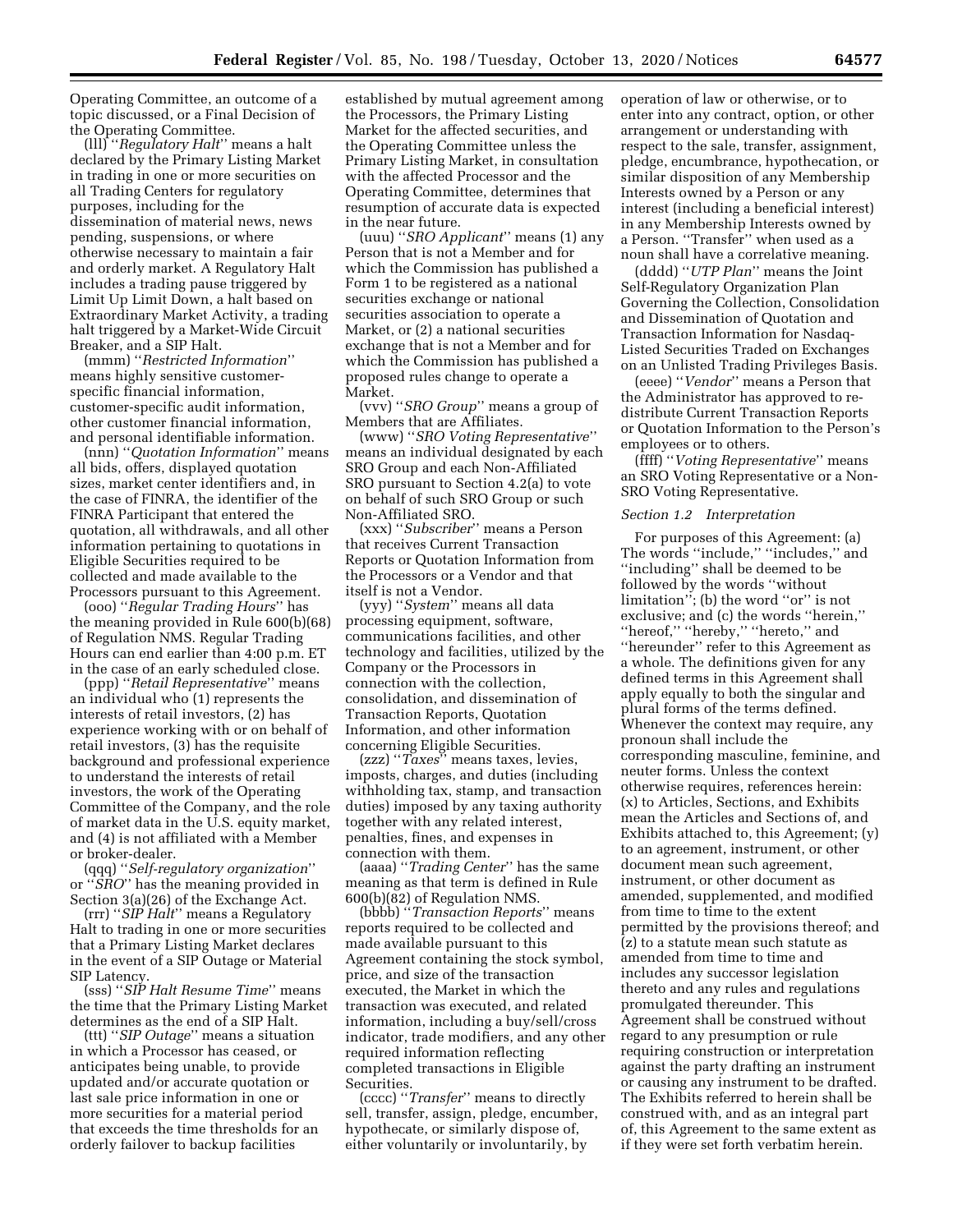# **Article II. Organization**  *Section 2.1 Formation*

(a) The Members formed the Company as a limited liability company on [•], [•] pursuant to the Delaware Act by filing a certificate of formation (the ''*Certificate*'') with the Delaware Secretary of State.

(b) This Agreement shall constitute the ''limited liability company agreement'' (as that term is used in the Delaware Act) of the Company. The rights, powers, duties, obligations, and liabilities of the Members shall be determined pursuant to the Delaware Act and this Agreement. To the extent that the rights, powers, duties, obligations, and liabilities of any Member are different by reason of any provision of this Agreement than they would be under the Delaware Act in the absence of such provision, this Agreement shall, to the extent permitted by the Delaware Act, control.

#### *Section 2.2 Name*

The name of the Company is ''CT Plan LLC'' and all Company business shall be conducted in that name or such other name or names as the Operating Committee may designate; *provided,*  that the name shall always contain the words ''Limited Liability Company'' or the abbreviation ''L.L.C.'' or the designation ''LLC.''

### *Section 2.3 Registered Office; Registered Agent; Principal Office; Other Offices*

(a) The registered office of the Company required by the Delaware Act to be maintained in the State of Delaware shall be the office of the initial registered agent named in the Certificate or such other office (which need not be a place of business of the Company) as the Operating Committee may designate from time to time in the manner provided by the Delaware Act and Applicable Law.

(b) The registered agent for service of process of the Company in the State of Delaware shall be the initial registered agent named in the Certificate or such other Person or Persons as the Operating Committee may designate from time to time in the manner provided by the Delaware Act and Applicable Law.

(c) The principal office of the Company shall be located at such place as the Operating Committee may designate from time to time, which need not be in the State of Delaware, and the Company shall maintain its books and records there. The Company shall give prompt notice to each of the Members of any change to the principal office of the Company.

(d) The Company may have such other offices as the Operating Committee may designate from time to time.

# *Section 2.4 Purpose; Powers*

(a) The purposes of the Company are to engage in the following activities on behalf of the Members:

(i) The collection, consolidation, and dissemination of Transaction Reports, Quotation Information, and such other information concerning Eligible Securities as the Members shall agree as provided herein;

(ii) contracting for the distribution of such information;

(iii) contracting for and maintaining facilities to support any activities permitted in this Agreement and guidelines adopted hereunder, including the operation and administration of the System;

(iv) providing for those other matters set forth in this Agreement and in all guidelines adopted hereunder;

(v) operating the System to comply with Applicable Laws; and

(vi) engaging in any other business or activity that now or hereafter may be necessary, incidental, proper, advisable, or convenient to accomplish any of the foregoing purposes and that is not prohibited by the Delaware Act, the Exchange Act, or other Applicable Law.

(b) The Company shall have all the powers necessary or convenient to carry out the purposes for which it is formed, including the powers granted by the Delaware Act.

(c) It is expressly understood that each Member shall be responsible for the collection of Transaction Reports and Quotation Information within its Market and that nothing in this Agreement shall be deemed to govern or apply to the manner in which each Member does so.

# *Section 2.5 Term*

The term of the Company commenced as of the date the Certificate was filed with the Secretary of State of the State of Delaware, and shall continue in existence perpetually until the Company is dissolved in accordance with the provisions of the Certificate or this Agreement. Notwithstanding the foregoing, this Agreement shall not become effective until the Effective Date.

#### *Section 2.6 No State-Law Partnership*

The Members intend that the Company not be a partnership (including a limited partnership) or joint venture, and that no Member be a partner or joint venturer of any other Member by virtue of this Agreement for

any purposes other than as set forth in Sections 10.2 and 10.3, and neither this Agreement nor any other document entered into by the Company or any Member relating to the subject matter of this Agreement shall be construed to suggest otherwise.

#### **Article III. Membership**

#### *Section 3.1 Members*

The Members of the Company shall consist of the Persons identified in *Exhibit A,* as updated from time to time to reflect the admission of new Members pursuant to this Agreement.

#### *Section 3.2 New Members*

(a) Any national securities association or national securities exchange whose market, facilities, or members, as applicable, trades Eligible Securities may become a Member by (i) providing written notice to the Company, (ii) executing a joinder to this Agreement, at which time *Exhibit A* shall be amended to reflect the addition of such association or exchange as a Member, (iii) paying a Membership Fee to the Company as determined pursuant to Section 3.2(b), and (iv) executing a joinder to any other agreements to which all of the other Members have been made party in connection with being a Member. Membership Fees paid shall be added to the general revenues of the Company.

(b) The Membership Fee shall be based upon the following factors:

(i) The portion of costs previously paid by the Company (or by the Members prior to the formation of the Company) for the development, expansion, and maintenance of the System which, under GAAP, would have been treated as capital expenditures and would have been amortized over the five years preceding the admission of the new Member (and for this purpose all such capital expenditures shall be deemed to have a five-year amortizable life); and

(ii) an assessment of costs incurred and to be incurred by the Company for modifying the System or any part thereof to accommodate the new Member, which are not otherwise required to be paid or reimbursed by the new Member.

(a) Participants of the CQ Plan, CTA Plan, and UTP Plan are not be required to pay the Membership Fee.

### *Section 3.3 Transfer of Membership Interests*

Except as set forth in Section 3.4, a Member shall not have the right to Transfer (whether in whole or in part) its Membership Interest in the Company.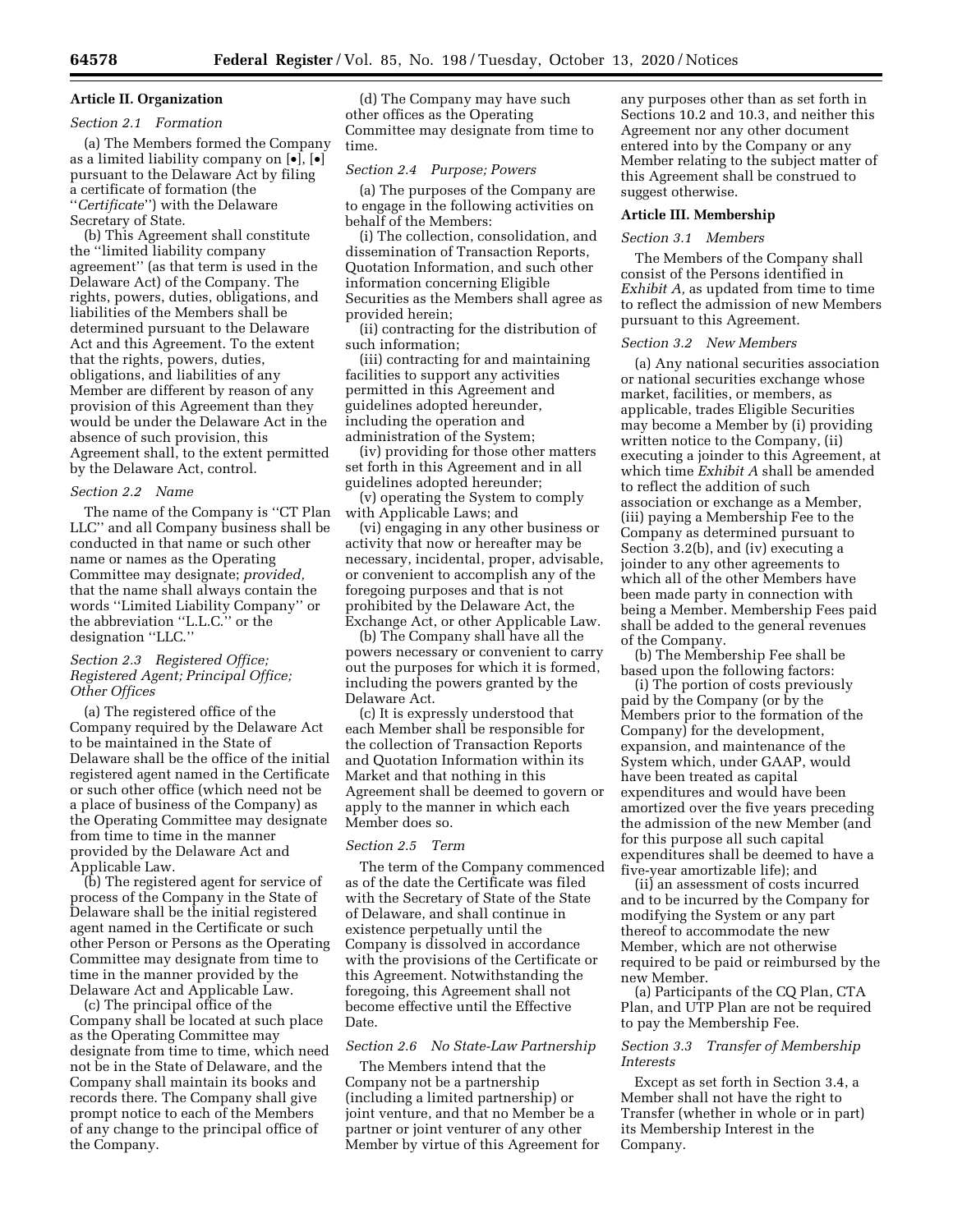### *Section 3.4 Withdrawal From Membership*

(a) Any Member may voluntarily withdraw from the Company at any time on not less than 30 days' prior written notice (the ''Withdrawal Date''), by (i) providing such notice of such withdrawal to the Company, (ii) causing the Company to file with the Commission an amendment to effectuate the withdrawal and (iii) Transferring such Member's Membership Interest to the Company.

(b) A Member shall automatically be withdrawn from the Company upon such Member no longer being a registered national securities association or registered national securities exchange. Such Member's Membership Interest will automatically transfer to the Company. The Company shall file with the Commission an amendment to effectuate the withdrawal.

(c) A withdrawal of a Member shall not be effective until approved by the Commission after filing an amendment to the Agreement in accordance with Section 13.5.

(d) From and after the Withdrawal Date of such Member:

(i) Such Member shall remain liable for any obligations under this Agreement of such Member (including indemnification obligations) arising prior to the Withdrawal Date (but such Member shall have no further obligations under this Agreement or to any of the other Members arising after the Withdrawal Date);

(ii) Such Member shall be entitled to receive a portion of the Net Distributable Operating Income (if any) in accordance with *Exhibit D*  attributable to the period prior to the Withdrawal Date of such Member;

(iii) Such Member shall cease to have the right to have its Transaction Reports, Quotation Information, or other information disseminated over the System; and

(iv) Profits and losses of the Company shall cease to be allocated to the Capital Account of such Member.

#### *Section 3.5 Member Bankruptcy*

In the event a Member becomes subject to one or more of the events of bankruptcy enumerated in Section 18– 304 of the Delaware Act, that event by itself shall not cause a withdrawal of such Member from the Company so long as such Member continues to be a national securities association or national securities exchange.

#### *Section 3.6 Undertaking by All Members*

Following the Operative Date, each Member shall be required, pursuant to Rule 608(c), to comply with the provisions hereof and enforce compliance by its members with the provisions hereof.

#### *Section 3.7 Obligations and Liability of Members*

(a) Except as otherwise provided in this Agreement or Applicable Law, no Member shall be obligated to contribute capital or make loans to the Company.

(b) Except as provided in this Agreement or Applicable Law, no Member shall have any liability whatsoever in its capacity as a Member, whether to the Company, to any of the Members, to the creditors of the Company or to any other Person, for the debts, liabilities, commitments or any other obligations of the Company or for any losses of the Company. Notwithstanding the foregoing, to the extent that amounts have not been paid to the Processors or Administrator under the terms of the Processor Services Agreements and Administrative Services Agreement, respectively, or this Agreement, as and when due, (i) each Member shall be obligated to return to the Company its pro rata share of any moneys distributed to such Member in the one year period prior to such default in payment (such pro rata share to be based upon such Member's proportionate receipt of the aggregate distributions made to all Members in such one year period) until an aggregate amount equal to the amount of any such defaulted payments has been re-contributed to the Company and (ii) the Company shall promptly pay such amount to the Processors or Administrator, as applicable.

(c) In accordance with the Delaware Act, a member of a limited liability company may, under certain circumstances, be required to return amounts previously distributed to such member. It is the intent of the Members that no distribution to any Member pursuant to this Agreement shall be deemed a return of money or other property paid or distributed in violation of the Delaware Act. The payment of any such money or distribution of any such property to a Member shall be deemed to be a compromise within the meaning of the Delaware Act, and the Member receiving any such money or property shall not be required to return any such money or property to any Person; *provided, however,* that a Member shall be required to return to the Company any money or property distributed to it in clear and manifest accounting or similar error or as otherwise provided in Section 3.7(b). However, if any court of competent jurisdiction holds that, notwithstanding

the provisions of this Agreement, any Member is obligated to make any such payment, such obligation shall be the obligation of such Member and not of the Operating Committee.

(d) No Member (unless duly authorized by the Operating Committee) has the authority or power to represent, act for, sign for or bind the Company or to make any expenditure on behalf of the Company; *provided, however,* that the Tax Matters Partner may represent, act for, sign for or bind the Company as permitted under Sections 10.2 and 10.3 of this Agreement.

(e) To the fullest extent permitted by law, no Member shall, in its capacity as a Member, owe any duty (fiduciary or otherwise) to the Company or to any other Member other than the duties expressly set forth in this Agreement.

### **Article IV. Management of the Company**

#### *Section 4.1 Operating Committee*

(a) Except for situations in which the approval of the Members is required by this Agreement, the Company shall be managed by the Operating Committee. Unless otherwise expressly provided to the contrary in this Agreement, no Member shall have authority to act for, or to assume any obligation or responsibility on behalf of, the Company, without the prior approval of the Operating Committee. Without limiting the generality of the foregoing and except as otherwise expressly provided in this Agreement, the Operating Committee shall have full and complete discretion to manage and control the business and affairs of the Company, to make all decisions affecting the business and affairs of the Company, and to take all such actions as it deems necessary or appropriate to accomplish the purposes of the Company, including the following:

(i) Proposing amendments to this Agreement or implementing other policies and procedures as necessary to ensure prompt, accurate, reliable, and fair collection, processing, distribution, and publication of information with respect to Transaction Reports and Quotation Information in Eligible Securities and the fairness and usefulness of the form and content of that information;

(ii) selecting, overseeing, specifying the role and responsibilities of, and evaluating the performance of, the Administrator, the Processors, an auditor, and other professional service providers, provided that any expenditures for professional services that are paid for from the Company's revenues must be for activities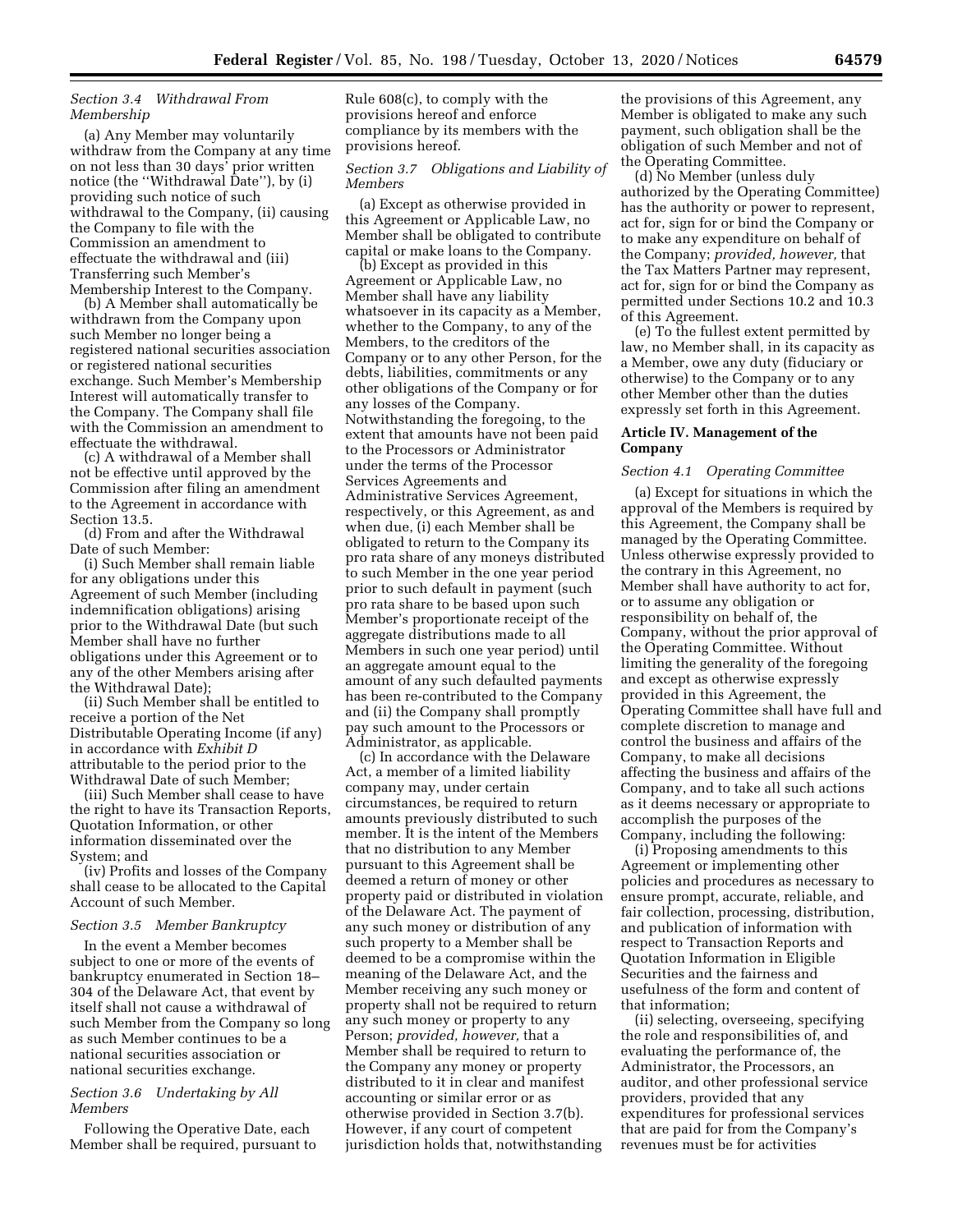consistent with the terms of this Agreement and must be authorized by the Operating Committee;

(iii) developing and maintaining fair and reasonable Fees and consistent terms for the distribution, transmission, and aggregation of core data;

(iv) reviewing the performance of the Processors and ensuring the public reporting of Processors' performance and other metrics and information about the Processors;

(v) assessing the marketplace for equity market data products and ensuring that the CT Feeds are priced in a manner that is fair and reasonable, and designed to ensure the widespread availability of CT Feeds data to investors and market participants;

(vi) designing a fair and reasonable revenue allocation formula for allocating plan revenues to be applied by the Administrator, and overseeing, reviewing, and revising that formula as needed;

(vii) interpreting the Agreement and its provisions; and

(viii) carrying out such other specific responsibilities as provided under this Agreement.

(b) The Operating Committee may delegate all or part of its administrative functions under this Agreement to a subcommittee, to one or more of the Members, to one or more Non-SRO Voting Representatives, or to other Persons (including the Administrator), and any Person to which administrative functions are so delegated shall perform the same as agent for the Company, in the name of the Company. For the avoidance of doubt, no delegation to a subcommittee shall contravene Section 4.3 and no subcommittee shall take actions requiring approval of the Operating Committee pursuant to Section 4.3 unless such approval shall have been obtained. Any authority delegated hereunder is subject to the provisions of Section 4.3 hereof.

(c) It is expressly agreed and understood that neither the Company nor the Operating Committee shall have authority in any respect of any Member's proprietary systems. Neither the Company nor the Operating Committee shall have any authority over the collection and dissemination of quotation or transaction information in Eligible Securities in any Member's Market, or, in the case of FINRA, from FINRA Participants.

### *Section 4.2 Composition and Selection of Operating Committee*

(a) *SRO Voting Representatives.* The Operating Committee shall include one SRO Voting Representative designated by each SRO Group and each NonAffiliated SRO to vote on behalf of such SRO Group or such Non-Affiliated SRO. Each SRO Group and each Non-Affiliated SRO may designate an alternate individual or individuals who shall be authorized to vote on behalf of such SRO Group or such Non-Affiliated SRO, respectively, in the absence of the designated SRO Voting Representative.

(b) *Non-SRO Voting Representatives.*  The Operating Committee shall include one Non-SRO Voting Representative from each of the following categories: (A) An institutional investor; (B) a broker-dealer with a predominantly retail investor customer base; (C) a broker-dealer with a predominantly institutional investor customer base; (D) a securities market data vendor that is not affiliated or associated with a Member, broker-dealer, or investment adviser with third-party clients; (E) an issuer of NMS stock that is not affiliated or associated with a Member, brokerdealer, or investment adviser with thirdparty clients; and (F) a Retail Representative. Non-SRO Voting Representatives shall serve for two-year terms for a maximum of two terms total, whether consecutive or nonconsecutive. Non-SRO Voting Representatives will be selected pursuant to the following procedures:

(i) The initial Non-SRO Voting Representative for each category shall be selected by a majority vote of the Advisory Committee Members. The Advisory Committee Members shall follow the procedure set forth in subparagraph (b)(v) below.

(ii) Although the Non-SRO Voting Representatives will be selected at the same time, the Non-SRO Voting Representatives' terms will be staggered to allow for continuity of representation. The Non-SRO Voting Representatives' terms will begin in accordance with the following timeline after the Effective Date of the Agreement:

(A) Issuer Representative: First Quarterly Operating Committee Meeting after Effective Date;

(B) Retail Representative: First Quarterly Operating Committee Meeting after Effective Date;

(C) Institutional investor: First Quarterly Operating Committee Meeting after Effective Date

(D) Securities market data vendor: Third Quarterly Operating Committee Meeting after Effective Date;

(E) Broker-dealer with a predominantly retail investor customer base: Third Quarterly Operating Committee Meeting after Effective Date; and

(F) Broker-dealer with a predominantly institutional investor customer base: Third Quarterly

Operating Committee Meeting Effective Date.

(iii) Although certain Non-SRO Voting Representatives' official, two-year terms will not begin until the Third Quarterly Operating Committee Meeting after the Effective Date, such Non-SRO Voting Representatives will temporarily serve as a Non-SRO Voting Representative as of their selection. Such Non-SRO Voting Representatives may still be selected for another two-year term.

(iv) After the expiration of a Non-SRO Voting Representative's term, an individual will be selected by a majority of the then-serving Non-SRO Voting Representatives to fill the position.

(v) Procedure for Nominating and Electing Non-SRO Voting Representatives.

(A) At least two months prior to the expiring term of a Non-SRO Voting Representative, the Operating Committee shall post a notice on its website requesting nominations from the public for the upcoming open position. Members may submit individuals for consideration during the nomination process, and the Non-SRO Voting Representative may nominate themselves as long as they have not served the maximum number of terms.

(B) At least one month prior to the expiring term of a Non-SRO Voting Representative, the Non-SRO Voting Representatives shall review the nominated individuals to confirm, by a majority vote, the nominated individuals that meet the requirements of the category up for election.

(C) Within a week of the Non-SRO Voting Representatives finalizing the list of eligible individuals, the Operating Committee shall post a notice on the Company website listing the individuals nominated for the open position and requesting comment from the public. After the Non-SRO Voting Representatives screen comments for appropriateness, the public comments will be posted on the Company's website. Prior to electing an individual from the list of nominations, the Non-SRO Voting Representatives will consider and discuss the public comments.

(D) The Non-SRO Voting Representatives whose terms are expiring may vote in the election for an open position; *provided, however,* that a Non-SRO Voting Representative may not vote in the election for an open position for which they are nominated.

(E) In the event that no nominated individual receives a majority of votes, the individual(s) with the lowest number of votes will be eliminated from consideration. The Non-SRO Voting Representatives will repeat this process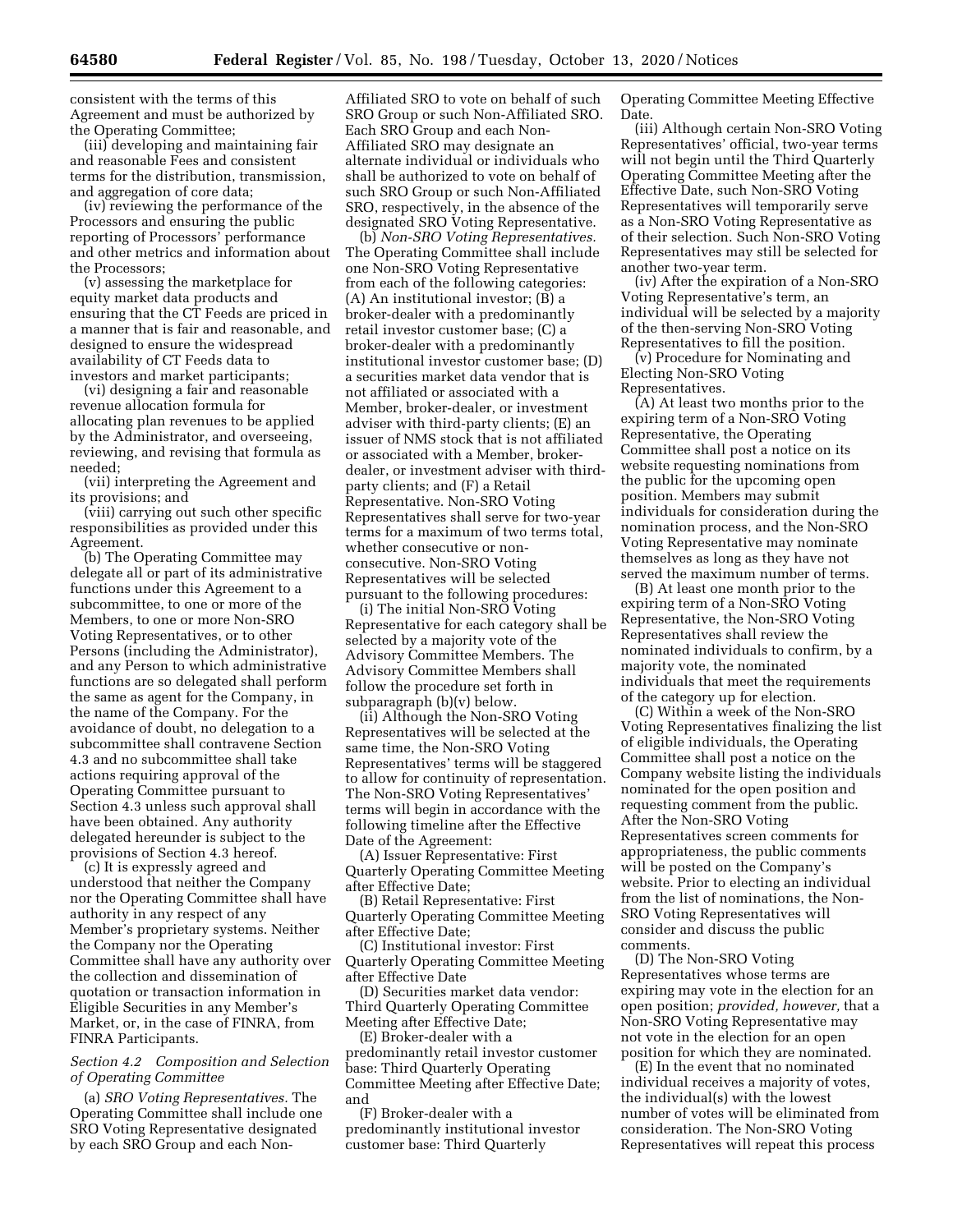until an individual receives a majority of votes. In the event two candidates remain, the Person receiving the most votes will be elected.

(vi) A Non-SRO Voting Representative may resign from the Operating Committee by tendering their resignation to the Chair of the Operating Committee. In the event a Non-SRO Voting Representative leaves his or her employment or changes his or her duties within the firm to a position unrelated to the category he or she represents before the expiration of his or her term, the Non-SRO Voting Representative shall tender his or her resignation to the Chair of the Operating Committee or be removed upon an affirmative vote of the Operating Committee pursuant to Section 4.3.

(vii) In the event a Non-SRO Voting Representative resigns or is removed from the Operating Committee, the Operating Committee shall, as soon as practicable, follow the procedure set forth in subparagraph (b)(v). The individual selected shall serve out the remaining term of the resigning Non-SRO Voting Representative and, if the remaining term after selection is less than one year, such individual will automatically serve an additional twoyear term. If the remaining term after selection is greater than one year, the Operating Committee shall follow the procedure set forth in subparagraph (b)(v) at the end of the term. Under either circumstance, such individual may be elected for one additional twoyear term before reaching the term limit.

(viii) Each Non-SRO Voting Representative will agree in writing to comply with the requirements of Section 4.10 and Exhibit B thereto and the Confidentiality Policy set forth in Exhibit C.

(c) An SRO Applicant will be permitted to appoint one individual to attend (subject to Section 4.4(i)) regularly scheduled Operating Committee meetings in the capacity of a non-voting observer (each, an ''*SRO Applicant Observer*''). Each SRO Applicant may designate an alternate individual or individuals who shall be authorized to act as the SRO Applicant Observer on behalf of the SRO Applicant in the absence of the designated SRO Applicant Observer. If the SRO Applicant's Form 1 petition or Section 19(b)(1) filing is withdrawn, returned, or is otherwise not actively pending with the Commission for any reason, then the SRO Applicant will no longer be eligible to have an SRO Applicant Observer attend Operating Committee meetings.

(d) Notwithstanding anything to the contrary herein, (i) a national securities

exchange that has ceased operations as a Market (or has yet to commence operation as a Market) and that is a Non-Affiliated SRO will not be permitted to designate an SRO Voting Representative and (ii) an SRO Group in which all national securities exchanges have ceased operations as a Market (or have yet to commence operation as a Market) will not be permitted to designate an SRO Voting Representative. Such SRO Group or Non-Affiliated SRO may attend the Operating Committee as an observer but may not attend the Executive Session of the Operating Committee. In the event such an SRO Group or Non-Affiliated SRO does not commence operation as a Market for six months after first attending an Operating Committee meeting, such SRO Group or Non-Affiliated SRO may no longer attend the Operating Committee until it commences/recommences operation as a Market.

### *Section 4.3 Action of Operating Committee*

(a) The SRO Voting Representatives and Non-SRO Voting Representatives shall be allocated votes as follows:

(i) Each SRO Voting Representative shall be authorized to cast one vote on behalf of the SRO Group or Non-Affiliated SRO that he or she represents, *provided, however,* that each SRO Voting Representative representing an SRO Group or Non-Affiliated SRO whose combined market center(s) have consolidated equity market share of more than fifteen (15) percent during four of the six calendar months preceding an Operating Committee vote shall be authorized to cast two votes. For purposes of this Section 4.3(a)(i), ''consolidated equity market share'' means the average daily dollar equity trading volume of Eligible Securities of an SRO Group or Non-Affiliated SRO as a percentage of the average daily dollar equity trading volume of all of the SRO Groups and Non-Affiliated SROs, as reported under this Agreement. For the avoidance of doubt, FINRA shall not be considered to operate a market center within the meaning of this Section 4.3(a)(i) solely by virtue of facilitating trade reporting of Eligible Securities through the FINRA/Nasdaq Trade Reporting Facility Carteret, the FINRA/ Nasdaq Trade Reporting Facility Chicago, the FINRA/NYSE Trade Reporting Facility, or any other trade reporting facility that FINRA may operate from time to time in affiliation with a registered national securities exchange to provide a mechanism for FINRA Participants to report transactions in Eligible Securities effected otherwise than on an exchange.

(ii) With respect to any action on which the Non-SRO Voting Representatives may vote, the aggregate number of votes attributed to the Non-SRO Voting Representatives eligible to vote on such action shall at all times equal one half of the aggregate number of votes attributed to the votes of the SRO Voting Representatives who are eligible to vote on such action, and the number of Non-SRO Voting Representative votes shall increase or decrease as necessary to maintain the ratio between votes attributed to the SRO Voting Representatives and votes attributed to the Non-SRO Voting Representatives. Votes attributed to Non-SRO Voting Representatives will be allocated equally among Non-SRO Voting Representatives eligible to vote, in fractional shares if necessary.

(b) All actions of the Operating Committee will require an augmented majority vote consisting of the affirmative vote of not less than (2/3rd) two-thirds of all votes allocated in the manner described in Section 4.3(a) to Voting Representatives who are eligible to vote on such action, combined with a majority (greater than (50) fifty percent of the votes) of all votes allocated in the manner described in Section 4.3(a) to SRO Voting Representatives who are eligible to vote on such action.

(c) Notwithstanding Section 4.3(b), the following actions will not require an augmented majority vote of the Operating Committee:

(i) the selection of Non-SRO Voting Representatives pursuant to Section 4.2(b);

(ii) the decision to enter Executive Session pursuant to Section 4.4(g);

(iii) decisions concerning the operation of the Company as an LLC as specified in Section 10.3 and Section 11.2;

(iv) modifications to LLC-related provisions of the Agreement pursuant to Section 13.5(b); and

(v) the selection of Officers of the Company, other than the Chair, pursuant to Section 4.8.

### *Section 4.4 Meetings of the Operating Committee*

(a) Subject to Section 4.4(g), meetings of the Operating Committee may be attended by each Voting Representative, Member Observers, SRO Applicant Observers, SEC staff, and other persons as deemed appropriate by the Operating Committee. Meetings shall be held at such times and locations as shall from time to time be determined by the Operating Committee. Member Observers shall be entitled to receive notice of all meetings of the Company and to attend and participate in any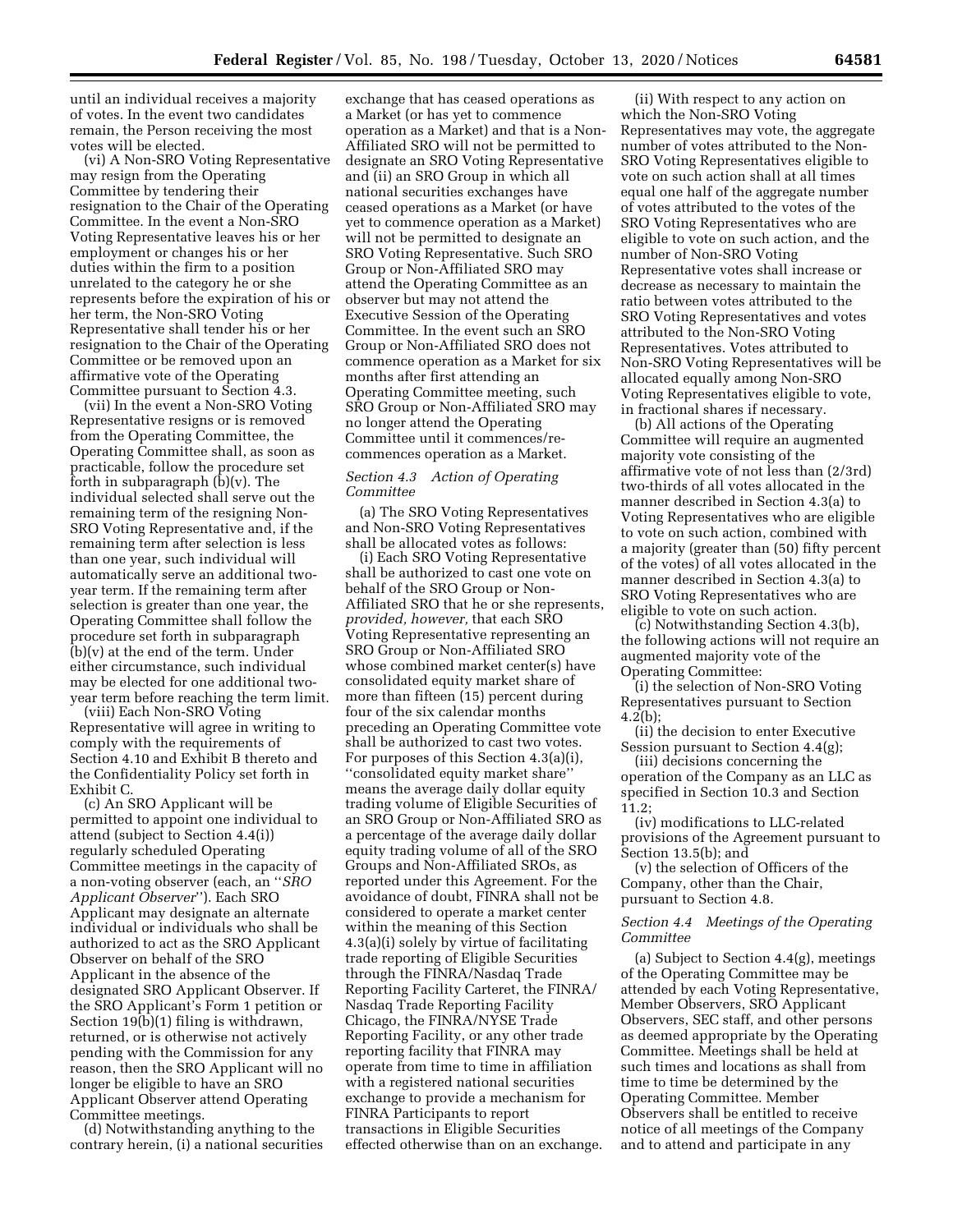discussion at any such meeting, but shall not be entitled to vote on any matter.

(b) Special meetings of the Operating Committee may be called by the Chair on at least 24 hours' notice to each Voting Representative and all persons eligible to attend Operating Committee meetings.

(c) Any action requiring a vote can be taken at a meeting only if a quorum of all Voting Representatives is present. A quorum is equal to the minimum votes necessary to obtain approval under Section 4.3(b), *i.e.,* Voting Representatives reflecting 2/3rd of Operating Committee votes eligible to vote on such action and SRO Voting Representatives reflecting 50% of SRO Voting Representative votes eligible to vote on such action.

(i) Any Voting Representative recused from voting on a particular action (i) mandatorily pursuant to Section 4.10(b) or (ii) upon a Voting Representative's voluntary recusal, shall not be considered in the numerator or denominator of the calculations in paragraph (c) for determining whether a quorum is present.

(ii) A Voting Representative is considered present at a meeting only if such Voting Representative is either in physical attendance at the meeting or participating by conference telephone or other electronic means that enables each Voting Representative to hear and be heard by all others present at the meeting.

(d) A summary of any action sought to be resolved at a meeting shall be sent to each Voting Representative entitled to vote on such matter at least one week prior to the meeting via electronic mail, portal notification, or regular U.S. or private mail (or if one week is not practicable, then with as much time as may be reasonably practicable under the circumstances); *provided, however,* that this requirement to provide a summary of any action prior to a meeting may be waived by the vote of the percentage of the Committee required to vote on any particular matter, under Section 4.3 above.

(e) Beginning with the first quarterly meeting of the Operating Committee following the Operative Date, the Chair of the Operating Committee shall be elected for a one-year term from the constituent SRO Voting Representatives (and an election for the Chair shall be held every year). Subject to the requirements of Section 4.3 hereof, the Chair shall have the authority to enter into contracts on behalf of the Company and otherwise bind the Company, but only as directed by the Operating Committee. The Chair shall designate a

Person to act as Secretary to record the minutes of each meeting. The location of meetings shall be in a location capable of holding the number of attendees of such meetings, or such other locations as may from time to time be determined by the Operating Committee.

(i) To elect a Chair, the Operating Committee will elicit nominations for those individuals to be considered for Chair.

(ii) In the event that no nominated Person is elected by an affirmative vote of the Operating Committee pursuant to Section 4.3, the Person(s) with the lowest number of votes will be eliminated from consideration. The Operating Committee will repeat this process until a Person is elected by affirmative vote of the Operating Committee pursuant to Section 4.3. In the event two candidates remain and neither is elected by an affirmative vote of the Operating Committee pursuant to Section 4.3, the Person receiving the most votes from SRO Voting Representatives will be elected.

(f) Meetings may be held by conference telephone or other electronic means that enables each Voting Representative to hear and be heard by all others present at the meeting.

(g) Notwithstanding any other provision of this Agreement, SRO Voting Representatives, Member Observers, SEC Staff, and other persons as deemed appropriate by the SRO Voting Representatives may meet in Executive Session of the Operating Committee to discuss an item of business for which it is appropriate to exclude Non-SRO Voting Representatives. A request to create an Executive Session must be included on the written agenda for an Operating Committee meeting, along with the clearly stated rationale as to why such item to be discussed would be appropriate for Executive Session. The creation of an Executive Session will be by a majority vote of SRO Voting Representatives with votes allocated pursuant to Section 4.3(a)(1). The Executive Session shall only discuss the topic for which it was created and shall be disbanded upon fully discussing the topic.

(i) Items for discussion within an Executive Session should be limited to such topics as:

(A) Any topic that requires discussion of Highly Confidential Information;

(B) Vendor or Subscriber Audit

Findings; and

(C) Litigation matters. (ii) The list provided in subparagraph (i) is not dispositive of all matters that may by their nature require discussion

in an Executive Session. The mere fact that a topic is controversial or a matter of dispute does not, by itself, make a topic appropriate for Executive Session. The minutes for an Executive Session shall include the reason for including any item in Executive Session.

(iii) Requests to discuss a topic in Executive Session must be included on the written agenda for the Operating Committee meeting, along with the clearly stated rationale for each topic as to why such discussion is appropriate for Executive Session. Such rationale may be that the topic to be discussed falls within the list provided in subparagraph (g)(i).

(iv) Any action that requires a vote in Executive Session will require a majority of the votes allocated in the manner described in Section 4.3(a) to SRO Voting Representatives eligible to vote on such action.

#### *Section 4.5 Certain Transactions*

The fact that a Member or any of its Affiliates is directly or indirectly interested in or connected with any Person employed by the Company to render or perform a service, or from which or to whom the Company may buy or sell any property, shall not prohibit the Company from employing or dealing with such Person.

#### *Section 4.6 Company Opportunities*

(a) Each Member, its Affiliates, and each of their respective equity holders, controlling persons and employees may have business interests and engage in business activities in addition to those relating to the Company. Neither the Company nor any Member shall have any rights by virtue of this Agreement in any business ventures of any such Person.

(b) Each Member expressly acknowledges that (i) the other Members are permitted to have, and may presently or in the future have, investments or other business relationships with Persons engaged in the business of the Company other than through the Company (an ''*Other Business*''), (ii) the other Members have and may develop strategic relationships with businesses that are and may be competitive or complementary with the Company, (iii) the other Members shall not be obligated to recommend or take any action that prefers the interests of the Company or any Member over its own interests, (iv) none of the other Members will be prohibited by virtue of their ownership of equity in the Company or service on the Operating Committee (or body performing similar duties) from pursuing and engaging in any such activities, (v) none of the other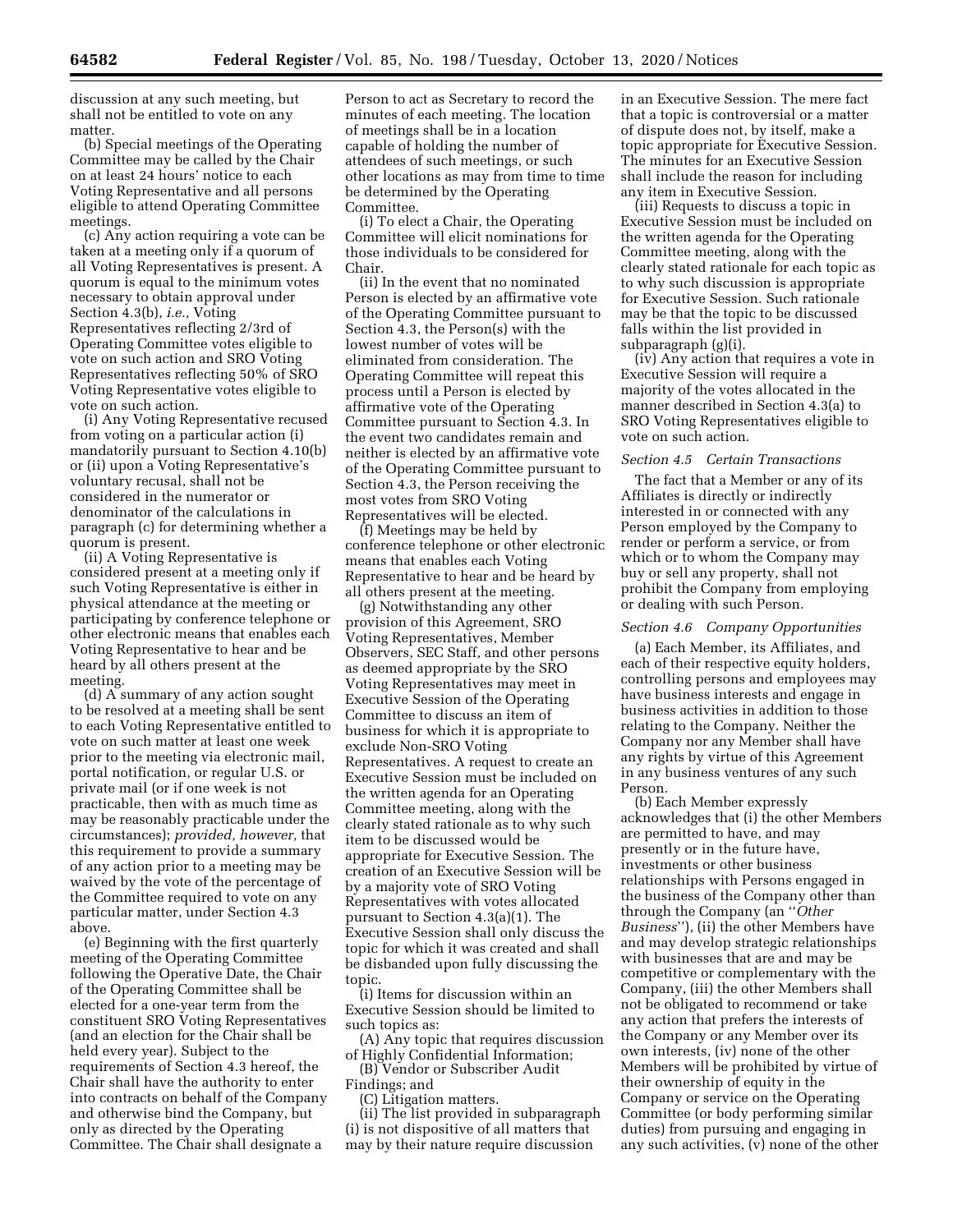Members will be obligated to inform or present to the Company any such opportunity, relationship, or investment, (vi) such Member will not acquire or be entitled to any interest or participation in any Other Business as a result of the participation therein of any of the other Members, and (vii) the involvement of another Member in any Other Business in and of itself will not constitute a conflict of interest by such Person with respect to the Company or any of the Members.

#### *Section 4.7 Subcommittees*

(a) Subject to Section 4.1, the Operating Committee shall have the power and right, but not the obligation, to create and disband subcommittees of the Operating Committee and to determine the duties, responsibilities, powers, and composition of such subcommittees. Subcommittee chairs will be selected by the Chair of the Operating Committee from SRO Voting Representatives or Member Observers with input from the Operating Committee.

(b) SRO Voting Representatives, Non-SRO Voting Representatives, Member Observers, SEC Staff, and other persons as deemed appropriate by the Operating Committee may attend meetings of any subcommittees.

(c) Notwithstanding paragraph (b), SRO Voting Representatives, Member Observers, and other persons as deemed appropriate by the SRO Voting Representatives may meet in a subcommittee to discuss an item subject to the attorney-client privilege of the Company or that is attorney work product of the Company.

#### *Section 4.8 Officers*

(a) In addition to the Chair and Secretary, the Members may (but need not), from time to time, designate and appoint one or more persons as an Officer of the Company by a majority vote of the Members. Other than the Chair, no Officer need be a Voting Representative. Any Officers so designated shall have such authority and perform such duties as the Members may, from time to time, delegate to them. Any such delegation may be revoked at any time by a majority vote of the Members in their sole discretion. The Members may assign titles to particular Officers. Each Officer shall hold office until such Officer's successor shall be duly designated or until such Officer's death, resignation, or removal as provided in this Agreement. Any number of offices may be held by the same individual. Officers shall not be entitled to receive salary or

other compensation, unless approved by the Members by a majority vote.

(b) Any Officer may resign at any time. Such resignation shall be made in writing and shall take effect at the time specified in the notice, or if no time be specified, at the time of its receipt by the Members. The acceptance of a resignation shall not be necessary to make it effective.

(c) Any Officer may be removed at any time upon the majority vote of the Members.

### *Section 4.9 Commission Access to Information*

Nothing in this Agreement shall be interpreted to limit or impede the rights of the Commission to access information of the Company or any of the Members (including their employees) pursuant to U.S. federal securities laws and the rules and regulations promulgated thereunder.

### *Section 4.10 Disclosure of Potential Conflicts of Interest; Recusal*

(a) *Disclosure Requirements.* The Members, the Processors, the Administrator, the Non-SRO Voting Representatives, and each service provider or subcontractor engaged in Company business (including the audit of Subscribers' data usage) that has access to Restricted or Highly Confidential information (for purposes of this section, ''*Disclosing Parties*'') shall complete the applicable questionnaire to provide the required disclosures set forth below to disclose all material facts necessary to identify potential conflicts of interest. The Operating Committee, a Member, Processors, or Administrator may not use a service provider or subcontractor on Company business unless that service provider or subcontractor has agreed in writing to provide the disclosures required by this section and has submitted completed disclosures to the Administrator prior to starting work. If state laws, rules, or regulations, or applicable professional ethics rules or standards of conduct, would act to restrict or prohibit a Disclosing Party from making any particular required disclosure, a Disclosing Party shall refer to such law, rule, regulation, or professional ethics rule or standard and include in response to that disclosure the basis for its inability to provide a complete response. This does not relieve the Disclosing Party from disclosing any information it is not restricted from providing.

(i) A potential conflict of interest may exist when personal, business, financial, or employment relationships could be perceived by a reasonable objective

observer to affect the ability of a person to be impartial.

(ii) Updates to Disclosures. Following a material change in the information disclosed pursuant to Section 4.10(a), a Disclosing Party shall promptly update its disclosures. Additionally, a Disclosing Party shall update annually any inaccurate information prior to the Operating Committee's first quarterly meeting of a calendar year.

(iii) Public Dissemination of Disclosures. The Disclosing Parties shall provide the Administrator with its disclosures and any required updates. The Administrator shall ensure that the disclosures are promptly posted to the Company's website.

(iv) The Company will arrange for Disclosing Parties that are not Members or Non-SRO Voting Representatives to comply with the required disclosures and recusals under this Section 4.10 and *Exhibit B* in their respective agreements with either the Company, a Member, the Administrator, or the Processors.

(b) Recusal.

(i) A Disclosing Party may not appoint as its Voting Representative a person that is responsible for or involved with the procurement for, or development, modeling, pricing, licensing, or sale of PDP offered to customers of the CT Feeds if the person has a financial interest (including compensation) that is tied directly to the Disclosing Party's market data business or the procurement of market data and if that compensation would cause a reasonable objective observer to expect the compensation to affect the impartiality of the representative.

(ii) A Disclosing Party (including its representative(s), employees, and agents) will be recused from participating in Company activities if it has not submitted a required disclosure form or the Operating Committee votes that its disclosure form is materially deficient. The recusal will be in effect until the Disclosing Party submits a sufficiently complete disclosure form to the Administrator.

(iii) A Disclosing Party, including its representative(s), and its Affiliates and their representative(s), are recused from voting on matters in which it or its Affiliate (i) is seeking a position or contract with the Company or (ii) have a position or contract with the Company and whose performance is being evaluated by the Company.

(iv) All recusals, including a person's determination of whether to voluntarily recuse himself or herself, shall be reflected in the meeting minutes.

(c) *Required Disclosures.* As part of the disclosure regime, the Members, the Processors, the Administrator, Non-SRO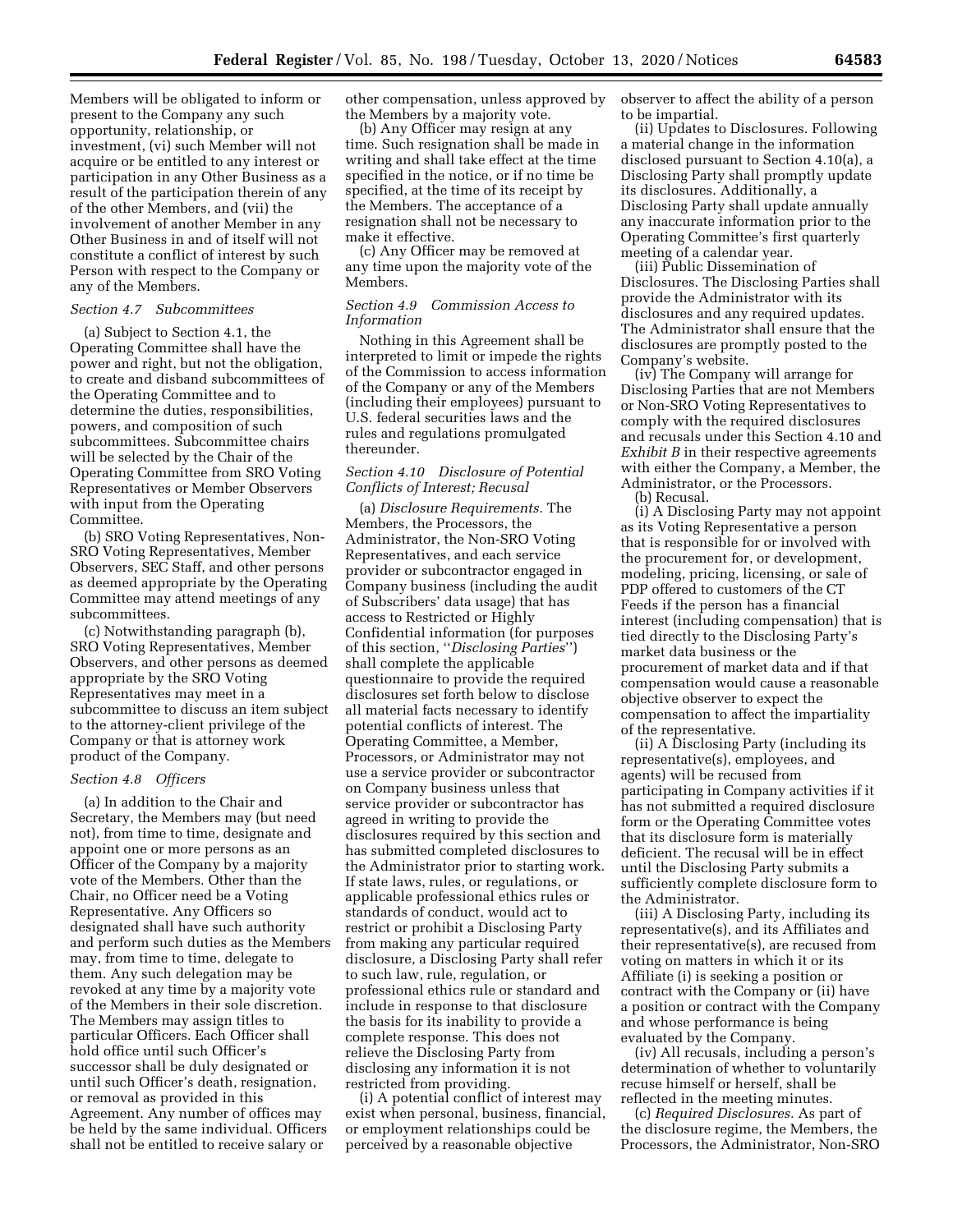Voting Representatives, and service providers and subcontractors must respond to questions that are tailored to elicit responses that disclose the potential conflicts of interest as set forth in *Exhibit B.* 

(d) If the Commission's approval order of the conflicts of interest policies filed by the CQ Plan, CTA Plan, or UTP Plan is stayed or overturned by a Governmental Authority, the requirements of this Section 4.10 and *Exhibit B* shall not apply.

#### *Section 4.11 Confidentiality Policy*

(a) The Members and Non-SRO Voting Representatives are subject to the Confidentiality Policy set forth in *Exhibit C* to the Plan. The Company will arrange for Covered Persons that are not Members or Non-SRO Voting Representatives to comply with the Confidentiality Policy under their respective agreements with either the Company, a Member, the Administrator, or the Processors.

(b) If the Commission's approval order of the confidentiality policy filed by the CQ Plan, CTA Plan, or UTP Plan is stayed or overturned by a Governmental Authority, the requirements of this Section 4.11 and *Exhibit C* shall not apply.

### **Article V. The Processors; Information; Indemnification**

### *Section 5.1 General Functions of the Processors*

Subject to the general direction of the Operating Committee, as more fully set forth in the agreement to be entered into between the Company and the Processors (the ''*Processor Services Agreements*''), the Company shall require the Processors to perform certain processing functions on behalf of the Company. Among other things, the Company shall require the Processors to collect from the Members, and consolidate and disseminate to Vendors and Subscribers, Transaction Reports and Quotation Information in Eligible Securities in a manner designed to assure the prompt, accurate, and reliable collection, processing, and dissemination of information with respect to all Eligible Securities in a fair and non-discriminatory manner.

### *Section 5.2 Evaluation of the Processors*

The Processors' performance of their functions under the Processor Services Agreements shall be subject to review at any time as determined by a vote of the Operating Committee pursuant to Section 4.3; *provided, however,* that a review shall be conducted at least once

every two calendar years but not more frequently than once each calendar year (unless the Processors have materially defaulted in their obligations under the Processor Services Agreements and such default has not been cured within the applicable cure period set forth in the Processor Services Agreements, in which event such limitation shall not apply). The Operating Committee may review the Processors at staggered intervals.

*Section 5.3 Process for Selecting New Processors* 

(a) No later than upon the termination or withdrawal of a Processor or the expiration of a Processor Services Agreement with a Processor, the Operating Committee shall establish procedures for selecting a new Processor (the ''*Processor Selection Procedures*''). The Operating Committee, as part of the process of establishing Processor Selection Procedures, may solicit and consider the timely comment of any entity affected by the operation of this Agreement.

(b) The Processor Selection Procedures shall be established by the affirmative vote of the Operating Committee pursuant to Section 4.3, and shall set forth, at a minimum:

(i) The entity that will:

(A) Draft the Operating Committee's request for proposal for bids on a new Processor;

(B) assist the Operating Committee in evaluating bids for the new Processor; and

(C) otherwise provide assistance and guidance to the Operating Committee in the selection process;

(ii) the minimum technical and operational requirements to be fulfilled by the Processor;

(iii) the criteria to be considered in selecting the Processor; and

(iv) the entities (other than Voting Representatives) that are eligible to comment on the selection of the Processor.

### *Section 5.4 Transmission of Information to Processors by Members*

(a) Quotation Information.

(i) Each Member shall, during the time it is open for trading, be responsible for promptly collecting and transmitting to the Processors accurate Quotation Information in Eligible Securities through any means set forth in the Processor Services Agreements to ensure that the Company complies with its obligations under the Processor Services Agreements.

(ii) Quotation Information shall include:

(A) Identification of the Eligible Security, using the Listing Market's symbol;

(B) the price bid and offered, together with size;

(C) for FINRA, the FINRA Participant along with the FINRA Participant's market participant identification or Member from which the quotation emanates;

(D) appropriate timestamps;

(E) identification of quotations that are not firm; and

(F) through appropriate codes and messages, withdrawals and similar matters.

(iii) In addition, Quotation Information shall include:

(A) In the case of a national securities exchange, the reporting Participant's matching engine publication timestamp; or

(B) in the case of FINRA, the quotation publication timestamp that FINRA's bidding or offering member reports to FINRA's quotation facility in accordance with FINRA rules. In addition, if FINRA's quotation facility provides a proprietary feed of its quotation information, then the quotation facility shall also furnish the Processors with the time of the quotation as published on the quotation facility's proprietary feed. FINRA shall convert any quotation times reported to it to nanoseconds and shall furnish such times to the Processors in nanoseconds since Epoch.

(b) Transaction Reports.

(i) Each Member shall, during the time it is open for trading, be responsible for promptly transmitting to the Processor Transaction Reports in Eligible Securities executed in its Market by means set forth in the Processor Services Agreements.

(ii) Transaction Reports shall include: (A) Identification of the Eligible Security, using the Listing Market's symbol;

(B) the number of shares in the transaction;

(C) the price at which the shares were purchased or sold;

(D) the buy/sell/cross indicator;

(E) appropriate timestamps;

(F) the Market of execution; and

(G) through appropriate codes and messages, late or out-of-sequence trades, corrections, and similar matters.

(iii) In addition, Transaction Reports shall include the time of the transaction as identified in the Participant's matching engine publication timestamp. However, in the case of FINRA, the time of the transaction shall be the time of execution that a FINRA member reports to a FINRA trade reporting facility in accordance with FINRA rules. In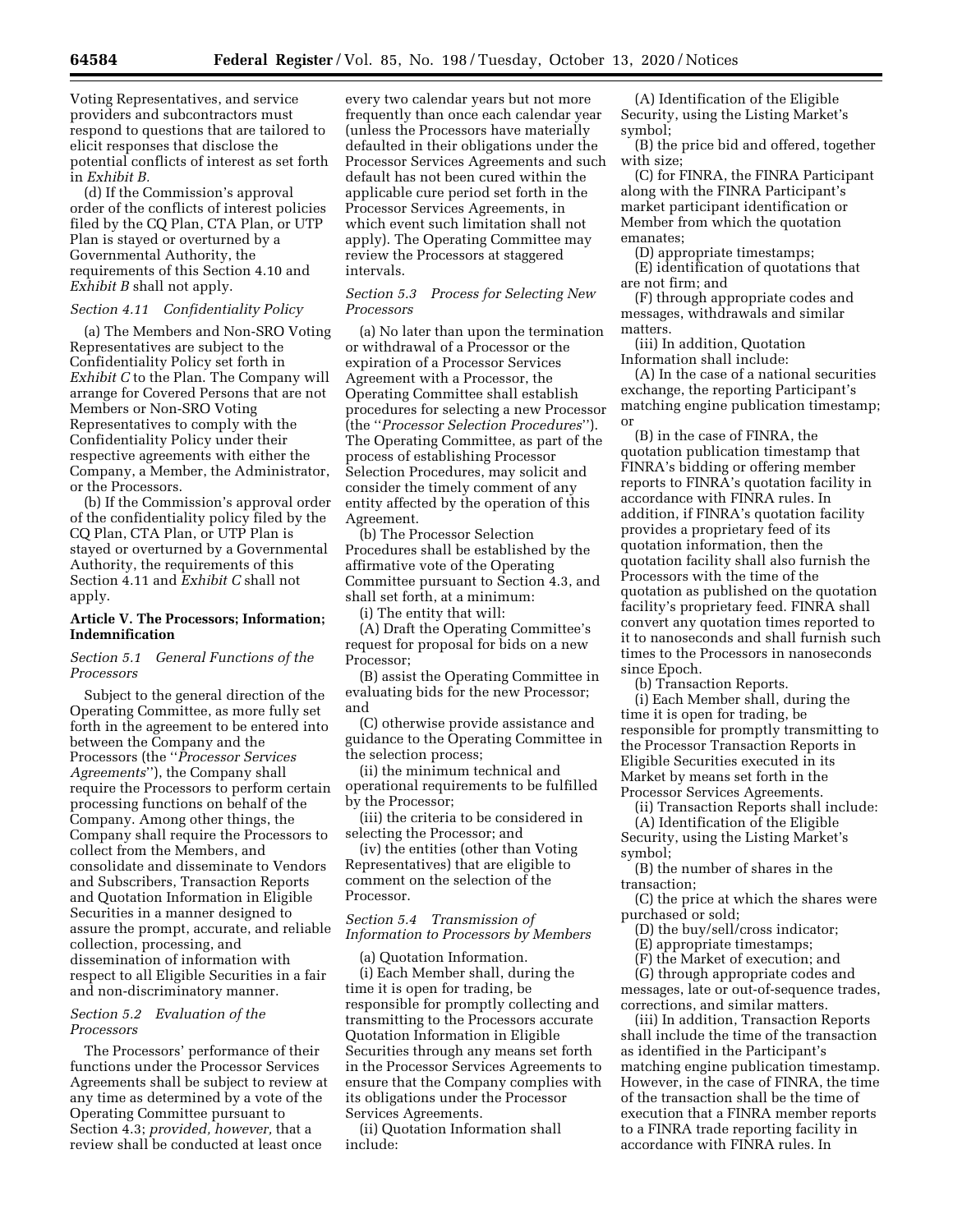addition, if the FINRA trade reporting facility provides a proprietary feed of trades reported by the trade reporting facility to the Processor, then the FINRA trade reporting facility shall also furnish the Processors with the time of the transmission as published on the facility's proprietary feed. The FINRA trade reporting facility shall convert times that its members report to it to nanoseconds and shall furnish such times to the Processors in nanoseconds since Epoch.

(iv) Each Member shall (a) transmit all Transaction Reports in Eligible Securities to the Processors as soon as practicable, but not later than 10 seconds, after the time of execution, (b) establish and maintain collection and reporting procedures and facilities reasonably designed to comply with this requirement, and (c) designate as ''late'' any last sale price not collected and reported in accordance with the abovereferenced procedures or as to which the Member has knowledge that the time interval after the time of execution is significantly greater than the time period referred to above. The Members shall seek to reduce the time period for reporting last sale prices to the Processors as conditions warrant.

(v) The following types of transactions are not required to be reported to the Processors pursuant to this Agreement:

(A) Transactions that are part of a primary distribution by an issuer or of a registered secondary distribution or of an unregistered secondary distribution;

(B) transactions made in reliance on Section 4(a)(2) of the Securities Act of 1933;

(C) transactions in which the buyer and the seller have agreed to trade at a price unrelated to the current market for the security (*e.g.,* to enable the seller to make a gift);

(D) the acquisition of securities by a broker-dealer as principal in anticipation of making an immediate exchange distribution or exchange offering on an exchange;

(E) purchases of securities pursuant to a tender offer;

(F) purchases or sales of securities effected upon the exercise of an option pursuant to the terms thereof or the exercise of any other right to acquire securities at a pre-established consideration unrelated to the current market; and

(G) transfers of securities that are expressly excluded from trade reporting under FINRA rules.

(c) The following symbols shall be used to denote the applicable Member:

| Code | Member                                |
|------|---------------------------------------|
| A    | NYSE American LLC.                    |
| Z    | Cboe BZX Exchange, Inc.               |
| Y    | Cboe BYX Exchange, Inc.               |
| B    | Nasdag BX, Inc.                       |
| w    | Cboe Exchange, Inc.                   |
| M    | NYSE Chicago, Inc.                    |
| ل    | Cboe EDGA Exchange, Inc.              |
| K    | Cboe EDGX Exchange, Inc.              |
| .    | Nasdag ISE, LLC.                      |
| v    | Investors' Exchange LLC.              |
| D    | Financial Industry Regulatory Author- |
|      | ity, Inc.                             |
| Q    | The Nasdag Stock Market LLC.          |
| C    | NYSE National, Inc.                   |
| N    | New York Stock Exchange LLC.          |
| P    | NYSE Arca, Inc.                       |
| X    | Nasdag PHLX LLC.                      |
| L    | Long-Term Stock Exchange Inc.         |
| U    | MEMX LLC.                             |

(d) Indemnification.

(i) Each Member agrees, severally and not jointly, to indemnify and hold harmless and defend the Company, each other Member, the Processors, the Administrator, the Operating Committee, and each of their respective directors, officers, employees, agents, and Affiliates (each, an ''*Member Indemnified Party*'') from and against any and all loss, liability, claim, damage, and expense whatsoever incurred or threatened against such Member Indemnified Party as a result of a system error or disruption at such Member's Market affecting any Transaction Reports, Quotation Information, or other information reported to the Processors by such Member and disseminated by the Processors to Vendors and Subscribers. This indemnity shall be in addition to any liability that the indemnifying Member may otherwise have.

(ii) Promptly after receipt by a Member Indemnified Party of notice of the commencement of any action, such Member Indemnified Party will, if it intends to make a claim in respect thereof against an indemnifying Member, notify the indemnifying Member in writing of the commencement thereof; *provided, however,* that the failure to so notify the indemnifying Member will only relieve the indemnifying Member from any liability which it may have to any Member Indemnified Party to the extent such indemnifying Member is actually prejudiced by such failure. In case any such action is brought against any Member Indemnified Party and it promptly notifies an indemnifying Member of the commencement thereof, the indemnifying Member will be entitled to participate in, and, to the extent that it elects (jointly with any other indemnifying Member similarly notified), to assume and control the

defense thereof with counsel chosen by it. After notice from the indemnifying Member of its election to assume the defense thereof, the indemnifying Member will not be liable to such Indemnified Party for any legal or other expenses subsequently incurred by such Member Indemnified Party in connection with the defense thereof but the Member Indemnified Party may, at its own expense, participate in such defense by counsel chosen by it without, however, impairing the indemnifying Member's control of the defense. If the indemnifying Member has assumed the defense in accordance with the terms hereof, the indemnifying Member may enter into a settlement or consent to any judgment without the prior written consent of the Member Indemnified Party if (i) such settlement or judgment involves monetary damages only, all of which will be fully paid by the indemnifying Member and without admission of fault or culpability on behalf of any Member Indemnified Party, and (ii) a term of the settlement or judgment is that the Person or Persons asserting such claim unconditionally and irrevocably release all Member Indemnified Parties from all liability with respect to such claim; otherwise, the consent of the Member Indemnified Party shall be required in order to enter into any settlement of, or consent to the entry of a judgment with respect to, any claim (which consent shall not be unreasonably withheld, delayed, or conditioned).

#### *Section 5.5 Operational Issues*

(a) Each Member shall be responsible for collecting and validating quotes and last sale reports within its own system prior to transmitting this data to the Processors.

(b) Each Member may utilize a dedicated Member line into the Processors to transmit Transaction Reports and Quotation Information to the Processors.

(c) Whenever a Member determines that a level of trading activity or other unusual market conditions prevent it from collecting and transmitting Transaction Reports or Quotation Information to the Processor, or where a trading halt or suspension in an Eligible Security is in effect in its Market, the Member shall promptly notify the Processors of such condition or event and shall resume collecting and transmitting Transaction Reports and Quotation Information to it as soon as the condition or event is terminated. In the event of a system malfunction resulting in the inability of a Member or its members to transmit Transaction Reports or Quotation Information to the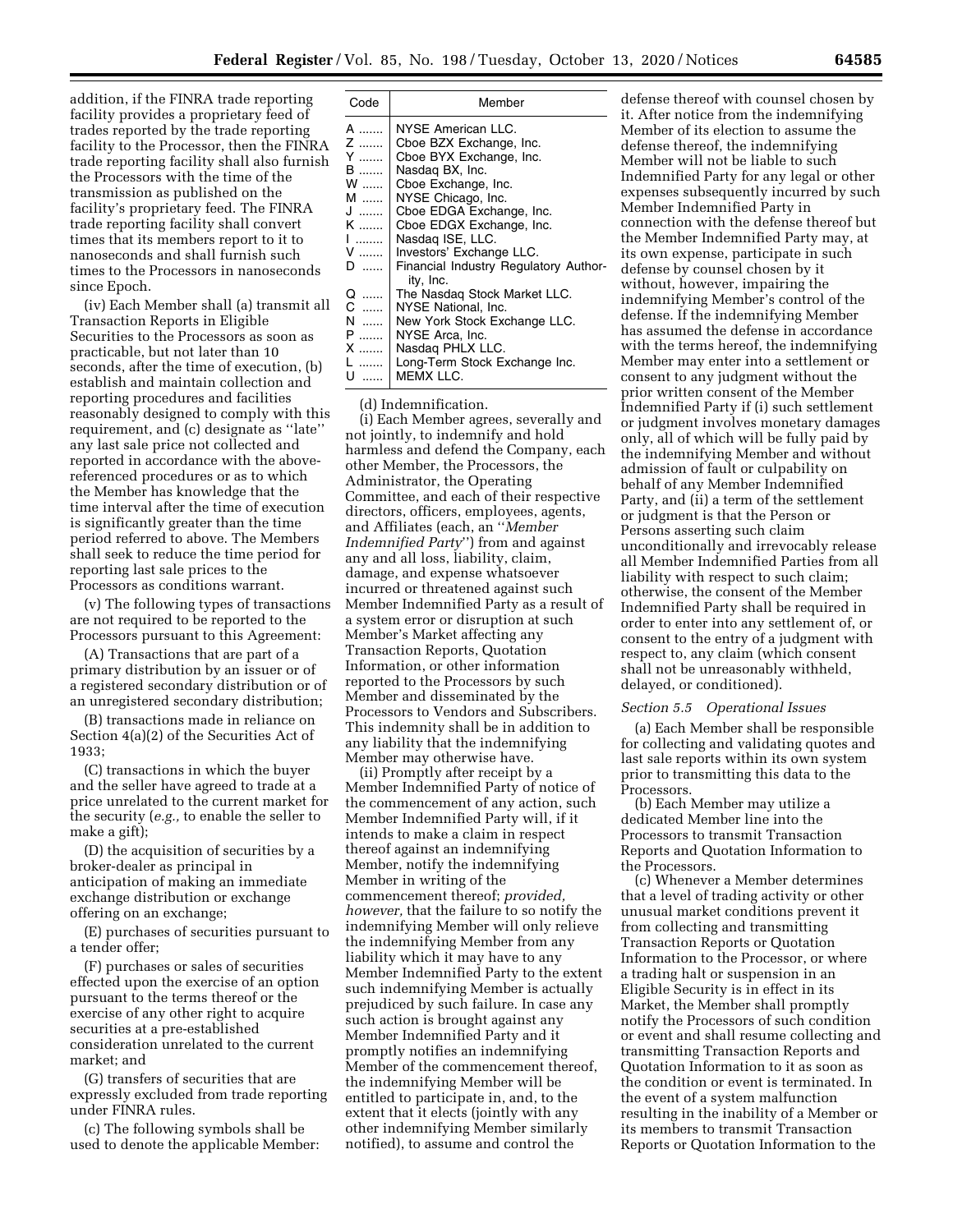Processors, the Member shall promptly notify the Processors of such event or condition. Upon receiving such notification, the Processors shall take appropriate action, including either closing the quotation or purging the system of the affected quotations.

#### **Article VI. The Administrator**

### *Section 6.1 General Functions of the Administrator*

Subject to the general direction of the Operating Committee, as more fully set forth in the agreement entered into between the Company and the Administrator (the ''*Administrative Services Agreement*''), the Administrator shall perform administrative functions on behalf of the Company including recordkeeping; administering Vendor and Subscriber contracts; administering Fees, including billing, collection, and auditing of Vendors and Subscribers; administering Distributions; tax functions of the Company; and the preparation of the Company's audited financial reports.

### *Section 6.2 Evaluation of the Administrator*

The Administrator's performance of its functions under the Administrative Services Agreement shall be subject to review at any time as determined by an affirmative vote of the Operating Committee pursuant to Section 4.3; *provided, however,* that a review shall be conducted at least once every two calendar years but not more frequently than once each calendar year (unless the Administrator has materially defaulted in its obligations under the Administrative Services Agreement and such default has not been cured within the applicable cure period set forth in the Administrative Services Agreement, in which event such limitation shall not apply). The Operating Committee shall appoint a subcommittee or other Persons to conduct the review. The Company shall require the reviewer to provide the Operating Committee with a written report of its findings and to make recommendations (if necessary), including with respect to the continuing operation of the Administrator. The Administrator shall be required to assist and participate in such review. The Operating Committee shall notify the Commission of any recommendations it may approve as a result of the review of the Administrator and shall supply the Commission with a copy of any reports that may be prepared in connection therewith.

### *Section 6.3 Process for Selecting New Administrator*

Prior to the Operative Date, upon the termination or withdrawal of the Administrator, or upon the expiration of the Administrative Services Agreement, the Operating Committee shall establish procedures for selecting a new Administrator (the ''Administrator Selection Procedures''). The Administrator selected by the Operating Committee may not be owned or controlled by a corporate entity that, either directly or via another subsidiary, offers for sale its own PDP. The Operating Committee, as part of the process of establishing Administrator Selection Procedures, may solicit and consider the timely comment of any entity affected by the operation of this Agreement. The Administrator Selection Procedures shall be established by the Voting Representatives pursuant to Section 4.3, and shall set forth, at a minimum:

(a) The entity that will:

(i) Draft the Operating Committee's request for proposal for bids on a new Administrator;

(ii) assist the Operating Committee in evaluating bids for the new Administrator; and

(iii) otherwise provide assistance and guidance to the Operating Committee in the selection process.

(b) the minimum technical and operational requirements to be fulfilled by the Administrator;

(c) the criteria to be considered in selecting the Administrator; and

(d) the entities (other than Voting Representatives) that are eligible to comment on the selection of the Administrator.

#### **Article VII. Regulatory Matters**

#### *Section 7.1 Regulatory and Operational Halts*

(a) Operational Halts. A Member shall notify the Processors if it has concerns about its ability to collect and transmit quotes, orders, or last sale prices, or where it has declared an Operational Halt or suspension of trading in one or more Eligible Securities, pursuant to the procedures adopted by the Operating Committee.

(b) Regulatory Halts.

(i) The Primary Listing Market may declare a Regulatory Halt in trading for any security for which it is the Primary Listing Market:

(A) As provided for in the rules of the Primary Listing Market;

(B) if it determines there is a SIP Outage, Material SIP Latency, or Extraordinary Market Activity; or

(C) in the event of national, regional, or localized disruption that necessitates a Regulatory Halt to maintain a fair and orderly market.

(ii) In making a determination to declare a Regulatory Halt under subparagraph (b)(i), the Primary Listing Market will consider the totality of information available concerning the severity of the issue, its likely duration, and potential impact on Member Firms and other market participants and will make a good-faith determination that the criteria of subparagraph (b)(i) have been satisfied and that a Regulatory Halt is appropriate. The Primary Listing Market will consult, if feasible, with the affected Trading Center(s), the other Members, or the Processors, as applicable, regarding the scope of the issue and what steps are being taken to address the issue. Once a Regulatory Halt under subparagraph (b)(i) has been declared, the Primary Listing Market will continue to evaluate the circumstances to determine when trading may resume in accordance with the rules of the Primary Listing Market.

(c) Initiating a Regulatory Halt. (i) The start time of a Regulatory Halt is when the Primary Listing Market declares the halt, regardless of whether an issue with communications impacts the dissemination of the notice.

(ii) If a Processor is unable to disseminate notice of a Regulatory Halt or the Primary Listing Market is not open for trading, the Primary Listing Market will take reasonable steps to provide notice of a Regulatory Halt, which shall include both the type and start time of the Regulatory Halt, by dissemination through:

(A) PDP;

(B) posting on a publicly-available Member website; or

(C) system status messages.

(iii) Except in exigent circumstances, the Primary Listing Market will not declare a Regulatory Halt retroactive to a time earlier than the notice of such halt.

(iv) Resumption of Trading After Regulatory Halts Other Than SIP Halts. The Primary Listing Market will declare a resumption of trading when it makes a good-faith determination that trading may resume in a fair and orderly manner and in accordance with its rules.

(v) For a Regulatory Halt that is initiated by another Member that is a Primary Listing Market, a Member may resume trading after the Member receives notification from the Primary Listing Market that the Regulatory Halt has been terminated.

(d) Resumption of Trading After SIP Halt.

(i) The Primary Listing Market will determine the SIP Halt Resume Time. In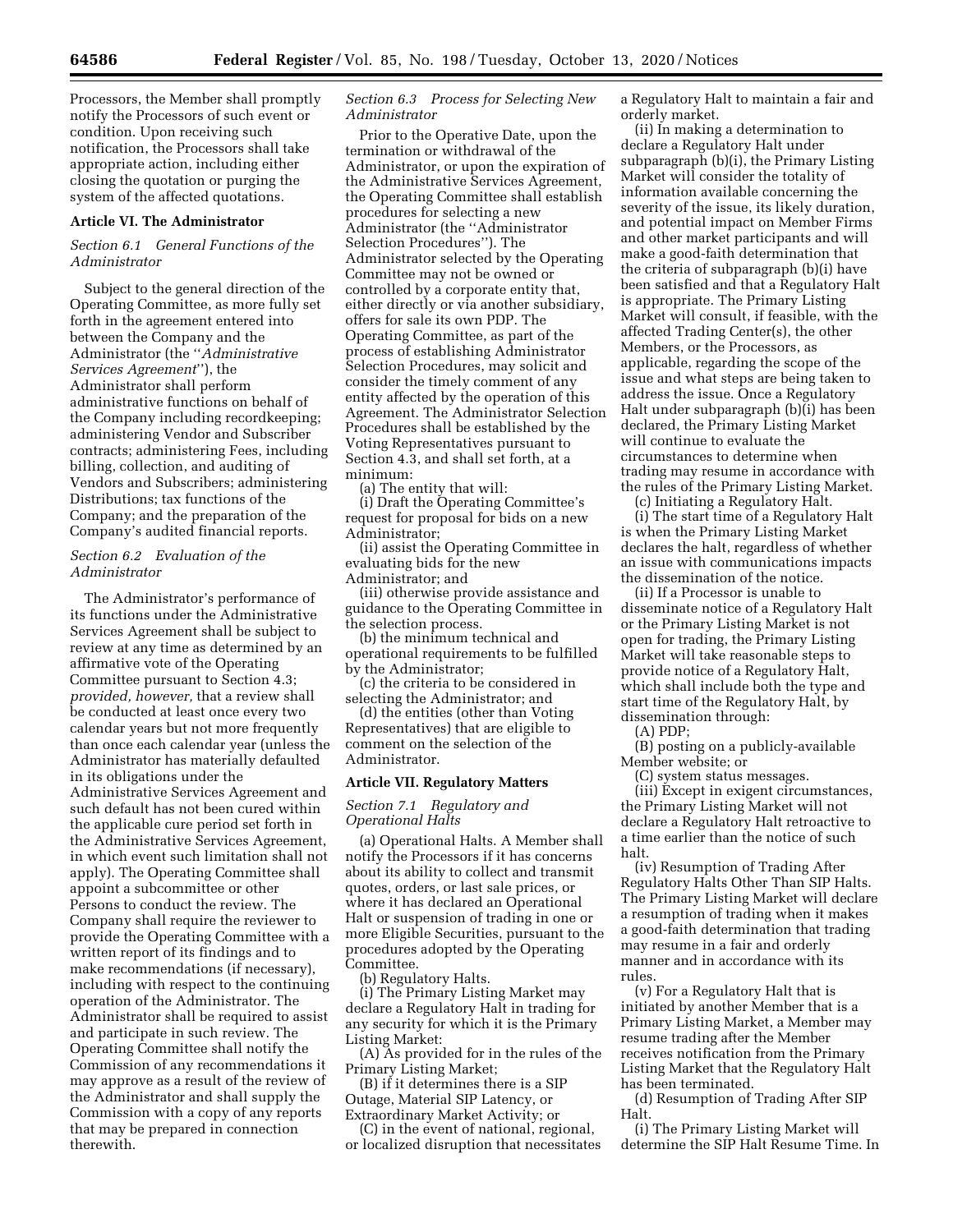making such determination, the Primary Listing Market will make a good-faith determination and consider the totality of information to determine whether resuming trading would promote a fair and orderly market, including input from the Processors, the other Members, or the operator of the system in question (as well as any Trading Center(s) to which such system is linked), regarding operational readiness to resume trading. The Primary Listing Market retains discretion to delay the SIP Halt Resume Time if it believes trading will not resume in a fair and orderly manner.

(ii) The Primary Listing Market will terminate a SIP Halt with a notification that specifies a SIP Halt Resume Time. The Primary Listing Market shall provide a minimum notice of a SIP Halt Resume Time, as specified by the rules of the Primary Listing Market, during which period market participants may enter quotes and orders in the affected securities. During Regular Trading Hours, the last SIP Halt Resume Time before the end of Regular Trading Hours shall be an amount of time as specified by the rules of the Primary Listing Market. The Primary Listing Market may stagger the SIP Halt Resume Times for multiple symbols in order to reopen in a fair and orderly manner.

(iii) During Regular Trading Hours, if the Primary Listing Market does not open a security within the amount of time as specified by the rules of the Primary Listing Market after the SIP Halt Resume Time, a Member may resume trading in that security. Outside Regular Trading Hours, a Member may resume trading immediately after the SIP Halt Resume Time.

(e) Member to Halt Trading During Regulatory Halt. A Member will halt trading for any security traded on its Market if the Primary Listing Market declares a Regulatory Halt for the security.

(f) Communications. Whenever, in the exercise of its regulatory functions, the Primary Listing Market for an Eligible Security determines it is appropriate to initiate a Regulatory Halt, the Primary Listing Market will notify all other Members and the affected Processors of such Regulatory Halt as well as provide notice that a Regulatory Halt has been lifted using such protocols and other emergency procedures as may be mutually agreed to between the Members and the Primary Listing Market. The affected Processors shall disseminate to Members notice of the Regulatory Halt (as well as notice of the lifting of a Regulatory Halt) (i) through the CT Feeds or (ii) any other means the affected Processors, in its sole discretion, considers appropriate. Each

Member shall be required to continuously monitor these communication protocols established by the Operating Committee and the Processors during market hours, and the failure of a Member to do so shall not prevent the Primary Listing Market from initiating a Regulatory Halt in accordance with the procedures specified herein.

#### *Section 7.2 Hours of Operation of the System*

(a) Quotation Information shall be entered, as applicable, by Members as to all Eligible Securities in which they make a market during Regular Trading Hours on all days the Processors are in operation. Transaction Reports shall be entered between 9:30 a.m. and 4:00:10 p.m. ET by Members as to all Eligible Securities in which they execute transactions during Regular Trading Hours on all days the Processors are in operation.

(b) Members that execute transactions in Eligible Securities outside of Regular Trading Hours, shall report such transactions as follows:

(i) Transactions in Eligible Securities executed between 4:00 a.m. and 9:29:59 a.m. ET and between 4:00:01 p.m. and 8:00 p.m. ET, shall be designated with an appropriate indicator to denote their execution outside normal market hours;

(ii) transactions in Eligible Securities executed after 8:00 p.m. and before 12:00 a.m. (midnight) shall be reported to the Processors between the hours of 4:00 a.m. and 8:00 p.m. ET on the next business day (T+1), and shall be designated ''as/of'' trades to denote their execution on a prior day, and be accompanied by the time of execution;

(iii) transactions in Eligible Securities executed between 12:00 a.m. (midnight) and 4:00 a.m. ET shall be transmitted to the Processors between 4:00 a.m. and 9:30 a.m. ET, on trade date, shall be designated with an appropriate indicator to denote their execution outside normal market hours, and shall be accompanied by the time of execution; and

(iv) transactions reported pursuant to this Section 7.3 shall be included in the calculation of total trade volume for purposes of determining Net Distributable Operating Revenue, but shall not be included in the calculation of the daily high, low, or last sale.

(c) Late trades shall be reported in accordance with the rules of the Member in whose Market the transaction occurred and can be reported between the hours of 4:00 a.m. and 8:00 p.m. ET.

(d) The Processors shall collect, process and disseminate Quotation

Information in Eligible Securities at other times between 4:00 a.m. and 9:30 a.m. ET, and after 4:00 p.m. ET, when any Member or FINRA Participant is open for trading, until 8:00 p.m. ET (the ''*Additional Period*''); *provided, however,* that the National Best Bid and Offer quotation will not be disseminated before 4:00 a.m. or after 8:00 p.m. ET. Members that enter Quotation Information or submit Transaction Reports to the Processors during the Additional Period shall do so for all Eligible Securities in which they enter quotations.

### **Article VIII. Capital Contributions; Capital Accounts**

#### *Section 8.1 Capital Accounts*

(a) A separate capital account (''*Capital Account*'') shall be established and maintained by the Company for each Member in accordance with section 704(b) of the Code and Treasury Regulation section  $1.704-1$  (b) $(2)(iv)$ . There shall be credited to each Member's Capital Account (i) the Capital Contributions (at fair market value in the case of contributed property) made by such Member (which shall be deemed to be zero for the initial Members), (ii) allocations of Company profits and gain (or items thereof) to such Member pursuant to Section 10.2 and (iii) any recaptured tax credits, or portion thereof, to the extent such increase to the tax basis of a Member's interest in the Company may be allowed pursuant to the Code. Each Member's Capital Account shall be decreased by (x) the amount of distributions (at fair market value in the case of property distributed in kind) to such Member, (y) allocations of Company losses to such Member (including expenditures which can neither by capitalized nor deducted for tax purposes, organization and syndication expenses not subject to amortization and loss on sale or disposition of the Company's assets, whether or not disallowed under sections 267 or 707 of the Code) pursuant to Section 10.2 and (z) any tax credits, or portion thereof, as may be required to be charged to the tax basis of a Membership Interest pursuant to the Code. Capital Accounts shall not be adjusted to reflect a Member's share of liabilities under section 752 of the Code.

(b) The fair market value of contributed, distributed, or revalued property shall be agreed to by the Operating Committee or, if there is no such agreement, by an appraisal.

(c) The foregoing provisions and the other provisions of this Agreement relating to the maintenance of Capital Accounts are intended to comply with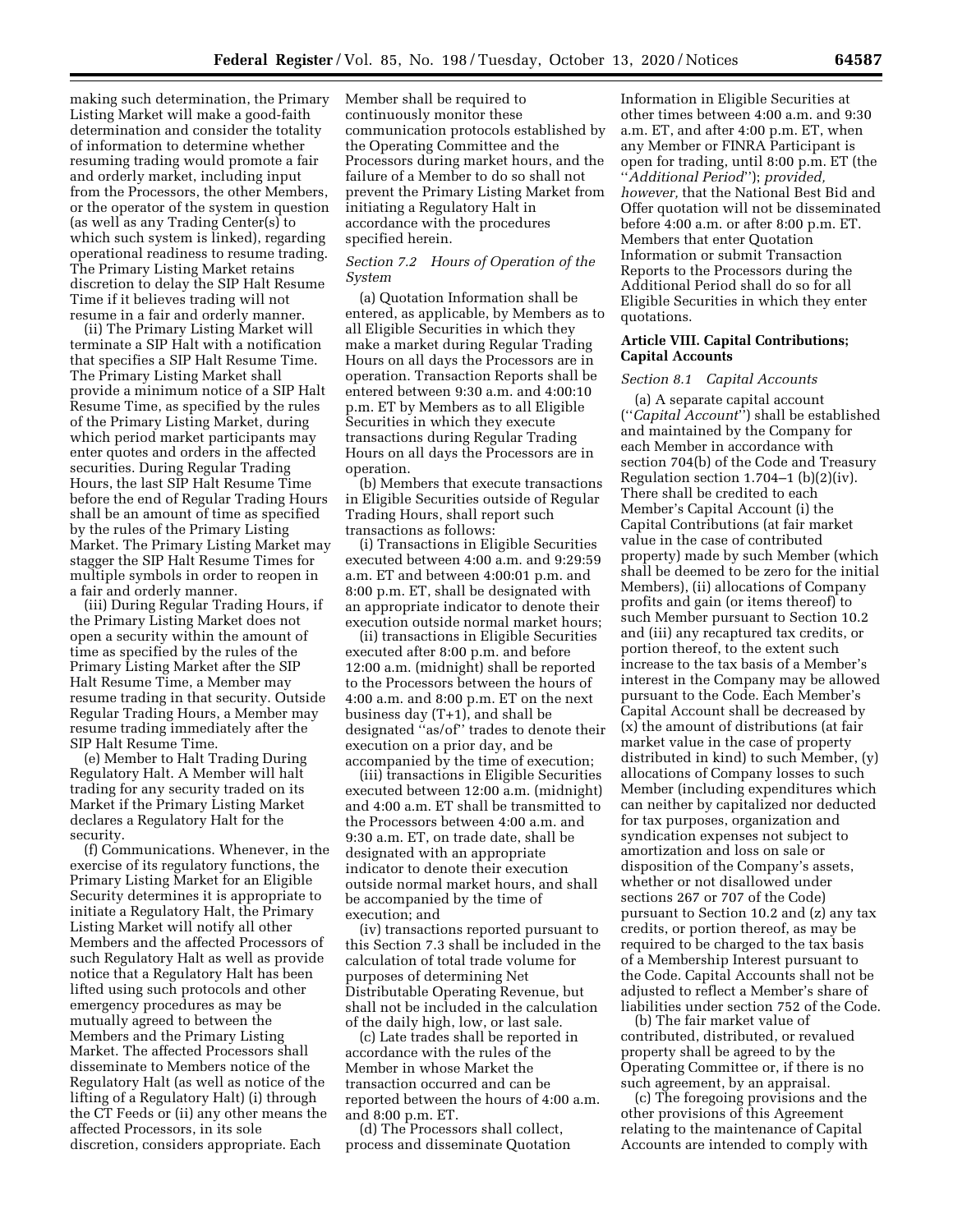Treasury Regulation section 1.704–1(b) promulgated under section 704(b) of the Code, and shall be interpreted and applied in a manner consistent with such Treasury Regulations.

### *Section 8.2 Additional Capital Contributions*

Except with the approval of the Operating Committee or as otherwise provided in this Section 8.2, no Member shall be obligated or permitted to make any additional contribution to the capital of the Company. The Members agree to make additional Capital Contributions from time to time as appropriate in respect of reasonable administrative and other reasonable expenses of the Company.

#### *Section 8.3 Distributions*

Except as set forth in this Section 8.3 and Section 11.2, and subject to the provisions of Section 13.1, Distributions shall be made to the Members at the times and in the aggregate amounts set forth in *Exhibit D.* Notwithstanding any provisions to the contrary contained in this Agreement, the Company shall not make a Distribution to a Member on account of its interest in the Company if such Distribution would violate Section 18–607 of the Delaware Act or other Applicable Law. Distributions may be made in cash or, if determined by the Operating Committee, in-kind. The Operating Committee may reserve amounts for anticipated expenses or contingent liabilities of the Company. In the event that additional Capital Contributions are called for, and any Member fails to provide the full amount of such additional Capital Contributions as set forth in the relevant resolution of the Operating Committee, any Distributions to be made to such defaulting Member shall be reduced by the amount of any required but unpaid Capital Contribution due from such Member.

#### **Article IX. Allocations**

### *Section 9.1 Calculation of Profits and Losses*

To the fullest extent permitted by Applicable Law, the profits and losses of the Company shall be determined for each fiscal year in a manner consistent with GAAP.

#### *Section 9.2 Allocation of Profits and Losses*

(a) Except as otherwise set forth in this Section 9.2, for Capital Account purposes, all items of income, gain, loss, and deduction shall be allocated among the Members in accordance with *Exhibit D.* 

(b) For federal, state and local income tax purposes, items of income, gain, loss, deduction, and credit shall be allocated to the Members in accordance with the allocations of the corresponding items for Capital Account purposes under this Section 9.2, except that items with respect to which there is a difference between tax and book basis will be allocated in accordance with Section 704(c) of the Code, the Treasury Regulations thereunder and Treasury Regulations Section 1.704–  $1(b)(4)(i)$ .

(c) Notwithstanding any provision set forth in this Section 9.2, no item of deduction or loss shall be allocated to a Member to the extent the allocation would cause a negative balance in such Member's Capital Account (after taking into account the adjustments, allocations and distributions described in Treasury Regulations Sections 1.704–  $1(b)(2)(ii)(d)(4)$ , (5) and (6)) that exceeds the amount that such Member would be required to reimburse the Company pursuant to this Agreement or Applicable Law.

(d) In the event any Member unexpectedly receives any adjustments, allocations, or distributions described in Treasury Regulations Sections 1.704–  $1(b)(2)(ii)(d)(4)$ , (5) and (6), items of the Company's income and gain shall be specially allocated to such Member in an amount and manner sufficient to eliminate as quickly as possible any deficit balance in its Capital Account created by such adjustments, allocations or distributions in excess of that permitted under Section 10.2(c). Any special allocations of items of income or gain pursuant to this Section 10.2(d) shall be taken into account in computing subsequent allocations pursuant to this Section 10.2 so that the net amount of any items so allocated and all other items allocated to each Member pursuant to this Section 10.2 shall, to the extent possible, be equal to the net amount that would have been allocated to each such Member pursuant to the provisions of this Section 10.2 if such unexpected adjustments, allocations or distributions had not occurred.

### **Article X. Records and Accounting; Reports**

#### *Section 10.1 Accounting*

(a) The Operating Committee shall maintain a system of accounting which enables the Company to produce accounting records and information substantially consistent with GAAP. The Fiscal Year of the Company shall be the calendar year unless Applicable Law requires a different Fiscal Year.

(b) All matters concerning accounting procedures shall be determined by the Operating Committee.

### *Section 10.2 Tax Status; Returns*

(a) It is the intent of this Company and the Members that this Company shall be treated as a partnership for federal, state and local income tax purposes. Neither the Company nor any Member shall make an election for the Company to be classified as other than a partnership pursuant to Treasury Regulations Section 301.7701–3 or otherwise.

(b) The Company shall cause federal, state, and local income tax returns for the Company to be prepared and timely filed with the appropriate authorities and shall arrange for the timely delivery to the Members of such information as is necessary for such Members to prepare their federal, state and local tax returns. All tax returns shall be prepared in a manner consistent with the Distributions made in accordance with *Exhibit D.* 

#### *Section 10.3 Partnership Representative*

(a) The Operating Committee shall appoint an entity as the ''Partnership Representative'' of the Company for purposes of Section 6223 of the Code and the Treasury Regulations promulgated thereunder, and all federal, state, and local Tax audits and litigation shall be conducted under the direction of the Partnership Representative.

(b) The Partnership Representative shall use reasonable efforts to inform each Member of all significant matters that may come to its attention by giving notice thereof and to forward to each Member copies of all significant written communications it may receive in such capacity. The Partnership Representative shall consult with the Members before taking any material actions with respect to tax matters, including actions relating to (i) an IRS examination of the Company commenced under Section 6231(a) of the Code, (ii) a request for administrative adjustment filed by the Company under Section 6227 of the Code, (iii) the filing of a petition for readjustment under Section 6234 of the Code with respect to a final notice of partnership adjustment, (iv) the appeal of an adverse judicial decision, and (v) the compromise, settlement, or dismissal of any such proceedings.

(c) The Partnership Representative shall not compromise or settle any tax audit or litigation affecting the Members without the approval of a majority of Members. Any material proposed action, inaction, or election to be taken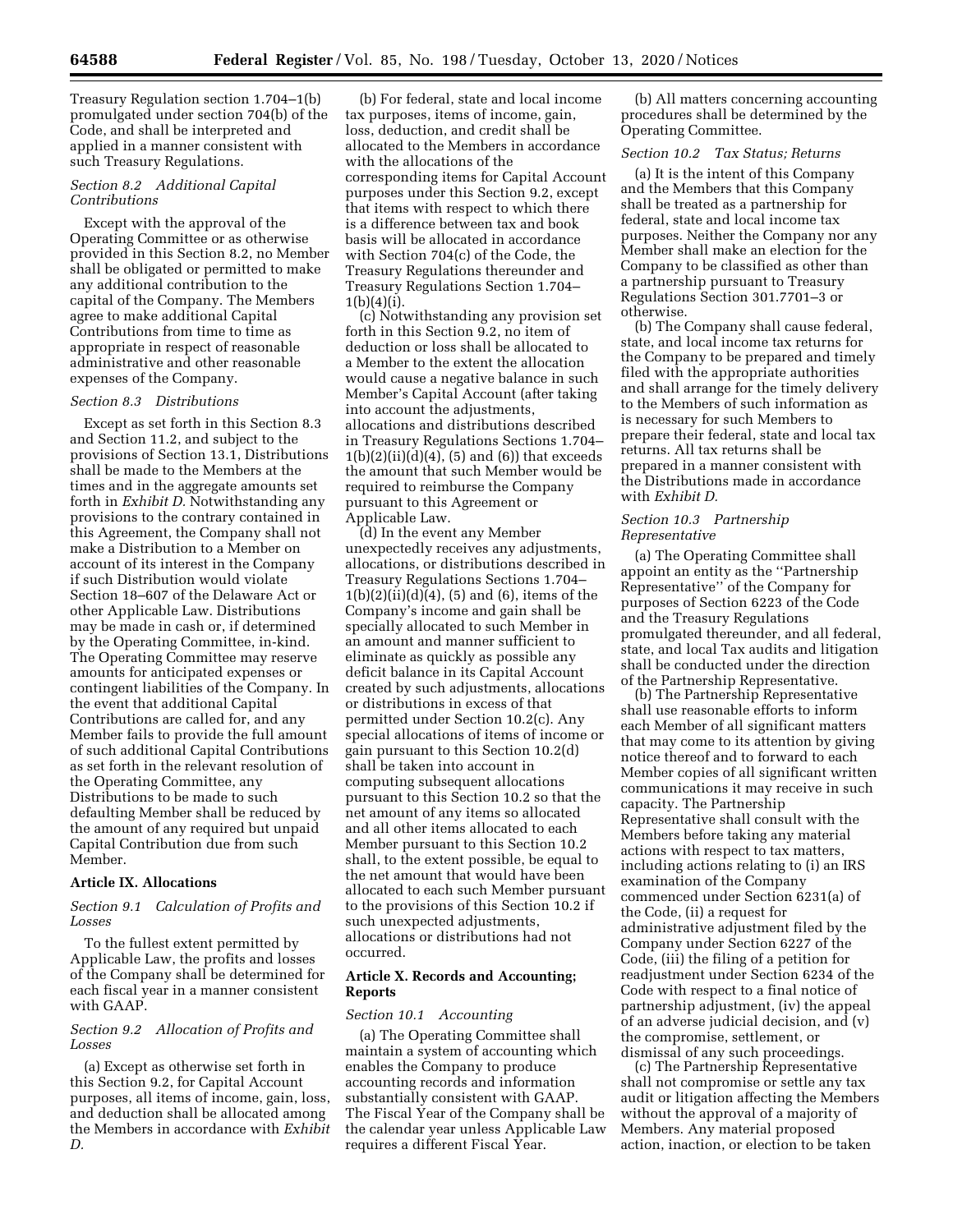by the Partnership Representative, including the election under Section 6226(a)(1) of the Code, shall require the prior approval of a majority of Members.

### **Article XI. Dissolution and Termination**

#### *Section 11.1 Dissolution of Company*

The Company shall dissolve, and its assets and business shall be wound up, upon the occurrence of any of the following events:

(a) Unanimous written consent of the Members to dissolve the Company;

(b) The sale or other disposition of all or substantially all the Company's assets outside the ordinary course of business;

(c) An event which makes it unlawful or impossible for the Company business to be continued;

(d) The withdrawal of one or more Members such that there is only one remaining Member; or

(e) The entry of a decree of judicial dissolution under § 18–802 of the Delaware Act.

### *Section 11.2 Liquidation and Distribution*

Following the occurrence of an event described in Section 11.1, the Members shall appoint a liquidating trustee who shall wind up the affairs of the Company by (i) selling its assets in an orderly manner (so as to avoid the loss normally associated with forced sales), and (ii) applying and distributing the proceeds of such sale, together with other funds held by the Company: (a) *First,* to the payment of all debts and liabilities of the Company; (b) *second,* to the establishments of any reserves reasonably necessary to provide for any contingent recourse liabilities and obligations; (c) *third,* to the Members in accordance with *Exhibit D;* and (d) *fourth,* to the Members as determined by a majority of Members.

#### *Section 11.3 Termination*

Each of the Members shall be furnished with a statement prepared by the independent accountants retained on behalf of the Company, which shall set forth the assets and liabilities of the Company as of the date of the final distribution of Company's assets under Section 10.2 and the net profit or net loss for the fiscal period ending on such date. Upon compliance with the distribution plan set forth in Section 10.2, the Members shall cease to be such, and the liquidating trustee shall execute, acknowledge, and cause to be filed a certificate of cancellation of the Company. Upon completion of the dissolution, winding up, liquidation, and distribution of the liquidation proceeds, the Company shall terminate.

#### **Article XII. Exculpation and Indemnification**

#### *Section 12.1 Exculpation*

Each Member, by and for itself, each of its Affiliates and each of its and their respective equity holders, directors, officers, controlling persons, partners, employees, successors and assigns, hereby acknowledges and agrees that it is the intent of the Company and each Member that the liability of each Member and each individual currently or formerly serving as an SRO Voting Representative (each, an ''*Exculpated Party*'') be limited to the maximum extent permitted by Applicable Law or as otherwise expressly provided herein. In accordance with the foregoing, the Members hereby acknowledge and agree that:

(a) To the maximum extent permitted by Applicable Law or as otherwise expressly provided herein, no present or former Exculpated Party or any of such Exculpated Party's Affiliates, heirs, successors, assigns, agents or representatives shall be liable to the Company or any Member for any loss suffered in connection with a breach of any fiduciary duty, errors in judgment or other acts or omissions by such Exculpated Party; *provided, however,*  that this provision shall not eliminate or limit the liability of such Exculpated Party for (i) acts or omissions which involve gross negligence, willful misconduct or a knowing violation of law, or (ii) as provided in Section 5.4(d) hereof, losses resulting from such Exculpated Party's Transaction Reports, Quotation Information or other information reported to the Processors by such Exculpated Party (collectively ''*Non-Exculpated Items*''). Any Exculpated Party may consult with counsel and accountants in respect of Company affairs, and provided such Person acts in good faith reliance upon the advice or opinion of such counsel or accountants, such Person shall not be liable for any loss suffered in reliance thereon.

(b) Notwithstanding anything to the contrary contained herein, whenever in this Agreement or any other agreement contemplated herein or otherwise, an Exculpated Party is permitted or required to take any action or to make a decision in its ''sole discretion'' or ''discretion'' or that it deems ''necessary,'' or ''necessary or appropriate'' or under a grant of similar authority or latitude, the Exculpated Party may, insofar as Applicable Law permits, make such decision in its sole discretion (regardless of whether there is a reference to ''sole discretion'' or ''discretion''). The Exculpated Party (i)

shall be entitled to consider such interests and factors as it desires (including its own interests), (ii) shall have no duty or obligation (fiduciary or otherwise) to give any consideration to any interest of or factors affecting the Company or the Members, and (iii) shall not be subject to any other or different standards imposed by this Agreement, or any other agreement contemplated hereby, under any Applicable Law or in equity.

#### *Section 12.2 Right to Indemnification*

(a) Subject to the limitations and conditions provided in this Article XII and to the fullest extent permitted by Applicable Law, the Company shall indemnify each Company Indemnified Party for Losses as a result of the Company Indemnified Party being a Party to a Proceeding. Notwithstanding the foregoing, no such indemnification shall be available in the event the Company is a claimant against the Company Indemnified Party.

(b) Indemnification under this Article XII shall continue as to a Company Indemnified Party who has ceased to serve in the capacity that initially entitled such Company Indemnified Party to indemnity hereunder; *provided, however,* that the Company shall not be obligated to indemnify a Company Indemnified Party for the Company Indemnified Party's Non-Exculpated Items.

(c) The rights granted pursuant to this Article XII shall be deemed contract rights, and no amendment, modification, or repeal of this Article XII shall have the effect of limiting or denying any such rights with respect to actions taken or Proceedings arising prior to any amendment, modification, or repeal. It is expressly acknowledged that the indemnification provided in this Article XII could involve indemnification for negligence or under theories of strict liability.

(d) The Company shall be the primary obligor in respect of any Company Indemnified Party's claim for indemnification, for advancement of expenses, or for providing insurance, subject to this Article XII. The obligation, if any, of any Member or its Affiliates to indemnify, to advance expenses to, or provide insurance for any Company Indemnified Party shall be secondary to the obligations of the Company under this Article XII (and the Company's insurance providers shall have no right to contribution or subrogation with respect to the insurance plans of such Member or its Affiliates).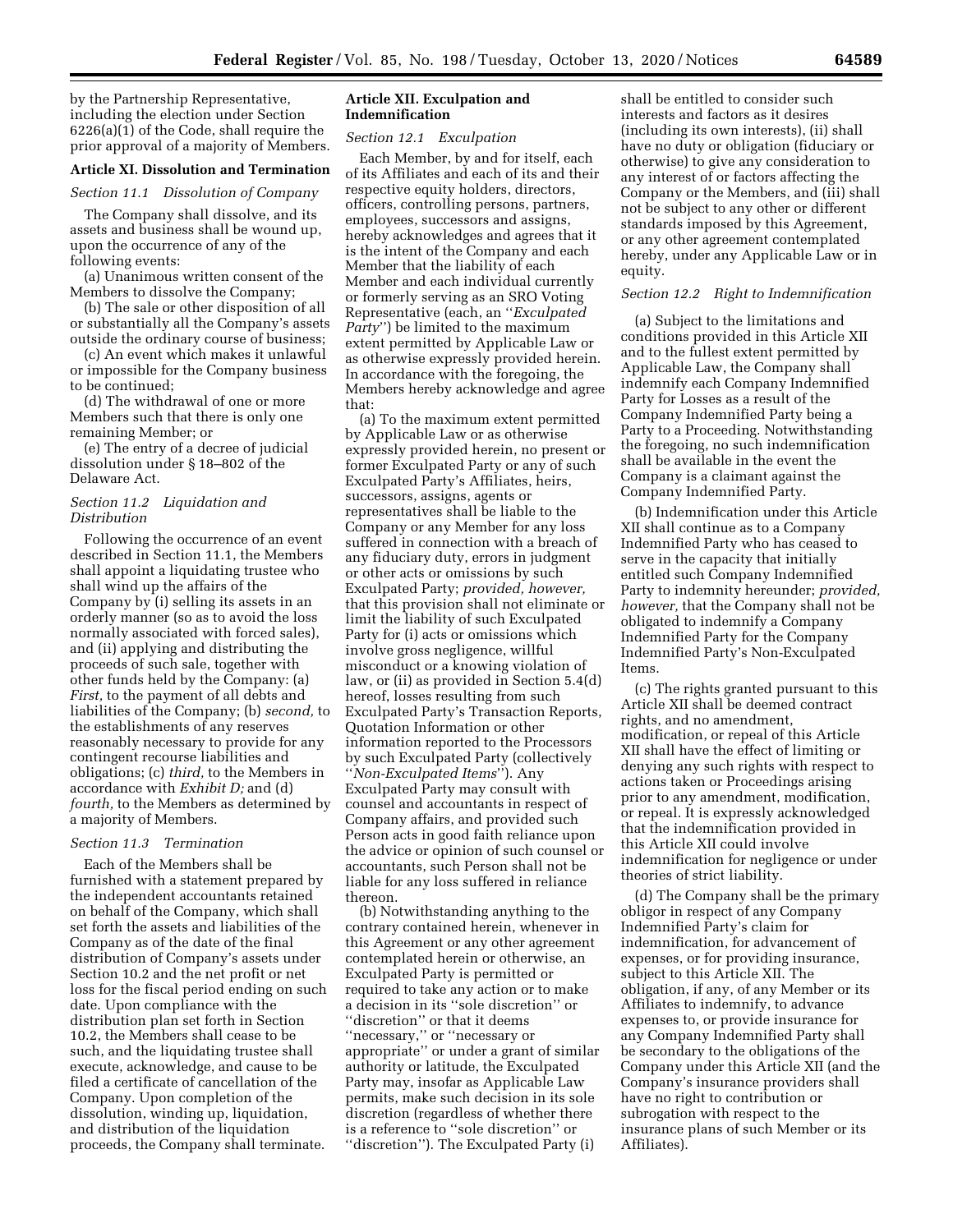### *Section 12.3 Advance Payment*

Reasonable expenses incurred by a Company Indemnified Party who is a named defendant or respondent to a Proceeding shall be paid by the Company in advance of the final disposition of the Proceeding upon receipt of an undertaking by or on behalf of such Company Indemnified Party to repay such amount if it shall ultimately be determined that he or she is not entitled to be indemnified by the Company.

#### *Section 12.4 Appearance as a Witness*

Notwithstanding any other provision of this Article XII, the Company shall pay or reimburse reasonable out-ofpocket expenses incurred by a Company Indemnified Party in connection with his appearance as a witness or other participation in a Proceeding at a time when he is not a named defendant or respondent in the Proceeding.

#### *Section 12.5 Nonexclusivity of Rights*

The right to indemnification and the advancement and payment of expenses conferred in this Article XII shall not be exclusive of any other right which any Company Indemnified Person may have or hereafter acquire under any law (common or statutory), provision of the Certificate or this Agreement or otherwise.

#### **Article XIII. Miscellaneous**

### *Section 13.1 Expenses*

The Company shall pay all current expenses, including any Taxes payable by the Company, whether for its own account or otherwise required by law (including any costs of complying with applicable tax obligations), third-party service provider fees, and all administrative and processing expenses and fees, as well as any other amounts owing to the Processors under the Processor Services Agreements, to the Administrator under the Administrative Services Agreement, or to the Processors, Administrator, or FINRA under *Exhibit D* to this Agreement, before any allocations may be made to the Members. Appropriate reserves, as unanimously determined by the Members, may be charged to the Capital Account of the Members for (i) contingent liabilities, if any, as of the date any such contingent liabilities become known to the Operating Committee, or (ii) amounts needed to pay the Company's operating expenses, including administrative and processing expenses and fees, before any allocations are made to the Member. Each Member shall bear the cost of implementation of any technical

enhancements to the System made at its request and solely for its use, subject to reapportionment should any other Member subsequently make use of the enhancement, or the development thereof.

#### *Section 13.2 Entire Agreement*

Upon the Operative Date, this Agreement supersedes the CQ Plan, the CTA Plan, and the UTP Plan and all other prior agreements among the Members with respect to the subject matter hereof. This instrument contains the entire agreement with respect to such subject matter.

#### *Section 13.3 Notices and Addresses*

Unless otherwise specified herein, all notices, consents, approvals, reports, designations, requests, waivers, elections, and other communications (collectively, ''*Notices*'') authorized or required to be given pursuant to this Agreement shall be in writing and may be delivered by certified or registered mail, postage prepaid, by hand, by any private overnight courier service, or notification through the Company's web portal. Such Notices shall be mailed or delivered to the Members at the addresses set forth on *Exhibit A* or such other address as a Member may notify the other Members of in writing. Any Notices to be sent to the Company shall be delivered to the principal place of business of the Company or at such other address as the Operating Committee may specify in a notice sent to all of the Members. Notices shall be effective (i) if mailed, on the date three days after the date of mailing, (ii) if hand delivered or delivered by private courier, on the date of delivery, or (iii) if sent by through the Company's web portal, on the date sent; *provided, however,* that notices of a change of address shall be effective only upon receipt.

#### *Section 13.4 Governing Law*

This Agreement shall be governed by and construed in accordance with the Delaware Act and internal laws and decisions of the State of Delaware, without regard to the conflicts of laws principles thereof; *provided, however,*  that the rights and obligations of the Members, the Processors and the Administrator, and of Vendors, Subscribers, and other Persons contracting with the Company in respect of the matters covered by this Agreement, shall at all times also be subject to any applicable provisions of the Exchange Act and any rules and regulations promulgated thereunder. For the avoidance of doubt, nothing in this Agreement waives any protection or

limitation of liability afforded any of the Members or any of their Affiliates by common law, including the doctrines of self-regulatory organization immunity and federal preemption.

#### *Section 13.5 Amendments*

(a) Except as this Agreement otherwise provides, this Agreement may be modified from time to time when authorized by the Operating Committee pursuant to Section 4.3, subject to the approval of the Commission or when such modification otherwise becomes effective pursuant to Section 11A of the Exchange Act and Rule 608 of Regulation NMS.

(b) Notwithstanding Section 13.5(a), Articles IX, X, XI, and XII may be modified upon approval by a majority of Members; *provided, however,* that Operating Committee approval pursuant to Section 4.3 will be required for modifications to the allocation of all items of income, gain, loss, and deduction in accordance with *Exhibit D.* 

(c) In the case of a Ministerial Amendment, the Chair of the Company's Operating Committee may modify this Agreement by submitting to the Commission an appropriate amendment that sets forth the modification; *provided, however,* that 48-hours advance notice of the amendment to the Operating Committee is required. Such an amendment shall become effective upon filing with the Commission in accordance with Section 11A of the Exchange Act and Rule 608 of Regulation NMS.

(d) ''*Ministerial Amendment*'' means an amendment to this Agreement that pertains solely to any one or more of the following:

(i) admitting a new Member to the Company;

(ii) changing the name or address of a Member;

(iii) incorporating a change that the Commission has implemented by rule and that requires no conforming language to the text of this Agreement;

(iv) incorporating a change (A) that the Commission has implemented by rule, (B) that requires conforming language to the text of this Agreement, and (C) whose conforming language to the text of this Agreement has been approved by the affirmative vote of the Operating Committee pursuant to Section 4.3;

(v) incorporating a change (A) that a Governmental Authority requires relating to the governance or operation of an LLC, (B) that requires conforming language to the text of this Agreement, and (C) whose conforming language to the text of this Agreement has been approved by the affirmative vote of the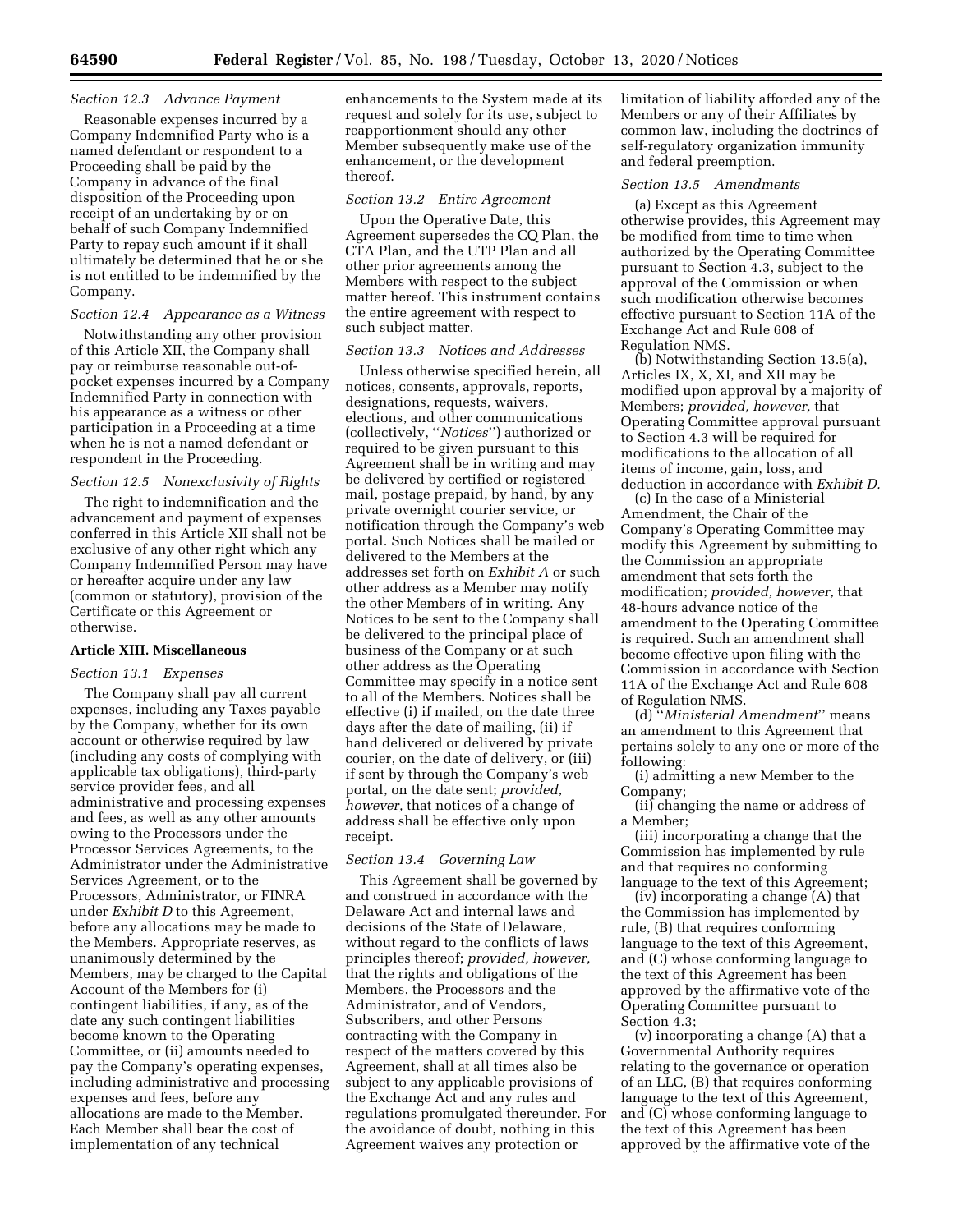Operating Committee pursuant to Section 4.3 or upon approval by a majority of Members pursuant to Section 13.5(b), as applicable; or

(vi) incorporating a purely technical change, such as correcting an error or an inaccurate reference to a statutory provision, or removing language that has become obsolete.

#### *Section 13.6 Successors*

This Agreement shall be binding upon and inure to the benefit of the Members and their respective legal representatives and successors.

#### *Section 13.7 Limitation on Rights of Others*

None of the provisions of this Agreement shall be for the benefit of or enforceable by any creditor of the Company. Furthermore, except as provided in Section 3.7(b), the Members shall not have any duty or obligation to any creditor of the Company to make any contribution to the Company or to issue any call for capital pursuant to this Agreement. Nothing in this Agreement shall be deemed to create

any legal or equitable right, remedy or claim in any Person not a party hereto (other than any Person indemnified under Article XII).

### *Section 13.8 Counterparts*

This Agreement may be executed by the Members in any number of counterparts, no one of which need contain the signature of all Members. As many such counterparts as shall together contain all such signatures shall constitute one and the same instrument.

#### *Section 13.9 Headings*

The section and other headings contained in this Agreement are for reference purposes only and shall not be deemed to be a part of this Agreement or to affect the meaning or interpretation of any provisions of this Agreement.

#### *Section 13.10 Validity and Severability*

If any provision of this Agreement shall be held invalid or unenforceable, that shall not affect the validity or enforceability of any other provisions of this Agreement, all of which shall remain in full force and effect.

# MEMBERS OF CT PLAN LLC Member name and address

### *Section 13.11 Statutory References*

Each reference in this Agreement to a particular statute or regulation, or a provision thereof, shall be deemed to refer to such statute or regulation, or provision thereof, or to any similar or superseding statute or regulation, or provision thereof, as is from time to time in effect.

### *Section 13.12 Modifications To Be in Writing*

This Agreement constitutes the entire understanding of the parties hereto with respect to the subject matter hereof, and no amendment, modification or alteration shall be binding unless the same is in writing and adopted in accordance with the provisions of Section 13.5.

#### *[Signature Pages Follow]*

*In witness whereof,* the undersigned Members have executed this Agreement as of the day and year first above written.

#### **Exhibit A**

Cboe BYX Exchange, Inc., 400 South LaSalle Street, Chicago, Illinois 60605. Cboe BZX Exchange, Inc., 400 South LaSalle Street, Chicago, Illinois 60605. Cboe EDGA Exchange, Inc., 400 South LaSalle Street, Chicago, Illinois 60605. Cboe EDGX Exchange, Inc., 400 South LaSalle Street, Chicago, Illinois 60605. Cboe Exchange, Inc., 400 South LaSalle Street, Chicago, Illinois 60605. Financial Industry Regulatory Authority, Inc., 1735 K Street NW, Washington, DC 20006. Investors' Exchange LLC, 3 World Trade Center 58th Floor, New York, New York 10007. Long-Term Stock Exchange, Inc., 300 Montgomery St., Ste. 790, San Francisco, CA 94104. MEMX LLC, 111 Town Square Place, Suite 520, Jersey City, New Jersey 07310. Nasdaq BX, Inc., One Liberty Plaza, 165 Broadway, New York, New York 10006. Nasdaq ISE, LLC, One Liberty Plaza, 165 Broadway, New York, New York 10006. Nasdaq PHLX LLC, FMC Tower, Level 8, 2929 Walnut Street, Philadelphia, Pennsylvania 19104. The Nasdaq Stock Market LLC, One Liberty Plaza, 165 Broadway, New York, NY 10006. New York Stock Exchange LLC, 11 Wall Street, New York, New York 10005. NYSE American LLC, 11 Wall Street, New York, New York 10005. NYSE Arca, Inc., 11 Wall Street, New York, New York 10005. NYSE Chicago, Inc., 11 Wall Street, New York, New York 10005. NYSE National, Inc., 11 Wall Street, New York, NY 10005.

#### **Exhibit B**

#### *Disclosures*

(a) The *Members* must respond to the following questions and instructions:

(i) Is the Member for profit or not-forprofit? If the Member is for profit, is it publicly or privately owned? If privately owned, list any owner with an interest of 5% or more of the Member, where to the Member's knowledge, such owner, or any affiliate controlling, controlled by, or under common control with the owner, subscribes, directly or through a third-party vendor, to CT Feeds and/or Member PDP.

(ii) Does the Member offer PDP? If yes, list each product, describe its content, and provide a link to where fees for each product are disclosed.

(iii) Provide the names of the Voting Representative and any alternate Voting Representatives designated by the Member. Also provide a narrative description of such representatives' roles within the Member organization, including the title of each individual as well as any direct responsibilities related to the development, dissemination, sales, or marketing of the Member's PDP, and the nature of those responsibilities sufficient for the public

to identify the nature of any potential conflict of interest that could be perceived by a reasonable objective observer as having an effect on the operation of the Company. If such representatives work in or with the Member's PDP business, describe such representatives' roles and describe how that business and such representatives' Company responsibilities impacts their compensation. In addition, describe how such representatives' responsibilities with the PDP business may present a conflict of interest with their responsibilities to the Company.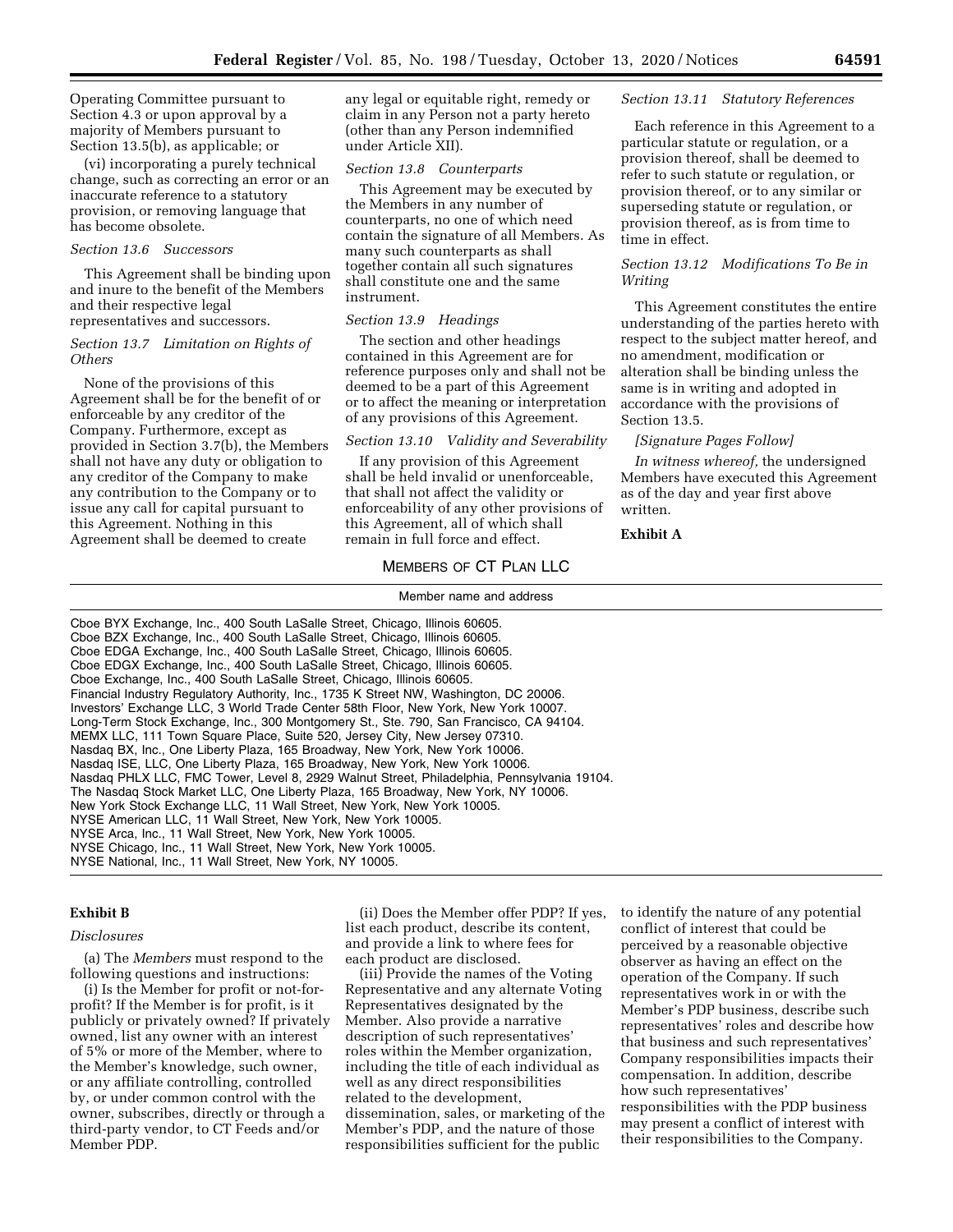(iv) Does the Member, its Voting Representative, or its alternate Voting Representative, or any affiliate have additional relationships or material economic interests that could be perceived by a reasonable objective observer to present a potential conflict of interest with their responsibilities to the Company? If so, provide a detailed narrative discussion of all material facts necessary to identify the potential conflicts of interest and the effects they may have on the Company.

(b) The *Processors* must respond to the following questions and instructions:

(i) Is the Processor an affiliate of or affiliated with any Member? If yes, disclose the Member(s) and describe the nature of the affiliation. Include an entity-level organizational chart depicting the Processor and its affiliates.

(ii) Provide a narrative description of the functions directly performed by senior staff, the manager employed by the Processor to provide Processor services to the Company, and the staff that reports to that manager.

(iii) Does the Processor provide any services for any Member's PDP, other NMS Plans, or creation of consolidated equity data information for its own use? If Yes, disclose the services the Processor performs and identify which NMS Plans. Does the Processor have any profit or loss responsibility for a Member's PDP or any other professional involvement with persons the Processor knows are engaged in a Member's PDP business? If so, describe.

(iv) List the policies and procedures established to safeguard Restricted Information, Highly Confidential Information, and Confidential Information that is applicable to the Processor.

(v) Does the Processor, or its representatives, have additional relationships or material economic interests that could be perceived by a reasonable objective observer to present a potential conflict of interest with the representatives' responsibilities to the Company? If so, provide a detailed narrative discussion of all material facts necessary to identify the potential conflicts of interest and the effects they may have on the Company.

(c) The *Administrator* must respond to the following questions and instructions:

(i) Provide a narrative description of the functions directly performed by senior staff, the administrative services manager, and the staff that reports to that manager.

(ii) Does the Administrator provide any services for any Member's PDP? If yes, what services? Does the

Administrator have any profit or loss responsibility, or licensing responsibility, for a Member's PDP or any other professional involvement with persons the Administrator knows are engaged in the Member's PDP business? If so, describe.

(iii) List the policies and procedures established to safeguard Restricted Information, Highly Confidential Information, and Confidential Information that is applicable to the Administrator.

(iv) Does the Administrator, or its representatives, have additional relationships or material economic interests that could be perceived by a reasonable objective observer to present a potential conflict of interest with the representatives' responsibilities to the Company? If so, provide a detailed narrative discussion of all material facts necessary to identify the potential conflicts of interest and the effects they may have on the Company.

(d) The *Non-SRO Voting Representatives* must respond to the following questions and instructions:

(i) Provide the Non-SRO Voting Representative's title and a brief description of the Non-SRO Voting Representative's role within the firm as well as any direct responsibilities related to the procurement of PDP or CT Feeds or the development, dissemination, sales, or marketing of PDP, and the nature of those responsibilities sufficient for the public to identify the nature of any potential conflict of interest that could be perceived by a reasonable objective observer as having an effect on the operation of the Company. If such representatives work in or with their employer's market data business, describe such Non-SRO Voting Representative's roles and describe how that business impacts their compensation. In addition, describe how such representatives' responsibilities with the market data business may present a conflict of interest with their responsibilities to the Company.

(ii) Does the Non-SRO Voting Representative have responsibilities related to the firm's use or procurement of market data?

(iii) Does the Non-SRO Voting Representative have responsibilities related to the firm's trading or brokerage services?

(iv) Does the Non-SRO Voting Representative's firm use the CT Feeds? Does the Non-SRO Voting Representative's firm use a Member's PDP?

(v) Does the Non-SRO Voting Representative's firm offer PDP? If yes, list each product, described its content, and provide information about the fees for each product.

(vi) Does the Non-SRO Voting Representative's firm have an ownership interest of 5% or more in one or more Members? If yes, list the Member(s).

(vii) Does the Non-SRO Voting Representative actively participate in any litigation against the CQ Plan, CTA Plan, UTP Plan, or the Company?

(viii) Does the Non-SRO Voting Representative or the Non-SRO Voting Representative's firm have additional relationships or material economic interests that could be perceived by a reasonable objective observer to present a potential conflict of interest with their responsibilities to the Company. If so, provide a detailed narrative discussion of all material facts necessary to identify the potential conflicts of interest and the effects they may have on the Company.

(e) Each *service provider or subcontractor* that has agreed in writing to provide required disclosures and be treated as a Disclosing Party shall respond to the following questions and instructions:

(i) Is the service provider or subcontractor affiliated with a Member, Processor, Administrator, or employer of a Non-SRO Voting Representative? If yes, disclose with whom the person is affiliated and describe the nature of the affiliation.

(ii) If the service provider's or subcontractor's compensation is on a commission basis or is tied to specific metrics, provide a detailed narrative summary of how compensation is determined for performing work on behalf of the Company.

(iii) Is the service provider or subcontractor subject to policies and procedures (including information barriers) concerning the protection of confidential information that includes affiliates? If so, describe. If not, explain their absence.

(iv) Does the service provider or subcontractor, or its representative, have additional relationships or material economic interests that could be perceived by a reasonable objective observer to present a potential conflict of interest with its responsibilities to the Company? If so, provide a detailed narrative discussion of all material facts necessary to identify the potential conflicts of interest and the effects they may have on the Company.

(f) The responses to these questions will be posted on the Company's website. If a Disclosing Party has any material changes in its responses, the Disclosing Party must promptly update its disclosures. Additionally, the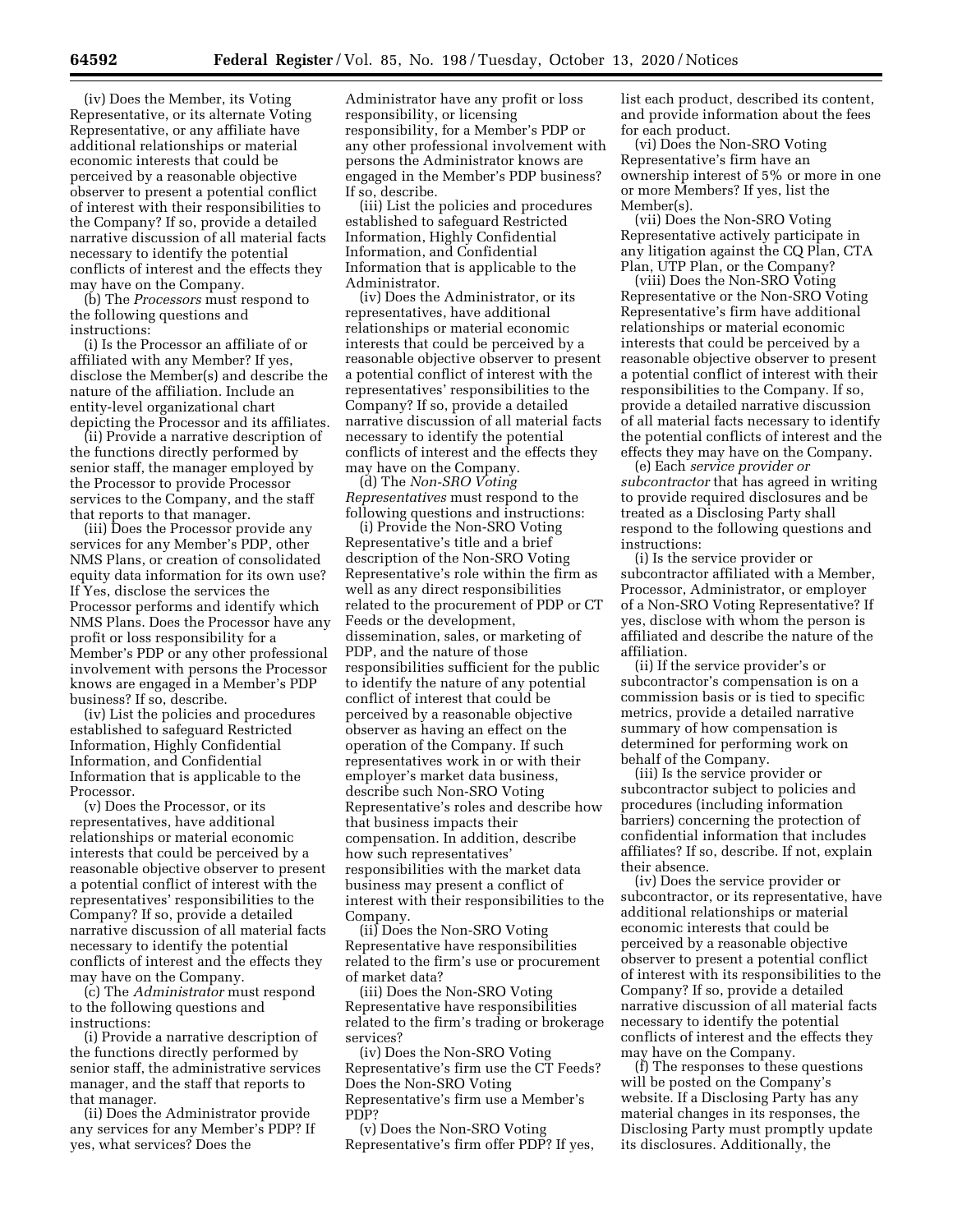Disclosing Parties must update the disclosures on an annual basis to reflect any changes. This annual update must be made before the first quarterly session meeting of each calendar year, which is generally held in mid-February.

#### **Exhibit C**

### *Confidentiality Policy*

(a) Purpose and Scope.

(i) The purpose of this Confidentiality Policy is to provide guidance to the Operating Committee, and all subcommittees thereof, regarding the confidentiality of any data or information (in physical or electronic form) generated by, accessed by, or transmitted to the Operating Committee or any subcommittee, as well as discussions occurring at a meeting of the Operating Committee or any subcommittee.

(ii) This Policy applies to all Covered Persons. All Covered Persons must adhere to the principles set out in this Policy and all Covered Persons that are natural persons may not receive Company data and information until they affirm in writing that they have read this Policy and undertake to abide by its terms.

(iii) Covered Persons may not disclose Restricted, Highly Confidential, or Confidential information except as consistent with this Policy and directed by the Operating Committee.

(iv) The Administrator and Processors will establish written confidential information policies that provide for the protection of information under their control and the control of their Agents, including policies and procedures that provide systemic controls for classifying, declassifying, redacting, aggregating, anonymizing, and safeguarding information, that is in addition to, and not less than, the protection afforded herein. Such policies will be reviewed and approved by the Operating Committee pursuant to Section 4.3, publicly posted, and made available to the Operating Committee for review and approval every two years thereafter or when changes are made, whichever is sooner.

(v) Information will be classified

solely based on its content.

(b) Procedures.

(i) General.

(A) The Administrator and Processors will be the custodians of all documents discussed by the Operating Committee and will be responsible for maintaining the classification of such documents pursuant to this Policy.

(B) The Administrator may, under delegated authority, designate

documents as Restricted, Highly Confidential, or Confidential, which will be determinative unless altered by an affirmative vote of the Operating Committee pursuant to Section 4.3.

(C) The Administrator will ensure that all Restricted, Highly Confidential, or Confidential documents are properly labeled and, if applicable, electronically safeguarded.

(D) All contracts between the Company and its Agents shall require Company information to be treated as Confidential Information that may not be disclosed to third parties, except as necessary to effect the terms of the contract or as required by law, and shall incorporate the terms of this Policy, or terms that are substantially equivalent or more restrictive, into the contract.

(ii) Procedures Concerning Restricted Information. Except as provided below, Covered Persons in possession of Restricted Information are prohibited from disclosing it to others, including Agents. This prohibition does not apply to disclosures to the staff of the SEC or as otherwise required by Applicable Law, or to other Covered Persons as expressly provided for by this Policy. Restricted Information will be kept in confidence by the Administrator and Processors and will not be disclosed to the Operating Committee or any subcommittee thereof, or during Executive Session, except as follows:

(A) If the Administrator determines that it is appropriate to share a customer's financial information with the Operating Committee or a subcommittee thereof, the Administrator will first anonymize the information by redacting the customer's name and any other information that may lead to the identification of the customer.

(B) The Administrator may disclose the identity of a customer that is the subject of Restricted Information in Executive Session only if the Administrator determines in good faith that it is necessary to disclose the customer's identity in order to obtain input or feedback from the Operating Committee or a subcommittee thereof about a matter of importance to the Company. In such an event, the Administrator will change the designation of the information at issue from ''Restricted Information'' to ''Highly Confidential Information,'' and its use will be governed by the procedures for Highly Confidential Information in subparagraph (iii) below.

(iii) Procedures Concerning Highly Confidential Information.

(A) Disclosure of Highly Confidential Information:

(1) Highly Confidential Information may be disclosed in Executive Session of the Operating Committee or to the subcommittee established pursuant to Section 4.7(c). Covered Persons in possession of Highly Confidential Information are prohibited from disclosing it to others, including Agents, except to other Covered Persons who need the Highly Confidential Information to fulfill their responsibilities to the Company. This prohibition does not apply to disclosures to the staff of the SEC or as otherwise required by law (such as those required to receive the information to ensure the Member complies with its regulatory obligations), or to other Covered Persons authorized to receive it.

(2) Highly Confidential Information may be disclosed to the staff of the SEC, unless it is protected by the Attorney-Client Privilege or the Work Product Doctrine. Any disclosure of Highly Confidential Information to the staff of the SEC will be accompanied by a FOIA Confidential Treatment request.

(3) Apart from the foregoing, the Operating Committee has no power to authorize any other disclosure of Highly Confidential Information.

(B) In the event that a Covered Person is determined by an affirmative vote of the Operating Committee pursuant to this Policy to have disclosed Highly Confidential Information, the Operating Committee will determine the appropriate remedy for the breach based on the facts and circumstances of the event. For an SRO Voting Representative or Member Observer, remedies include a letter of complaint submitted to the SEC, which may be made public by the Operating Committee. For a Non-SRO Voting Representative, remedies include removal of that Non-SRO Voting Representative.

(iv) Procedures Concerning Confidential Information.

(A) Confidential Information may be disclosed during a meeting of the Operating Committee or any subcommittee thereof. Additionally, a Covered Person may disclose Confidential Information to other persons to allow such other persons to fulfill their responsibilities to the Company. A Covered Person also may disclose Confidential Information to the staff of the SEC, as authorized by the Operating Committee as described below, or as may be otherwise required by law.

(B) The Operating Committee may authorize the disclosure of Confidential Information by an affirmative vote of the Operating Committee pursuant to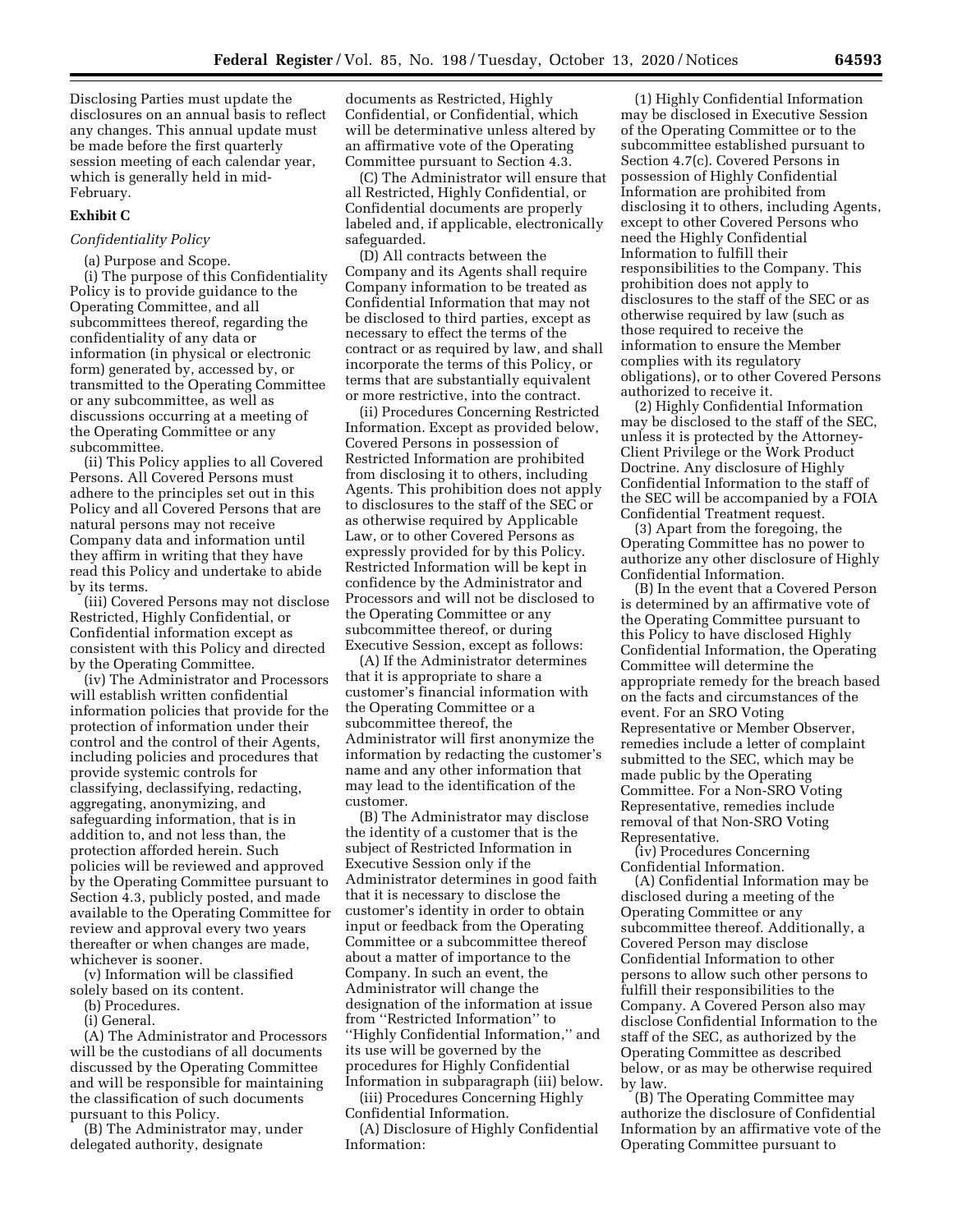Section 4.3. Notwithstanding the foregoing, the Operating Committee will not authorize the disclosure of Confidential Information that is generated by a Member or Non-SRO Voting Representative and designated by such Member or Non-SRO Voting Representative as Confidential, unless such Member or Non-SRO Voting Representative consents to the disclosure.

(C) Non-SRO Voting Representatives may be authorized by the Operating Committee to disclose particular Confidential Information only in furtherance of the interests of the Company, to enable them to consult with industry representatives or technical experts, provided that the Non-SRO Voting Representatives take any steps requested by the Operating Committee to prevent further dissemination of that Confidential Information, including providing the individual(s) consulted with a copy of this Policy and requesting that person to maintain the confidentiality of such information in a manner consistent with this policy.

(D) A Covered Person that is a representative of a Member may be authorized by the Operating Committee to disclose particular Confidential Information to other employees or agents of the Member or its affiliates only in furtherance of the interests of the Company as needed for such Covered Person to perform his or her function on behalf of the Company. A copy of this Policy will be made available to recipients of such information who are employees or agents of a Member or its affiliates that are not Covered Persons, who will be required to abide by this Confidentiality Policy.

(E) A Covered Person may disclose their own individual views and statements that may otherwise be considered Confidential Information without obtaining authorization of the Operating Committee, provided that in so disclosing, the Covered Person is not disclosing the views or statements of any other Covered Person or Member that are considered Confidential Information.

(F) A person that has reason to believe that Confidential Information has been disclosed by another without the authorization of the Operating Committee or otherwise in a manner inconsistent with this Policy may report such potential unauthorized disclosure to the Chair of the Operating Committee. In addition, a Covered Person that discloses Confidential Information without the authorization of the Operating Committee will report such

disclosure to the Chair of the Operating Committee. Such self-reported unauthorized disclosure of Confidential Information will be recorded in the minutes of the meeting of the Operating Committee and will contain: (a) The name(s) of the person(s) who disclosed such Confidential Information, and (b) a description of the Confidential Information disclosed. The name(s) of the person(s) who disclosed such Confidential Information will also be recorded in any publicly available summaries of Operating Committee minutes.

### **Exhibit D**

### *Distributions*

Cost Allocation and Revenue Sharing

(a) *Payments.* In accordance with Paragraph (l) of this Exhibit D, each Member will receive an annual payment (if any) for each calendar year that is equal to the sum of the Member's Trading Shares and Quoting Shares (each as defined below), in each Eligible Security for such calendar year. In the event that total Net Distributable Operating Income (as defined below) is negative for a given calendar year, each Member will receive an annual bill for such calendar year to be determined according to the same formula (described in this paragraph) for determining annual payments to the Members. Unless otherwise stated in this agreement, a year shall run from January 1st to December 31st and quarters shall end on March 31st, June 30th, September 30th, and December 31st. The Company shall cause the Administrator to provide the Members with written estimates of each Member's percentage of total volume within five business days of the end of each calendar month.

(b) *Security Income Allocation.* The ''*Security Income Allocation*'' for an Eligible Security shall be determined by multiplying (i) the Net Distributable Operating Income under this Agreement for the calendar year by (ii) the Volume Percentage for such Eligible Security (the ''*Initial Allocation*''), and then adding or subtracting any amounts specified in the reallocation set forth below.

(c) *Volume Percentage.* The ''*Volume Percentage*'' for an Eligible Security shall be determined by dividing (A) the square root of the dollar volume of Transaction Reports disseminated by the Processors in such Eligible Security during the calendar year by (B) the sum of the square roots of the dollar volume of Transaction Reports disseminated by the Processors in each Eligible Security during the calendar year.

(d) *Cap on Net Distributable Operating Income.* If the Initial Allocation of Net Distributable Operating Income in accordance with the Volume Percentage of an Eligible Security equals an amount greater than \$4.00 multiplied by the total number of qualified Transaction Reports in such Eligible Security during the calendar year, the excess amount shall be subtracted from the Initial Allocation for such Eligible Security and reallocated among all Eligible Securities in direct proportion to the dollar volume of Transaction Reports disseminated by the Processors in Eligible Securities during the calendar year. A Transaction Report with a dollar volume of \$5,000 or more shall constitute one qualified Transaction Report. A Transaction Report with a dollar volume of less than \$5,000 shall constitute a fraction of a qualified Transaction Report that equals the dollar volume of the Transaction Report divided by \$5,000.

(e) *Trading Share.* The ''*Trading Share*'' of a Member in an Eligible Security shall be determined by multiplying (i) an amount equal to fifty percent of the Security Income Allocation for the Eligible Security by (ii) the Member's Trade Rating in the Eligible Security.

(f) *Trade Rating.* A Member's ''*Trade Rating*'' in an Eligible Security shall be determined by taking the average of (A) the Member's percentage of the total dollar volume of Transaction Reports disseminated by the Processors in the Eligible Security during the calendar year, and (B) the Member's percentage of the total number of qualified Transaction Reports disseminated by the Processors in the Eligible Security during the calendar year.

(g) *Quoting Share.* The ''*Quoting Share*'' of a Member in an Eligible Security shall be determined by multiplying (A) an amount equal to fifty percent of the Security Income Allocation for the Eligible Security by (B) the Member's Quote Rating in the Eligible Security.

(h) *Quote Rating.* A Member's ''*Quote Rating*'' in an Eligible Security shall be determined by dividing (A) the sum of the Quote Credits earned by the Member in such Eligible Security during the calendar year by (B) the sum of the Quote Credits earned by all Members in such Eligible Security during the calendar year.

(i) *Quote Credits.* A Member shall earn one ''*Quote Credit*'' for each second of time (with a minimum of one full second) multiplied by dollar value of size that an automated best bid (offer) transmitted by the Member to the Processors during regular trading hours